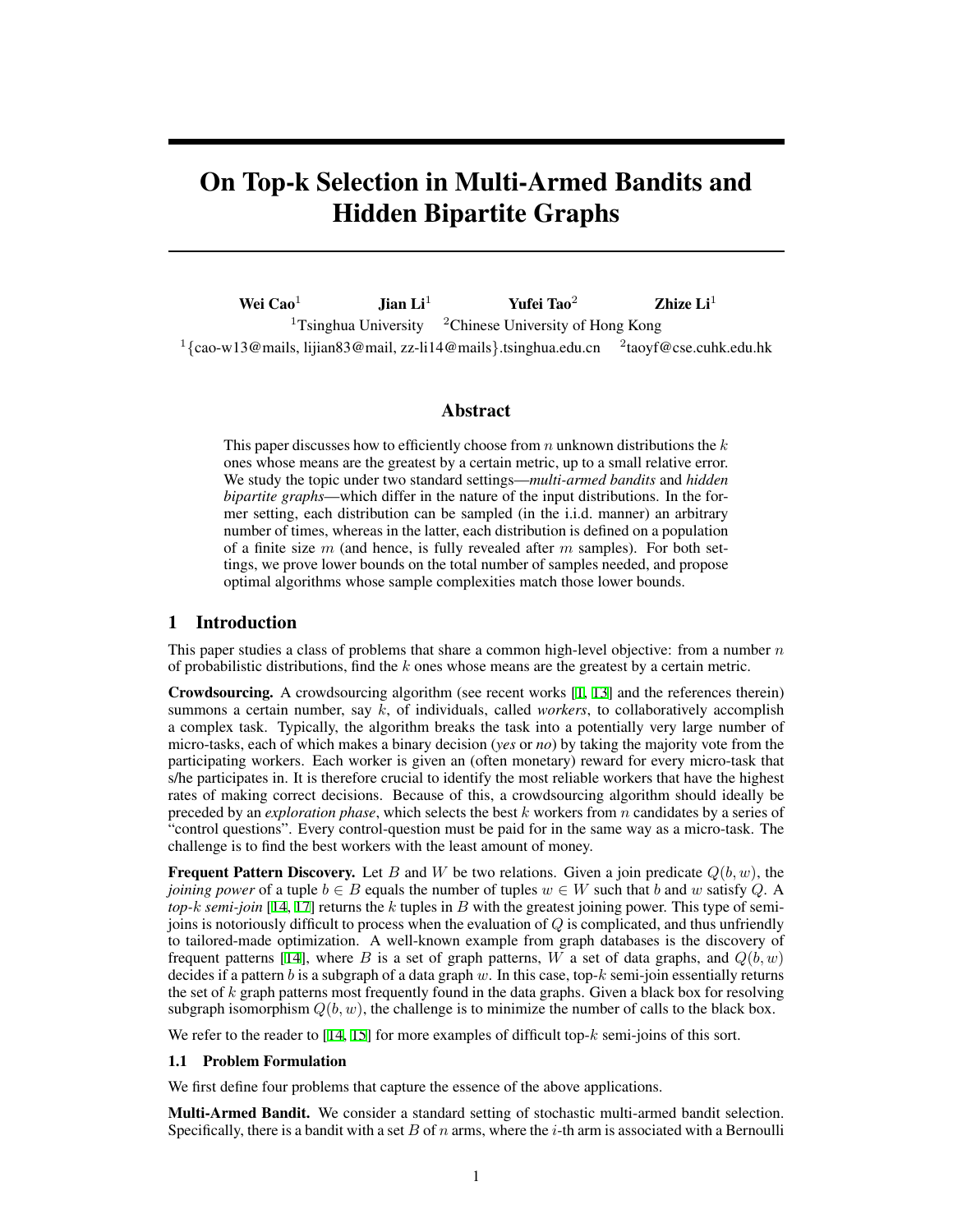distribution with an unknown mean  $\theta_i \in (0, 1]$ . In each round, we choose an arm, pull it, and then collect a reward, which is an i.i.d. sample from the arm's reward distribution.

Given a subset  $V \subseteq B$  of arms, we denote by  $a_i(V)$  the arm with the *i*-th largest mean in *V*, and by  $\theta_i(V)$  the mean of  $a_i(V)$ . Define  $\theta_{\text{avg}}(V) = \frac{1}{k} \sum_{i=1}^k \theta_i(V)$ , namely, the average of the means of the top-*k* arms in *V* .

<span id="page-1-0"></span>Our first two problems aim to identify *k* arms whose means are the greatest either individually or aggregatively:

**Problem 1** [Top-*k* Arm Selection (*k*-AS)] *Given parameters*  $\epsilon \in (0, \frac{1}{4})$ ,  $\delta \in (0, \frac{1}{48})$ , and  $k \leq$ *n/*2*, we want to select a k-sized subset V of B such that, with probability at least* 1*−δ, it holds that*

$$
\theta_i(V) \ge (1 - \epsilon)\theta_i(B), \ \forall i \le k.
$$

Furthermore, we study a variation of *k*-AS where we change the multiplicative guarantee  $\theta_i(V) \geq$  $(1 − \epsilon)\theta_i(B)$  to an additive guarantee  $\theta_i(V) \ge \theta_i(B) - \epsilon'$  and keep all the other settings unchanged. We refer to the modified problem as Top- $k_{\text{add}}$  Arm Selection( $k_{\text{add}}$ -AS). Note that  $k_{\text{add}}$ -AS achieves a strictly stronger guarantee than EXPLORE-*k* (see Footnote [2\)](#page-3-0). Since we have  $\theta_i \in (0,1]$ , the multiplicative guarantee in  $k$ -AS is always stronger than the addtive guarantee in  $k_{\text{add}}$ -AS.

<span id="page-1-1"></span>Problem 2 [Top-*k*avg Arm Selection (*k*avg-AS)] *Given the same parameters as in k*-AS*, we want to select a k-sized subset V of B such that, with probability at least*  $1 - \delta$ *, it holds that* 

$$
\theta_{\text{avg}}(V) \ge (1 - \epsilon)\theta_{\text{avg}}(B).
$$

For both problems, the *cost* of an algorithm is the total number of arms pulled, or equivalently, the total number of samples drawn from the arms' distributions. For this reason, we refer to the cost as the algorithm's *sample complexity*. It is easy to see that *k*-AS is more stringent than *k*avg-AS; hence, a feasible solution to the former is also a feasible solution to the latter, but not the vice versa.

Hidden Bipartite Graph. The second main focus of the paper is the exploration of *hidden bipartite graphs*. Let  $G = (B, W, E)$  be a bipartite graph, where the nodes in B are colored black, and those in *W* colored white. Set  $n = |B|$  and  $m = |W|$ . The edge set *E* is *hidden* in the sense that an algorithm does not see any edge at the beginning. To find out whether an edge exists between a black vertex *b* and a white vertex *w*, the algorithm must perform a *probe* operation. The *cost* of the algorithm equals the number of such operations performed.

If an edge exists between *b* and *w*, we say that there is a *solid edge* between them; otherwise, we say that they have an *empty edge*. Let deg(*b*) be the degree of a black vertex *b*, namely, the number of solid edges of *b*. Given a subset of black vertices  $V \subseteq B$ , we denote by  $b_i(V)$  the black vertex with *i*-th largest degree in *V*, and by  $deg_i(V)$  the degree of  $b_i(V)$ . Furthermore, define  $deg_{avg}(V) = \frac{1}{k} \sum_{i=1}^{k} deg_i(V).$ 

We now state the other two problems studied in this work, which aim to identify *k* black vertices whose degrees are the greatest either individually or aggregatively:

**Problem 3** [ $k$ -Most Connected Vertex [[14](#page-8-2)] ( $k$ -MCV)] *Given parameters*  $\epsilon \in (0, \frac{1}{4})$ ,  $\delta \in (0, \frac{1}{48})$ , *and k ≤ n/*2*, we want to select a k-sized subset V of B such that, with probability at least* 1 *− δ, it holds that*

<span id="page-1-2"></span>
$$
\deg_i(V) \ge (1 - \epsilon) \deg_i(B), \ \forall i \le k.
$$

<span id="page-1-3"></span>Problem 4 [*kavg*-Most Connected Vertex (*k*avg-MCV)] *Given the same parameters as in k*-MCV*, we want to select a k-sized subset V of B such that, with probability at least* 1 *− δ, it holds that*

$$
\deg_{\text{avg}}(V) \ge (1 - \epsilon) \deg_{\text{avg}}(B).
$$

A feasible solution to *k*-MCV is also feasible for *k*avg-MCV, but not the vice versa. We will refer to the cost of an algorithm also as its *sample complexity*, by regarding a probe operation as "sampling" the edge probed. Note that there is no randomness in the given instance of  $k$ -MCV or  $k_{avg}$ -MCV. However, for any deterministic algorithm, the adversary can force the algorithm to always probe  $\Omega(mn)$  edges. Hence, we only consider randomized algorithms.

Relevance and Discrepancy. One notable distinction of our formulations from most previous work (e.g., [[6,](#page-8-5) [8](#page-8-6), [11](#page-8-7), [16\]](#page-8-8)) is that we require a small multiplicative error instead an additive one. While this seems to be a technical nuance, we have several motivating reasons. First, an  $\epsilon$  multiplicative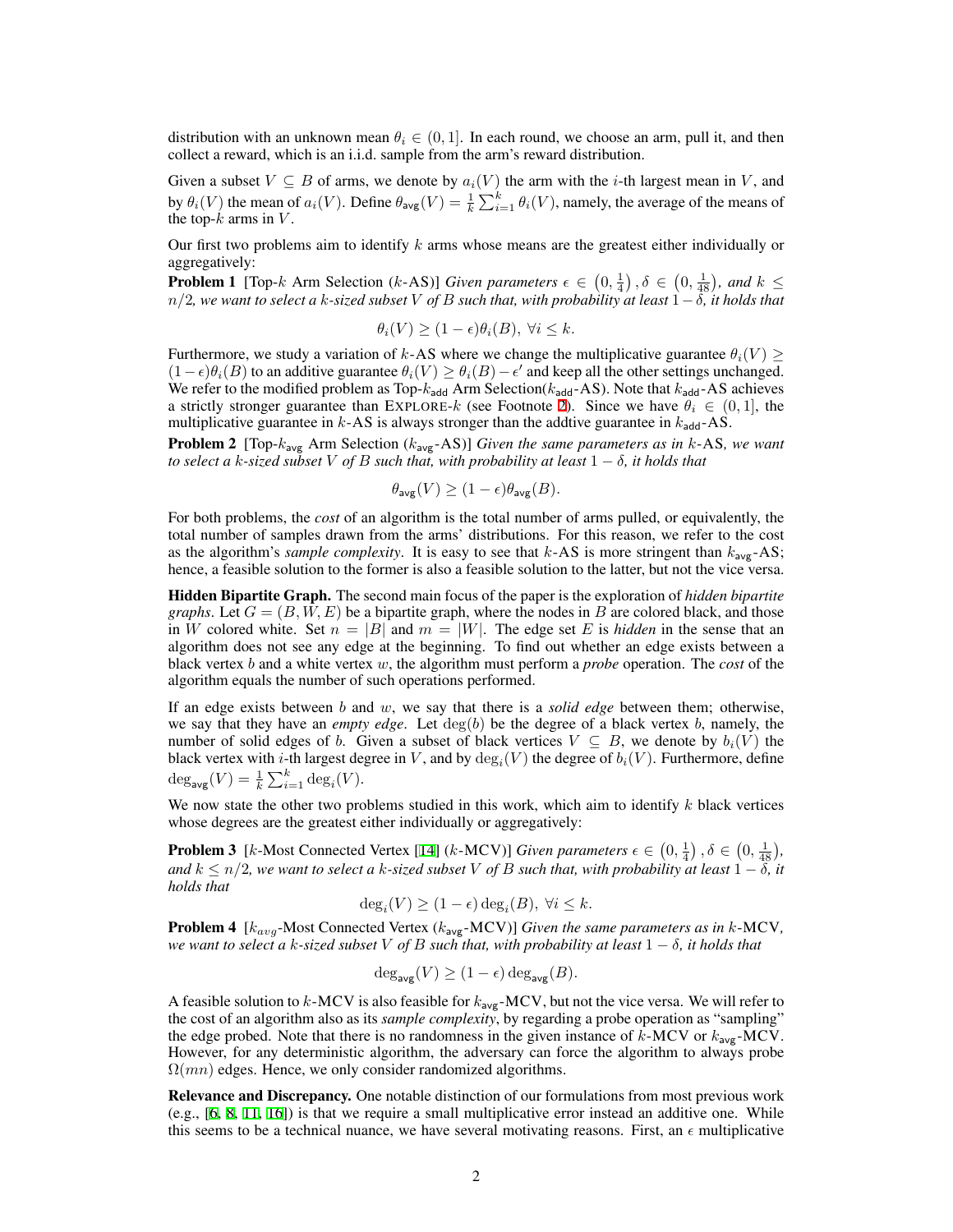error is a more stringent requirement, in particular when the optimal solution is very small (this scenario is especially relevant in the hidden graph problems where the maximum degree can be much smaller than the total number of nodes). It may appears that we can always set the additive error  $\epsilon' = \epsilon \theta_{\text{avg}}(B)$  ( $\theta_{\text{avg}}(B)$  is the optimal value of  $k_{\text{avg}}$ -AS) and use the previous algorithms developed for additive errors. However, a priori estimate of the optimal value may not be available at all (e.g., in the semi-join application mentioned before) and a wrong estimate may lead to completely meaningless result. Lastly, even if a good estimation of the optimal value is known magically in advance, directly applying the previous algorithms would lead to suboptimal sample complexity (see Section [1.3](#page-3-0) for details).

*k*-MCV can be reduced to *k*-AS. Given a hidden bipartite graph (*B, W, E*), we can treat every black vertex  $b \in B$  as an "arm" associated with a Bernoulli reward distribution: the reward is 1 with probability  $\deg(b)/m$  (recall  $m = |W|$ ), and 0 with probability  $1 - \deg(b)/m$ . Any algorithm *A* for *k*-AS can be deployed to solve *k*-MCV as follows. Whenever *A* samples from arm *b*, we randomly choose a white vertex  $w \in W$ , and probe the edge between *b* and *w*. A reward of 1 is returned to A if and only if the edge exists.

*k*-AS and *k*-MCV differ, however, in the size of the population that a reward distribution is defined on. For *k*-AS, the reward of each arm is sampled from a population of an *indefinite* size, which can even be infinite. Consequently, *k*-AS nicely models situations such as the crowdsourcing application mentioned earlier.

For *k*-MCV, the reward distribution of each "arm" (i.e., a black vertex *b*) is defined on a population of size  $m = |W|$  (i.e., the edges of b). This has three implications. First,  $k$ -MCV is a better modeling of applications like top-*k* semi-join (where an edge exists between  $b \in B$  and  $w \in W$ if and only if  $Q(b, w)$  is true). Second, the problem admits an obvious algorithm with cost  $O(nm)$ (recall  $n = |B|$ ): simply probe all the hidden edges. Third, an algorithm never needs to probe the same edge between *b* and *w* twice—once probed, whether the edge is solid or empty is perpetually revealed. We refer to the last implication as the *history-awareness property*.

**Remark.** The above discussion on  $k$ -AS and  $k$ -MCV also applies to  $k_{avg}$ -AS and  $k_{avg}$ -MCV. For each of above problems, we refer to an algorithm which achieves the precision and failure requirements prescribed by  $\epsilon$  and  $\delta$  as an  $(\epsilon, \delta)$ *-approximate* algorithm.

#### <span id="page-2-0"></span>1.2 Previous Results

**Problem [1](#page-1-0).** Sheng et al. [[14\]](#page-8-2) presented an algorithm<sup>1</sup> that solves  $k$ -AS with expected cost  $O(\frac{n}{\epsilon^2} \frac{1}{\theta_k(B)} \log \frac{n}{\delta}).$ 

No lower bound is known on the sample complexity of *k*-AS. The closest work is due to Kalyanakrishnan et al. [\[11](#page-8-7)]. They considered the EXPLORE-*k* problem, where the goal is to return a set *V* of *k* arms such that, with probability at least  $1 - \delta$ , the mean of each arm in *V* is at least  $\theta_k(B) - \epsilon'$ . They showed an optimal algorithm with sample complexity  $\Theta(\frac{n}{\epsilon'^2} \log \frac{k}{\delta})$  in expectation by establishing a matching lower bound. Note that EXPLORE-*k* ensures an *absolute-error* guarantee, which is weaker than the *individually relative-error* guarantee of *k*-AS. Therefore, the same EXPLORE-*k* lower bound also applies to *k*-AS.

The readers may be tempted to set  $\epsilon' = \epsilon \cdot \theta_k(B)$  to derive a "lower bound" of  $\Omega(\frac{n}{\epsilon^2} \frac{1}{(\theta_k(B))^2} \log \frac{k}{\delta})$ for *k*-AS. This, however, is clearly wrong because when  $\theta_k(B) = o(1)$  (a typical case in practice) this "lower bound" may be even higher than the upper bound of [\[14](#page-8-2)] mentioned earlier. The cause of the error lies in that the hard instance constructed in [\[11](#page-8-7)] requires  $\theta_k(B) = \Omega(1)$ .

**Problem [2.](#page-1-1)** The  $O(\frac{n}{\epsilon^2} \frac{1}{\theta_k(B)} \log \frac{n}{\delta})$  upper bound of [\[14](#page-8-2)] on *k*-AS carries over to  $k_{avg}$ -AS (which, as mentioned before, can be solved by any *k*-AS algorithm).

Zhou et al. [[16\]](#page-8-8) considered an OPTMAI problem whose goal is to find a *k*-sized subset *V* such that  $\theta_{\text{avg}}(V) - \theta_{\text{avg}}(B) \le \epsilon'$  holds with probability at least  $1 - \delta$ . Note, once again, that this is an absolute-error guarantee, as opposed to the relative-error guarantee of *k*avg-AS. For OPTMAI, Zhou et al. presented an algorithm with sample complexity  $O(\frac{n}{\epsilon^2}(1 + \frac{\log(1/\delta)}{k}))$  in expectation. Observe that if *θ*avg(*B*) is available *magically* in advance, we can immediately apply the OPTMAI algorithm of [[16\]](#page-8-8) to settle  $k_{avg}$ -AS by setting  $\epsilon' = \epsilon \cdot \theta_{avg}(B)$ . The expected cost of the algorithm becomes

<sup>&</sup>lt;sup>1</sup>The algorithm was designed for  $k$ -MCV, but it can be adapted to  $k$ -AS as well.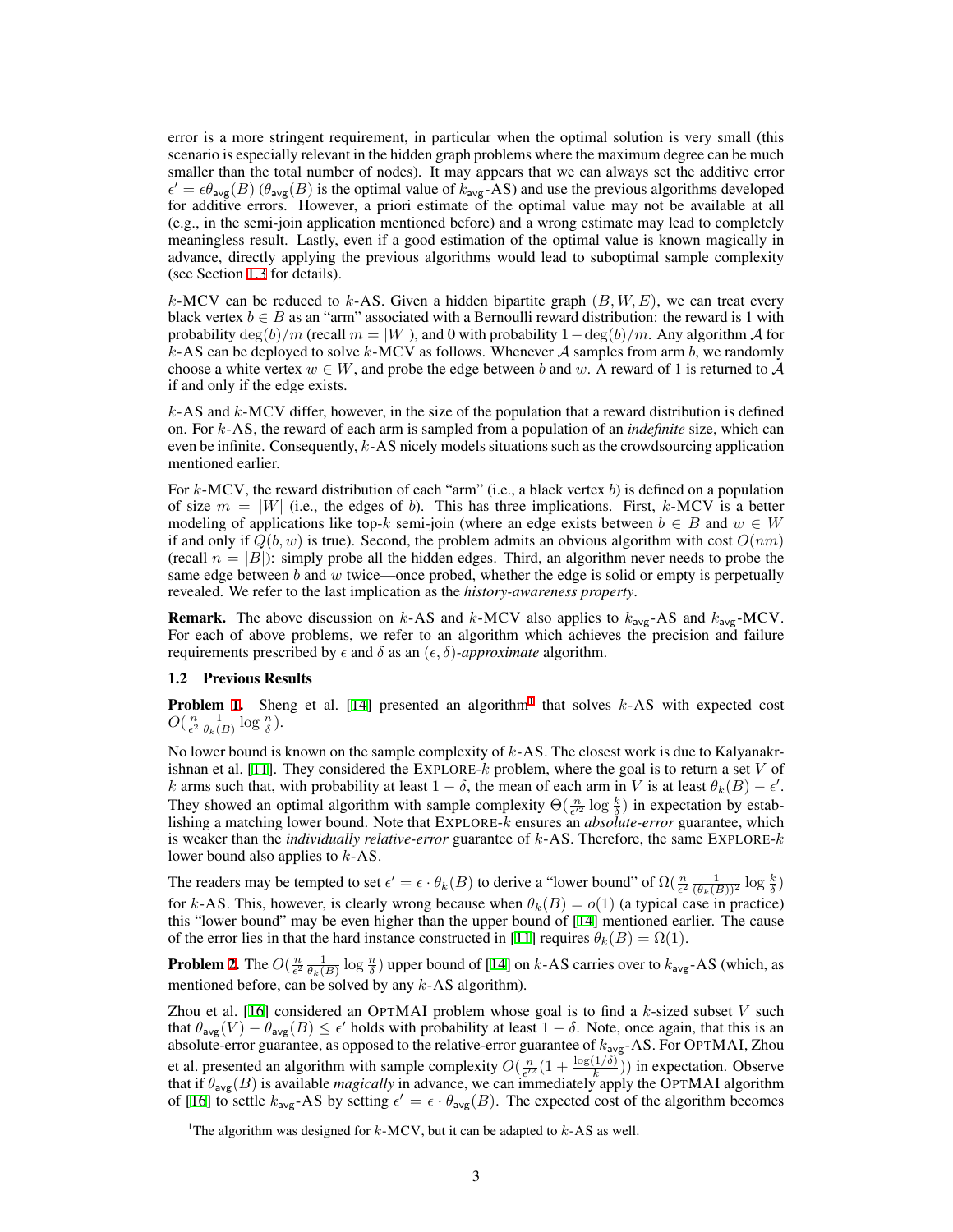| problem                   |                          | $\epsilon$ -<br>$\mu$ and $\mu$ and $\mu$ and $\mu$<br>sample complexity                                                                                                                                        | source |
|---------------------------|--------------------------|-----------------------------------------------------------------------------------------------------------------------------------------------------------------------------------------------------------------|--------|
| $\boldsymbol{k}$<br>$-AS$ | upper                    | $\left(\frac{n}{\epsilon^2} \frac{1}{\theta_k(B)} \log \frac{n}{\delta}\right)$<br>$\overline{O}$                                                                                                               | [14]   |
|                           | bound                    | $O\left(\frac{n}{\epsilon^2} \frac{1}{\theta_k(B)} \log \frac{k}{\delta}\right)$                                                                                                                                | new    |
|                           | lower                    | $\Omega\left(\frac{n}{\epsilon^2}\log\frac{k}{\delta}\right)$                                                                                                                                                   | $[11]$ |
|                           | bound                    | $\Omega\left(\frac{n}{\epsilon^2} \frac{1}{\theta_k(B)} \log \frac{k}{\delta}\right)$                                                                                                                           | new    |
| $k_{avg}$<br>-AS          | upper<br>bound           | $O(\frac{n}{\epsilon^2} \frac{1}{\theta_1(R)} \log \frac{n}{\delta})$                                                                                                                                           | $[14]$ |
|                           |                          | $O\left(\frac{n}{\epsilon^2} \frac{1}{(\theta_{\text{ave}}(B))^2} \left(1 + \frac{\log(1/\delta)}{k}\right)\right)$                                                                                             | [16]   |
|                           |                          | $O\left(\frac{n}{\epsilon^2} \frac{1}{\theta_{\text{avg}}(B)} \left(1 + \frac{\log(1/\delta)}{k}\right)\right)$                                                                                                 | new    |
|                           | lower<br>bound           | $\Omega\left(\frac{n}{\epsilon^2}\left(1+\frac{\log(1/\delta)}{k}\right)\right)$                                                                                                                                | [16]   |
|                           |                          | $\Omega\left(\frac{n}{\epsilon^2}\frac{1}{\theta_{\text{avg}}(B)}\left(1+\frac{\log(1/\delta)}{k}\right)\right)$                                                                                                | new    |
| $\boldsymbol{k}$<br>-MCV  | upper<br>bound           | ${\cal O}$<br>$\min\left\{\frac{n}{\epsilon^2}\frac{m}{\deg_L(B)}\log\frac{n}{\delta}, nm\right\}$                                                                                                              | [14]   |
|                           |                          | $\overline{O}$<br>$\left(\min\left\{\frac{n}{\epsilon^2}\frac{m}{\deg_h(B)}\log\frac{k}{\delta}, nm\right\}\right)$                                                                                             | new    |
|                           | lower<br>bound           | $\Omega\left(\frac{n}{\epsilon^2}\frac{m}{\deg_h(B)}\log\frac{k}{\delta}\right)$ if $\deg_k(B) \geq \Omega\left(\frac{1}{\epsilon^2}\log\frac{n}{\delta}\right)$                                                | new    |
|                           |                          | $\Omega(nm)$ if $\deg_k(B) < O(\frac{1}{\epsilon})$                                                                                                                                                             |        |
| $k_{avg}$<br>-MCV         | upper<br>bound           | $O\left(\min\left\{\frac{n}{\epsilon^2}\frac{m}{\deg_k(B)}\log\frac{n}{\delta}, nm\right\}\right)$                                                                                                              | [14]   |
|                           |                          | $O\left(\min\left\{\frac{n}{\epsilon^2}\frac{m^2}{(\deg_{\text{av}}(B))^2}\left(1+\frac{\log(1/\delta)}{k}\right), nm\right\}\right)$                                                                           | [16]   |
|                           |                          | $O\left(\min\left\{\frac{n}{\epsilon^2}\frac{m}{\deg_{\text{avg}}(B)}\left(1+\frac{\log(1/\delta)}{k}\right), nm\right\}\right)$                                                                                | new    |
|                           | lower<br>bound<br>$\sim$ | $\Omega\left(\frac{n}{\epsilon^2}\frac{m}{\deg_{\text{avg}}(B)}\left(1+\frac{\log(1/\delta)}{k}\right)\right) \text{ if } \deg_{\text{avg}}(B) \ge \Omega\left(\frac{1}{\epsilon^2}\log\frac{n}{\delta}\right)$ | new    |
|                           |                          | $\Omega(nm)$ if $\deg_{\text{avg}}(B) < O(\frac{1}{\epsilon})$<br>$\log(1/\delta)$ $\ldots$ $\ldots$                                                                                                            |        |

<span id="page-3-1"></span>Table 1: Comparison of our and previous results (all bounds are in expectation)

$$
O\left(\frac{n}{\epsilon^2} \frac{1}{(\theta_{\text{avg}}(B))^2} \left(1 + \frac{\log(1/\delta)}{k}\right)\right)
$$
 (which is suboptimal. See the table).

No lower bound is known on the sample complexity of *k*avg-AS. For OPTMAI, Zhou et al. [[16\]](#page-8-8) proved a lower bound of  $\Omega(\frac{n}{\epsilon'^2}(1+\frac{\log(1/\delta)}{k}))$ , which directly applies to  $k_{\text{avg}}$ -AS due to its stronger quality guarantee.

**Problems [3](#page-1-2) and [4](#page-1-3).** Both problems can be trivially solved with cost  $O(nm)$ . Furthermore, as explained in Section [1.1](#page-0-0), *k*-MCV and *k*avg-MCV can be reduced to *k*-AS and *k*avg-AS respectively. Indeed, the best existing *k*-AS and *k*avg-AS algorithms (surveyed in the above) serve as the state of the art for  $k$ -MCV and  $k_{avg}$ -MCV, respectively.

Prior to this work, no lower bound results were known for *k*-MCV and *k*avg-MCV. Note that *none* of the lower bounds for *k*-AS (or *k*avg-AS) is applicable to *k*-MCV (or *k*avg-MCV, resp.), because there is no reduction from the former problem to the latter.

#### <span id="page-3-0"></span>1.3 Our Results

We obtain tight upper and lower bounds for all of the problems defined in Section [1.1](#page-0-0). Our main results are summarized in Table [1](#page-3-1) (all bounds are in expectation). Next, we explain several highlights, and provide an overview into our techniques.

*k*-AS. Our algorithm improves the log *n* factor of [[14\]](#page-8-2) to log *k* (in practice  $k \ll n$ ), thereby achieving the optimal sample complexity (Theorem [1](#page-4-0)).

For  $k_{\text{add}}$ -AS, we can solve it with the sample complexity  $\Omega(\frac{n}{\epsilon'^2} \log \frac{k}{\delta})$  by slightly modifying our algorithm for *k*-AS (Theorem [3\)](#page-5-0). Note that the sample complexity of the modified algorithm is exactly the same as the algorithm in [\[10](#page-8-9)] for EXPLORE-*k*, however our algorithm achieves a strictly stronger guarantee than EXPLORE-*k* 2 .

<sup>&</sup>lt;sup>2</sup> Our problem guarantees that  $\theta_i(V) \ge \theta_i(B) - \epsilon'$  for all  $i \in [k]$  while EXPLORE- $k$  guarantees that  $\theta_i(V) \geq \theta_k(B) - \epsilon'$  for all  $i \in [k]$ .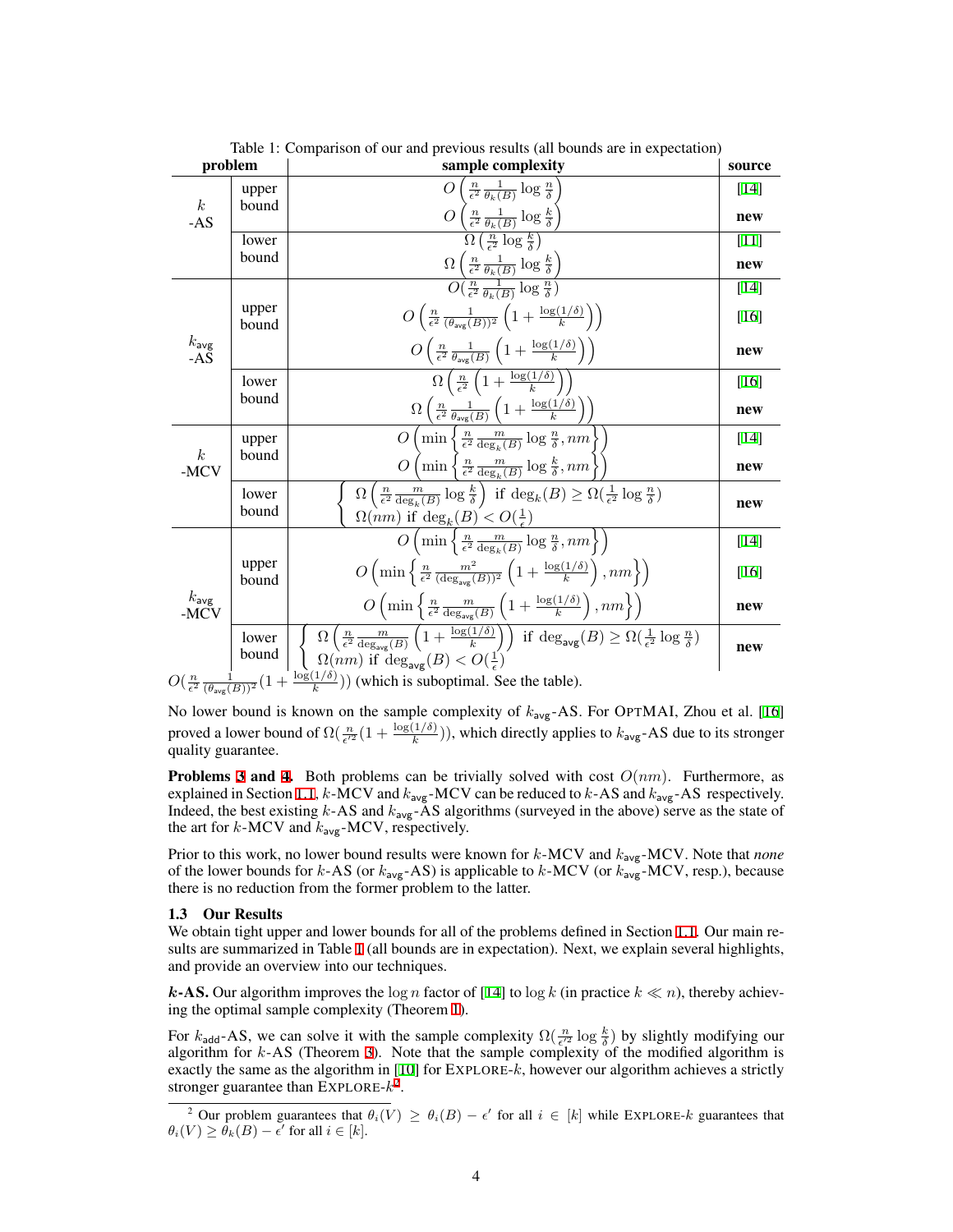Our analysis for *k*-AS is inspired by [\[8](#page-8-6), [10,](#page-8-9) [11\]](#page-8-7) (in particular the *median elimination* technique in [\[8](#page-8-6)]). However, the details are very different and more involved than the previous ones (the application of median elimination of [[8\]](#page-8-6) was in a much simpler context where the analysis was considerably easier). On the lower bound side, ours is based on and very similar to the argument of [\[11](#page-8-7)]. We need to get rid of the  $\theta_k(B) = \Omega(1)$  assumption (as explained in Section [1.2\)](#page-2-0), which requires several changes in the analysis (Theorem [2\)](#page-4-1).

*k***avg**-AS. Our algorithm improves both existing solutions in [[14,](#page-8-2) [16](#page-8-8)] significantly, noticing that both  $\theta_k(\overline{B})$  and  $(\theta_{\text{avg}}(B))^2$  are never larger, but can be far smaller, than  $\theta_{\text{avg}}(B)$ . This improvement results from an enhanced version of median elimination, and once again, requires a non-trivial analysis specific to our context (Theorem [5\)](#page-6-0). Our lower bound is established with a novel reduction from the 1-AS problem (Theorem [6](#page-6-1)). It is worth nothing that the reduction can be used to simplify the proof of the lower bound in [\[16](#page-8-8), Theorem 5.5] .

*k*-MCV and *k***avg**-MCV. The stated upper bounds for *k*-MCV and *k*avg-MCV in Table [1](#page-3-1) can be obtained directly from our *k*-AS and *k*avg-AS algorithms. In contrast, all the lower-bound arguments for *k*-AS and *k*avg-AS—which crucially rely on the samples being i.i.d.—break down for the two MCV problems, due to the history-awareness property explained in Section [1.1.](#page-0-0)

For *k*-MCV, we remedy the issue by (i) (when  $deg_k(B)$  is large) a reduction from *k*-AS, and (ii) (when  $\deg_k(B)$  is small) a reduction from a sampling lower bound for distinguishing two extremely similar distributions (Theorem [4\)](#page-5-1). Analogous ideas are deployed for *k*avg-MCV (Theorem [7\)](#page-6-2). Note that for a small range of  $\deg_k(B)$  (i.e.,  $\Omega(\frac{1}{\epsilon}) < \deg_k(B) < O(\frac{1}{\epsilon^2} \log \frac{n}{\delta})$ ), we do not have the optimal lower bounds yet for *k*-MCV and *k*avg-MCV. Closing the gap is left as an interesting open problem.

## <span id="page-4-2"></span>2 Top-*k* Arm Selection

In this section, we describe a new algorithm for the  $k$ -AS problem and its variation  $k_{\text{add}}$ -AS. We present the detailed analysis in Appendix [B](#page-9-0).

Our *k*-AS algorithm consists of three components: ME-AS, *Median Elimination* (ME), and *Uniform Sampling* (US), as shown in Algorithms [1,](#page-5-2) [2,](#page-5-3) and [3](#page-5-4), respectively.

Given parameters  $B$ ,  $\epsilon$ ,  $\delta$ ,  $k$  (as in Problem [1\)](#page-1-0), ME-AS takes a "guess"  $\mu$  (Line 2) on the value of *θk*(*B*), and then applies ME (Line 3) to prune *B* down to a set *S* of at most 4*k* arms. Then, at Line 4, US is invoked to process *S*. At Line 5, (as will be clear shortly) the value of  $\hat{\theta}^{US}(a_k)$  is what ME-AS thinks should be the value of  $\theta_k(B)$ ; thus, the algorithm performs a quality check to see whether  $\hat{\theta}^{US}(a_k)$  is larger than but close to  $\mu$ . If the check fails, ME-AS halves its guess  $\mu$  (Line 2), and repeats the above steps; otherwise, the output of US from Line 4 is returned as the final result.

ME runs in rounds. Round  $\ell$  (= 1, 2, ...) is controlled by parameters  $S_{\ell}$ ,  $\epsilon_{\ell}$ ,  $\delta_{\ell}$ , and  $\mu_{\ell}$  (their values for Round 1 are given at Line 1). In general, *S<sup>ℓ</sup>* is the set of arms from which we still want to sample. For each arm  $a \in S_\ell$ , ME takes  $Q_\ell$  (Line 4) samples from *a*, and calculates its *empirical value*  $\theta(a)$ (Lines 5 and 6). ME drops (at Lines 7 and 8) half of the arms in  $S_\ell$  with the smallest empirical values, and then (at Line 9) sets the parameters of the next round. ME terminates by returning  $S_\ell$  as soon as  $|S_\ell|$  is at most 4*k* (Lines 3 and 10).

US simply takes  $Q$  samples from each arm  $a \in S$  (Line 2), and calculates its *US-empirical value*  $\hat{\theta}^{US}(a)$  (Lines 3 and 4). Finally, US returns the *k* arms in *S* with the largest US-empirical values (Lines 5 and 6).

<span id="page-4-0"></span>**Remark.** If we ignore Line 3 of Algorithm [1](#page-5-2) and simply set  $S = B$ , then ME-AS degenerates into the algorithm in [\[14](#page-8-2)].

**Theorem 1** *ME-AS solves the k-AS problem with expected cost*  $O\left(\frac{n}{\epsilon^2} \frac{1}{\theta_k(B)} \log \frac{k}{\delta}\right)$ .

<span id="page-4-1"></span>Furthermore, we extends the proof in [\[11](#page-8-7)] and establish the lower bound for *k*-AS problem as shown in Theorem [2.](#page-4-1)

**Theorem 2** *For any*  $\epsilon \in (0, \frac{1}{4})$  *and*  $\delta \in (0, \frac{1}{48})$ *, given any algorithm, there is an instance of the k*-AS *problem on which the algorithm must entail*  $\Omega(\frac{n}{\epsilon^2} \frac{1}{\theta_k(B)} \log \frac{k}{\delta})$  *cost in expectation.*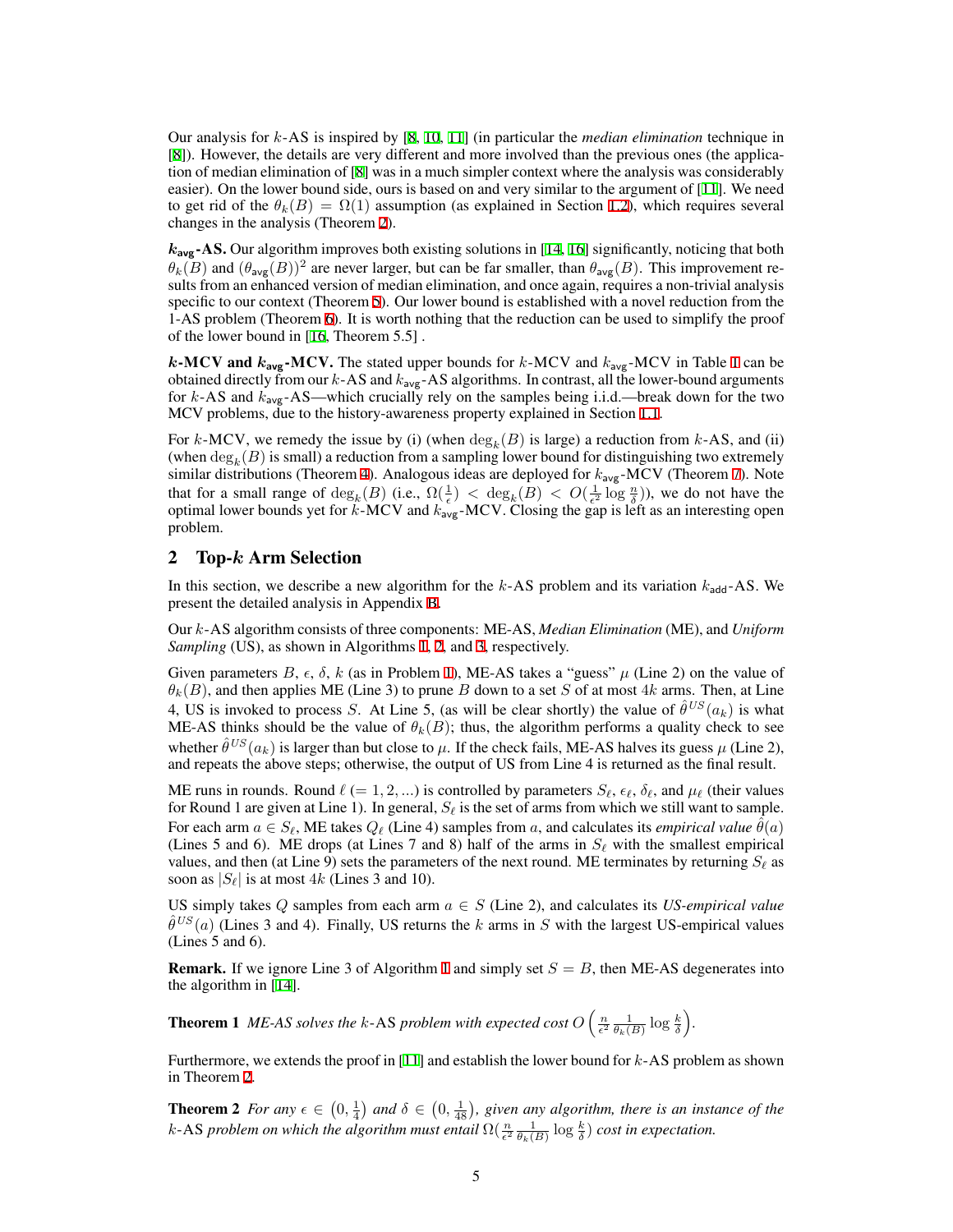Algorithm 1: ME-AS

<span id="page-5-2"></span>1 **input:**  $B, \epsilon, \delta, k$ 2 for  $\mu = 1/2, 1/4, \ldots$  do  $S = ME(B, \epsilon, \delta, \mu, k);$  $\{ (a_i, \hat{\theta}^{US}(a_i)) \mid 1 \leq i \leq k \} = \text{US}(S, \epsilon, \delta, (1 - \epsilon/2)\mu, k);$  $\int$  if  $\hat{\theta}^{US}(a_k) \geq 2\mu$  then  $\bullet$  **| return**  $\{a_1, \ldots, a_k\};$ 

#### Algorithm 2: Median Elimination (ME)

<span id="page-5-3"></span>1 **input:**  $B, \epsilon, \delta, \mu, k$ 2  $S_1 = B$ ,  $\epsilon_1 = \epsilon/16$ ,  $\delta_1 = \delta/8$ ,  $\mu_1 = \mu$ , and  $\ell = 1$ ; 3 while  $|S_{\ell}| > 4k$  do 4  $\Big|$  sample every arm  $a \in S_\ell$  for  $Q_\ell = (12/\epsilon_\ell^2)(1/\mu_\ell) \log(6k/\delta_\ell)$  times; 5 **for** *each arm*  $a \in S_\ell$  **do** 6 its empirical value  $\theta(a)$  = the average of the  $Q_\ell$  samples from *a*;  $a_1, \ldots, a_{|S_\ell|}$  = the arms sorted in non-increasing order of their empirical values;  $S_{\ell+1} = \{a_1, \ldots, a_{|S_{\ell}|/2}\};$  $\epsilon_{\ell+1} = 3\epsilon_{\ell}/4, \delta_{\ell+1} = \delta_{\ell}/2, \mu_{\ell+1} = (1 - \epsilon_{\ell})\mu_{\ell}, \text{ and } \ell = \ell + 1;$ 

<sup>10</sup> return *Sℓ*;

Algorithm 3: Uniform Sampling (US)

<span id="page-5-4"></span>1 **input:**  $S, \epsilon, \delta, \mu_s, k$ 

2 sample every arm  $a \in S$  for  $Q = (96/\epsilon^2)(1/\mu_s) \log(4|S|/\delta)$  times;

3 for *each arm*  $a \in S$  do

4 its US-empirical value  $\hat{\theta}^{US}(a)$  = the average of the *Q* samples from *a*;

 $a_1, \ldots, a_{|S|}$  = the arms sorted in non-increasing order of their US-empirical values;

 $\{ (a_1, \hat{\theta}^{US}(a_1)), \ldots, (a_k, \hat{\theta}^{US}(a_k)) \}$ 

For  $k_{\text{add}}$ -AS, we simply drop the "guess" stage of ME-AS and adjust the parameters appropriately. We call such the algorithm Additive Median Elimination (AME). We present the detailed algorithm and analysis for AME in Appendix [B.4](#page-17-0).

<span id="page-5-0"></span>**Theorem 3** AME solves the  $k_{\text{add}}$ -AS problem with expected cost  $O\left(\frac{n}{\epsilon^2}\log\frac{k}{\delta}\right)$ .

# 3 *k*-MOST CONNECTED VERTEX

This section is devoted to the *k*-MCV problem (Problem [3\)](#page-1-2). We will focus on lower bounds because our *k*-AS algorithm in the previous section also settles *k*-MCV with the cost claimed in Table [1](#page-3-1) by applying the reduction described in Section [1.1.](#page-0-0) We establish matching lower bounds below:

<span id="page-5-1"></span>**Theorem 4** *For any*  $\epsilon \in (0, \frac{1}{12})$  *and*  $\delta \in (0, \frac{1}{48})$ *, the following statements are true about any k*-MCV *algorithm:*

- *when*  $\deg_k(B) \geq \Omega\left(\frac{1}{\epsilon^2} \log \frac{n}{\delta}\right)$ , there is an instance on which the algorithm must probe  $\Omega(\frac{n}{\epsilon^2}\frac{m}{\deg_k(B)}\log\frac{k}{\delta})$  edges in expectation.
- *when*  $\deg_k(B) < O(\frac{1}{\epsilon})$ , there is an instance on which the algorithm must probe  $\Omega(nm)$ *edges in expectation.*

For large deg*<sup>k</sup>* (*B*) in Theorem [4](#page-5-1), we utilize an instance for *k*-AS to construct a random hidden bipartite graph and fed it to any algorithm solves *k*-MCV. By doing this, we reduce *k*-AS to *k*-MCV and thus, establish our first lower bound.

For small  $deg_k(B)$ , we define the *single-vertex* problem where the goal is to distinguish two extremely distributions. We prove the lower bound of single-vertex problem and reduce it to *k*-MCV. Thus, we establish our second lower bound. The details are presented in Appendix [C](#page-17-1).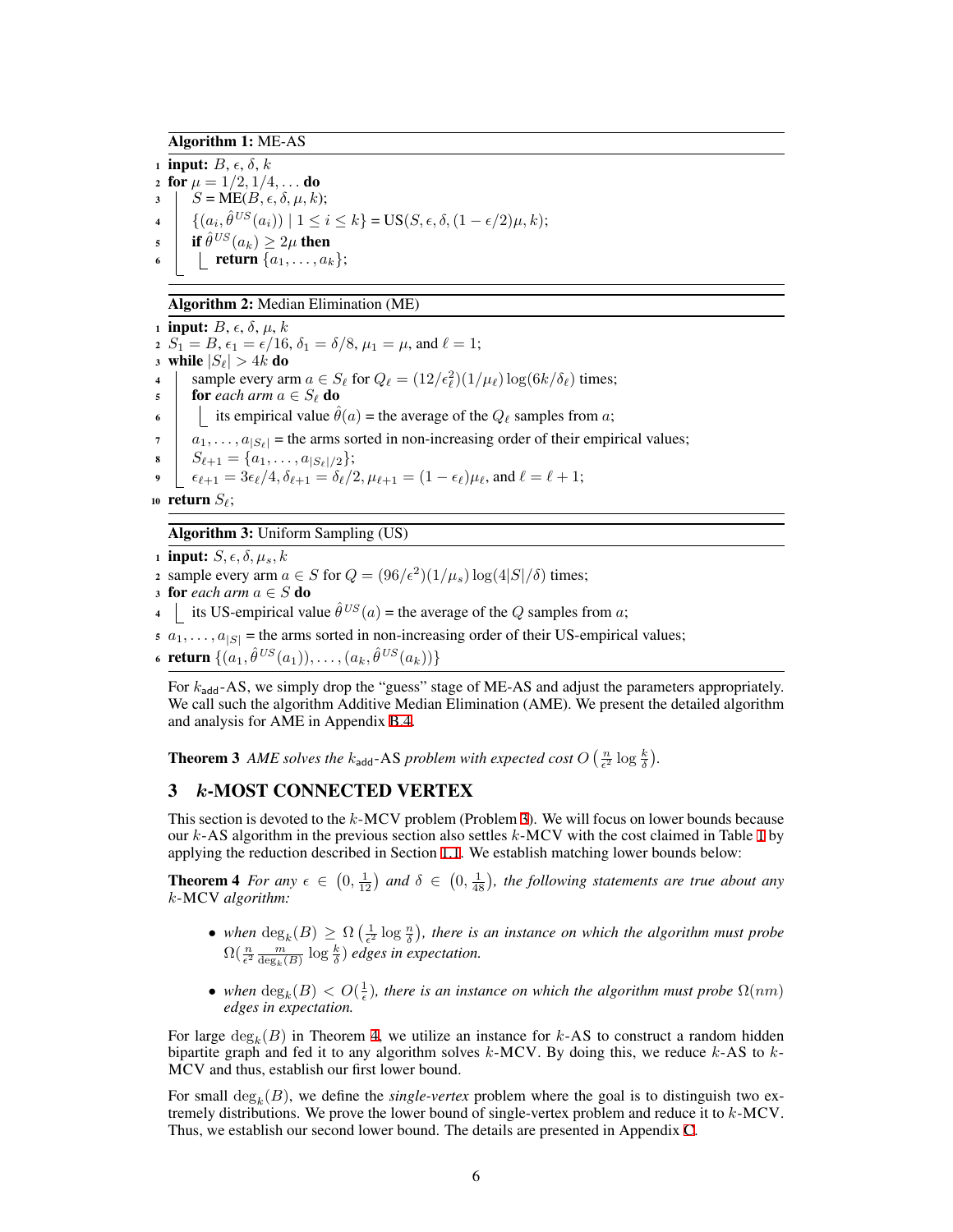# 4 Top-*k***avg** Arm Selection

Our *k*avg-AS algorithm QE-AS is similar to ME-AS described in Section [2](#page-4-2), except that the parameters are adjusted appropriately. We present the details in Appendix [D](#page-19-0).

<span id="page-6-0"></span>**Theorem 5** QE-AS solves the  $k_{\text{avg}}$ -AS problem with expected cost  $O\left(\frac{n}{\epsilon^2} \frac{1}{\theta_{\text{avg}}(B)} \left(1 + \frac{\log(1/\delta)}{k}\right)\right)$ .

<span id="page-6-1"></span>We establish the lower bound for  $k_{\text{avg}}$ -AS as shown in Theorem [6](#page-6-1).

**Theorem 6** For any  $\epsilon \in (0, \frac{1}{12})$  and  $\delta \in (0, \frac{1}{48})$ , given any  $(\epsilon, \delta)$ -approximate algo*rithm, there is an instance of the k*avg-AS *problem on which the algorithm must entail*  $\Omega\left(\frac{n}{\epsilon^2}\frac{1}{\theta_{\sf avg}(B)}\left(1+\frac{\log(1/\delta)}{k}\right)\right)$  *cost in expectation.* 

We show that the lower bound of  $k_{avg}$ -AS is the maximum of  $\Omega\left(\frac{n}{\epsilon^2} \frac{1}{\theta_{avg}(B)}\right)$ log(1*/δ*)  $\left(\frac{1/\delta)}{k}\right)$  and  $\Omega\left(\frac{n}{\epsilon^2} \frac{1}{\theta_{avg}(B)}\right)$ . Our proof of the first lower bound is based on a novel reduction from 1-AS. We stress that our reduction can be used to simplify the proof of the lower bound in [[16,](#page-8-8) Theorem 5.5].

# 5 *k***avg**-MOST CONNECTED VERTEX

Our *k*avg-AS algorithm, combined with the reduction described in Section [1.1](#page-0-0), already settles *k*avg-MCV with the sample complexity given in Table [1.](#page-3-1) We establish the following lower bound and prove it in Appendix [E](#page-26-0).

<span id="page-6-2"></span>**Theorem 7** *For any*  $\epsilon \in (0, \frac{1}{12})$  and  $\delta \in (0, \frac{1}{48})$ , the following statements are true about any *k*avg-MCV *algorithm:*

• *when*  $\deg_{avg}(B) \ge \Omega\left(\frac{1}{\epsilon^2} \log \frac{n}{\delta}\right)$ , there is an instance on which the algorithm must probe

$$
\Omega\left(\frac{n}{\epsilon^2} \frac{m}{\deg_{\text{avg}}(B)} \left(1 + \frac{\log(1/\delta)}{k}\right)\right)
$$

*edges in expectation.*

• *when*  $\deg_k(B) < O(\frac{1}{\epsilon})$ , there is an instance on which the algorithm must probe  $\Omega(nm)$ *edges in expectation.*

## <span id="page-6-3"></span>6 Experiment Evaluation

We first compare ME-AS and AMCV [[14\]](#page-8-2) for *k*-MCV problem and we provide the additional experimental results in Appendix [F.](#page-27-0) We use two synthetic data sets and one real world data set to evaluate the algorithms. Each data is represented as a bipartite graph with  $n = m = 5000$ . For the synthetic data, the degrees of the black vertices follow a power law distribution. For each black vertex  $b \in B$ , its degree equals *d* with probability  $c(d+1)^{-\tau}$  where  $\tau$  is the parameter to be set and *c* is the normalizing factor. We build two bipartite graphs by setting the proper parameters in order to control the average degrees equal to 50 and 3000 correspondingly. For the real world data, we crawl 5000 active users from twitter with their corresponding relationships. We construct a bipartite graph  $G = (B, W, E)$  where each of *B* and *W* represent all the users and *E* represents the 2-hop relationships. We say two users  $b \in B$  and  $w \in W$  has a 2-hop relationship if they share at least one common friend.

As the theoretical analysis is rather pessimistic due to the extensive usage of the union bound, to make a fair comparison, we adopt the same strategy as in [\[14](#page-8-2)], i.e., to divide the sample cost in theory by a heuristic constant  $\xi$ . We use the same parameter  $\xi = 2000$  for AMCV as in [\[14](#page-8-2)]. For ME-AS, we first take  $\xi = 10^7$  for each round of the median elimination step and then we use the previous sample cost dividing 250 as the samples of the uniform sampling step. Notice that it does not conflict the theoretical sample complexity since the median elimination step dominates the sample complexity of the algorithm.

We fix the parameters  $\delta = 0.1, k = 20$  and enumerate  $\epsilon$  from 0.01 to 0.1. We then calculate the actual failure probability by counting the successful runs in 100 repeats. Recall that due to the heuristic nature, the algorithm may not achieve the theoretical guarantees prescribed by  $(\epsilon, \delta)$ . Whenever this happens, we label the percentage of actual error  $\epsilon_a$  it achieves according to the failure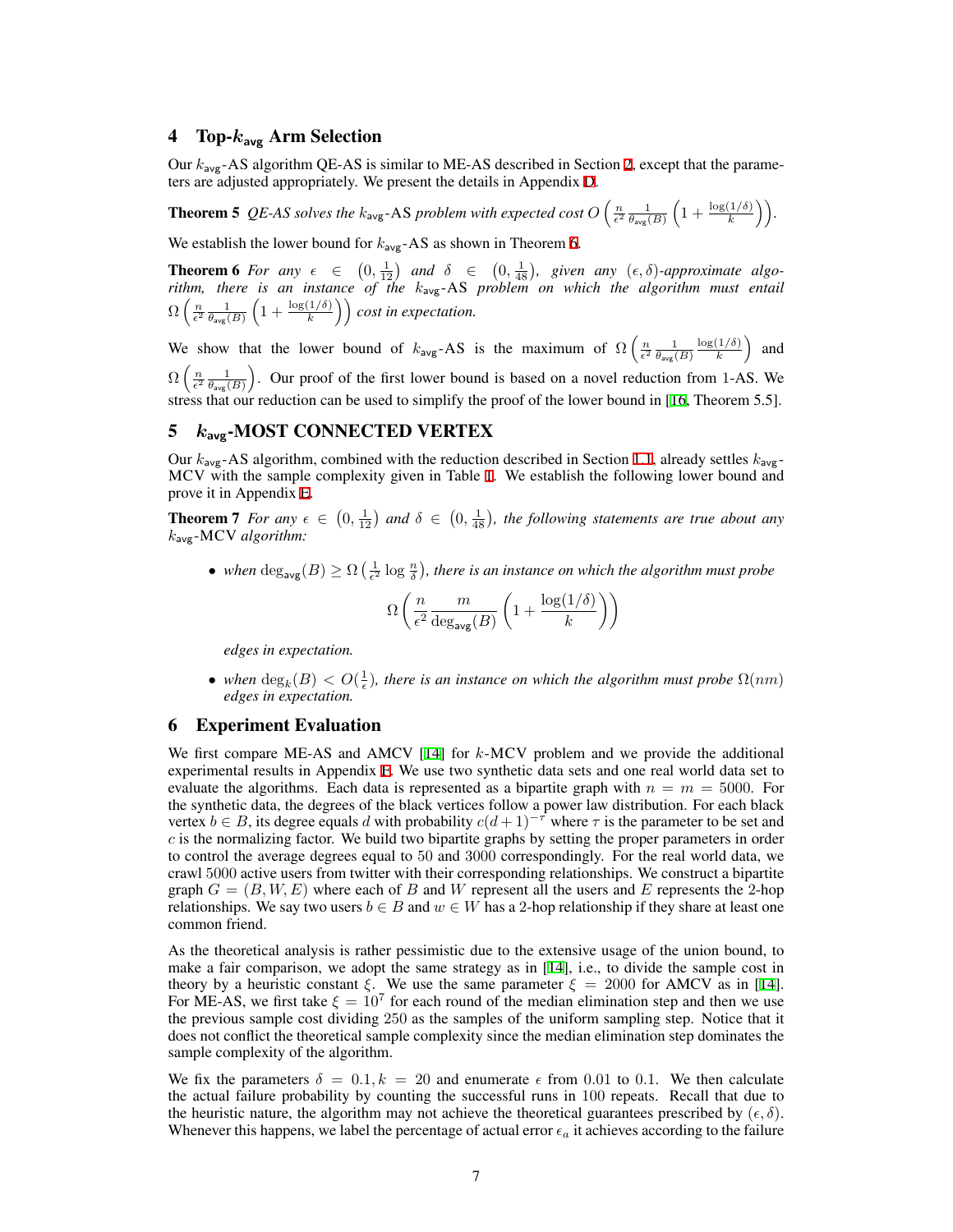

#### <span id="page-7-0"></span>Figure 1: Performance comparison for *k*-MCV vs. *ϵ*

probability  $\delta$ . For example 2.9 means the algorithm actually achieves an error  $\epsilon_a = 0.029$  with failure probability  $\delta$ . The experiment result is shown in Fig [1](#page-7-0).

As we can see, ME-AS outperforms AMCV in both sample complexity and the actual error in all data sets. We stress that in the worst case, it seems ME-AS only shows a different when  $n \gg k$ . However for the most of the real world data, the degrees of the vertices usually follow a power law distribution or a Gaussian distribution. For such cases, our algorithm only need to take a few samples in each round of the elimination step and drop half of vertices with high confidence. Therefore, the experimental result shows that the sample cost of ME-AS is much less than AMCV.

## 7 Related Work

Multi-armed bandit problems are classical decision problems with exploration-exploitation tradeoffs, and have been extensively studied for several decades (dating back to 1930s). In this line of research, *k*-AS and *k*avg-AS fit into the *pure exploration* category, which has attracted significant attentions in recent years due to its abundant applications such as online advertisement placement [\[6](#page-8-5)], channel allocation for mobile communications [\[2](#page-8-10)], crowdsourcing [[16\]](#page-8-8), etc. We mention some closely related work below, and refer the interested readers to a recent survey [[4\]](#page-8-11).

Even-Dar et al. [\[8](#page-8-6)] proposed an optimal algorithm for selecting a single arm which approximates the best arm with an additive error at most *ϵ* (a matching lower bound was established by Mannor et al. [[12\]](#page-8-12)). Kalyanakrishnan et al. [[10,](#page-8-9) [11\]](#page-8-7) considered the EXPLORE-*k* problem which we mentioned in Section [1.2](#page-2-0). They provided an algorithm with the sample complexity  $O(\frac{n}{\epsilon^2} \log \frac{k}{\delta})$ . Similarly, Zhou et al. [\[16](#page-8-8)] studied the OPTMAI problem which, again as mentioned in Section [1.2](#page-2-0), is the absolute-error version of *k*avg-AS.

Audibert et al. [\[2](#page-8-10)] and Bubeck et al. [\[4](#page-8-11)] investigated the *fixed budget* setting where, given a fixed number of samples, we want to minimize the so-called *misidentification probability* (informally, the probability that the solution is not optimal). Buckeck et al. [\[5](#page-8-13)] also showed the links between the simple regret (the gap between the arm we obtain and the best arm) and the cumulative regret (the gap between the reward we obtained and the expected reward of the best arm). Gabillon et al. [[9\]](#page-8-14) provide a unified approach UGapE for EXPLORE-*k* in both the fixed budget and the fixed confidence settings. They derived the algorithms based on "lower and upper confidence bound" (LUCB) where the time complexity depends on the gap between  $\theta_k(B)$  and the other arms. Note that each time LUCB samples the two arms that are most difficult to distinguish. Since our problem ensures an individually guarantee, it is unclear whether only sampling the most difficult-to-distinguish arms would be enough. We leave it as an intriguing direction for future work. Chen et al. [\[6](#page-8-5)] studied how to select the best arms under various combinatorial constraints.

Acknowledgements. Jian Li, Wei Cao, Zizhe Li were supported in part by the National Basic Research Program of China grants 2015CB358700, 2011CBA00300, 2011CBA00301, and the National NSFC grants 61202009, 61033001, 61361136003. The research of Yufei Tao was supported in part by projects GRF 4168/13 and GRF 142072/14 from HKRGC.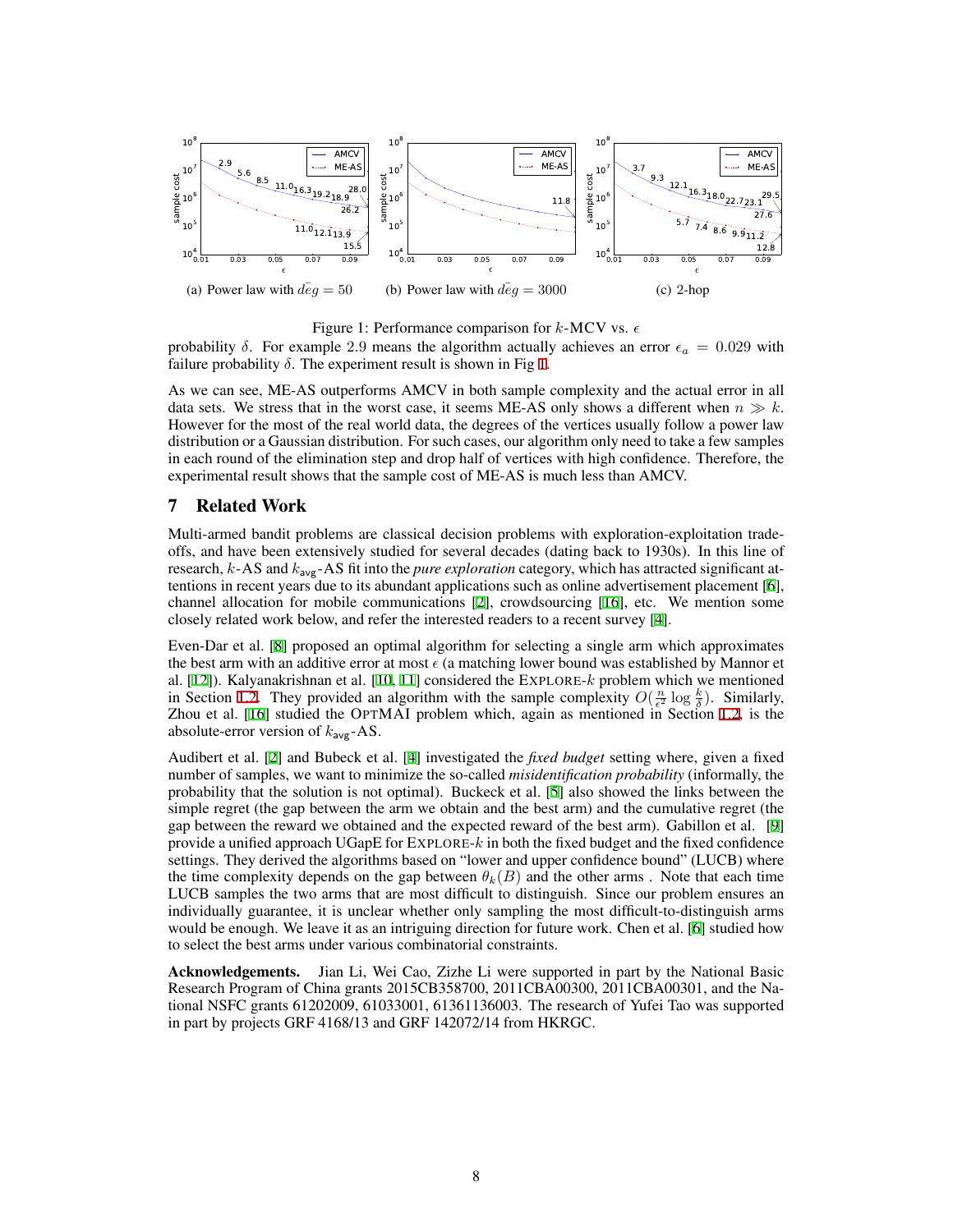#### References

- <span id="page-8-0"></span>[1] Y. Amsterdamer, S. B. Davidson, T. Milo, S. Novgorodov, and A. Somech. OASSIS: query driven crowd mining. In *SIGMOD*, pages 589–600, 2014.
- <span id="page-8-10"></span>[2] J.-Y. Audibert, S. Bubeck, et al. Best arm identification in multi-armed bandits. *COLT*, 2010.
- <span id="page-8-16"></span>[3] Z. Bar-Yossef. *The complexity of massive data set computations*. PhD thesis, University of California, 2002.
- <span id="page-8-11"></span>[4] S. Bubeck, N. Cesa-Bianchi, et al. Regret analysis of stochastic and nonstochastic multi-armed bandit problems. *Foundations and trends in machine learning*, 5(1):1–122, 2012.
- <span id="page-8-13"></span>[5] S. Bubeck, R. Munos, and G. Stoltz. Pure exploration in finitely-armed and continuous-armed bandits. *Theoretical Computer Science*, 412(19):1832–1852, 2011.
- <span id="page-8-5"></span>[6] S. Chen, T. Lin, I. King, M. R. Lyu, and W. Chen. Combinatorial pure exploration of multiarmed bandits. In *Advances in Neural Information Processing Systems*, pages 379–387, 2014.
- <span id="page-8-15"></span>[7] D. P. Dubhashi and A. Panconesi. *Concentration of measure for the analysis of randomized algorithms*. Cambridge University Press, 2009.
- <span id="page-8-6"></span>[8] E. Even-Dar, S. Mannor, and Y. Mansour. Action elimination and stopping conditions for the multi-armed bandit and reinforcement learning problems. *The Journal of Machine Learning Research*, 7:1079–1105, 2006.
- <span id="page-8-14"></span>[9] V. Gabillon, M. Ghavamzadeh, and A. Lazaric. Best arm identification: A unified approach to fixed budget and fixed confidence. In *Advances in Neural Information Processing Systems*, pages 3212–3220, 2012.
- <span id="page-8-9"></span>[10] S. Kalyanakrishnan and P. Stone. Efficient selection of multiple bandit arms: Theory and practice. In *ICML*, pages 511–518, 2010.
- <span id="page-8-7"></span>[11] S. Kalyanakrishnan, A. Tewari, P. Auer, and P. Stone. PAC subset selection in stochastic multiarmed bandits. In *ICML*, pages 655–662, 2012.
- <span id="page-8-12"></span>[12] S. Mannor and J. N. Tsitsiklis. The sample complexity of exploration in the multi-armed bandit problem. *The Journal of Machine Learning Research*, 5:623–648, 2004.
- <span id="page-8-1"></span>[13] A. G. Parameswaran, S. Boyd, H. Garcia-Molina, A. Gupta, N. Polyzotis, and J. Widom. Optimal crowd-powered rating and filtering algorithms. *PVLDB*, 7(9):685–696, 2014.
- <span id="page-8-2"></span>[14] C. Sheng, Y. Tao, and J. Li. Exact and approximate algorithms for the most connected vertex problem. *TODS*, 37(2):12, 2012.
- <span id="page-8-4"></span>[15] J. Wang, E. Lo, and M. L. Yiu. Identifying the most connected vertices in hidden bipartite graphs using group testing. *TKDE*, 25(10):2245–2256, 2013.
- <span id="page-8-8"></span>[16] Y. Zhou, X. Chen, and J. Li. Optimal PAC multiple arm identification with applications to crowdsourcing. In *ICML*, pages 217–225, 2014.
- <span id="page-8-3"></span>[17] M. Zhu, D. Papadias, J. Zhang, and D. L. Lee. Top-k spatial joins. *TKDE*, 17(4):567–579, 2005.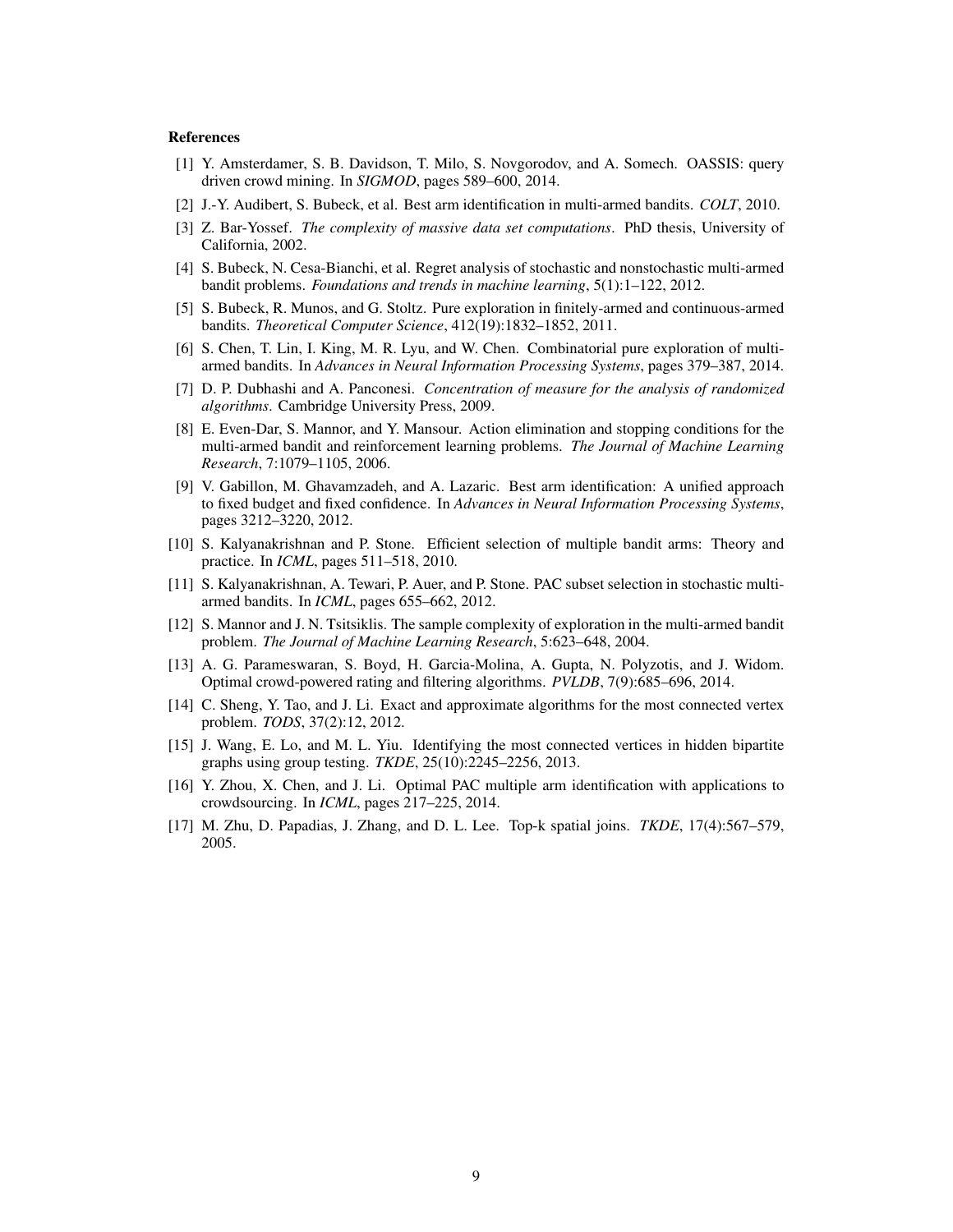## **Organization**

The appendix is organized as follows. We first review several useful forms of Chernoff bounds in Appendix [A.](#page-9-1) In Appendix [B,](#page-9-0) we analyze our algorithm for *k*-AS and the corresponding lower bound (Theorem [1](#page-4-0) and [2\)](#page-4-1). We also provide the algorithm and the analysis for  $k_{\text{add}}$ -AS in this section (Theorem [3\)](#page-5-0). In Appendix [C](#page-17-1), we provide the deferred proof of our lower bound for *k*-MCV. Next, we provide the deferred analysis of algorithm and the proof of the lower bound for  $k_{\text{avg}}$ -AS (Theorem [5](#page-6-0) and [6\)](#page-6-1) in Appendix [D](#page-19-0). In Appendix [E](#page-26-0), we prove our lower bound for  $k_{\text{avg}}$ -MCV (Theorem [7](#page-6-2)). Finally, we present the additional experiment evaluation in Appendix [F](#page-27-0).

#### <span id="page-9-1"></span>A Chernoff Bounds

**Proposition 1** ([[7\]](#page-8-15)) Let  $X_1, \ldots, X_n$  be independent random variables with  $Pr[X_i = 1] = p_i$ , and  $\Pr[X_i = 0] = 1 - p_i$ . Define  $X = \sum_{i=1}^{n} X_i$ . Clearly,  $\mathbb{E}[X] = \sum_{i=1}^{n} p_i$ . Then, for  $0 < \alpha < 1$ .

<span id="page-9-4"></span>
$$
\Pr[X \ge (1+\alpha)\mathbb{E}(X)] \le \exp\left(\frac{-\alpha^2 \mathbb{E}(X)}{3}\right). \tag{1}
$$

<span id="page-9-5"></span>
$$
\Pr[X \le (1 - \alpha)\mathbb{E}(X)] \le \exp\left(\frac{-\alpha^2 \mathbb{E}(X)}{2}\right). \tag{2}
$$

*For*  $\alpha \geq 1$ *:* 

<span id="page-9-6"></span>
$$
\Pr[X \ge (1+\alpha)\mathbb{E}(X)] \le \exp\left(\frac{-(1+\alpha)\mathbb{E}(X)}{6}\right). \tag{3}
$$

*For*  $\alpha > 0$ *:* 

<span id="page-9-11"></span>
$$
\Pr[X \ge (1+\alpha)\mathbb{E}(X)] \le \left(\frac{e}{1+\alpha}\right)^{(1+\alpha)\mathbb{E}(X)}.\tag{4}
$$

<span id="page-9-8"></span>
$$
\Pr[X \le \mathbb{E}(X) - \alpha] \le \exp\left(-\frac{\alpha^2}{2\mathbb{E}(X)}\right). \tag{5}
$$

<span id="page-9-9"></span>
$$
\Pr[|X - \mathbb{E}(X)| \ge \alpha] \le 2\exp(-2\alpha^2 n). \tag{6}
$$

*Moreover, suppose*  $\mathbb{E}\left[X_i\right] < a$  for some real  $0 \le a \le 1$ . For every  $t > 0$ , we have that

<span id="page-9-10"></span>
$$
\Pr[X/n > a+t] < \left( \left( \frac{a}{a+t} \right)^{a+t} \left( \frac{1-a}{1-a-t} \right)^{1-a-t} \right)^n \tag{7}
$$

## <span id="page-9-0"></span>B Analysis of Top-*k* Arm Selection

In this section we analyze our *k*-AS algorithm. We first analyze the Median Elimination in Appendix [B.1](#page-9-2). In Appendix [B.2](#page-12-0), we analyze the correctness and the sample complexity which prove Theorem [1.](#page-4-0) Then, we prove Theorem [2](#page-4-1) in Appendix [B.3](#page-13-0). Finally, we present the algorithm and the analysis of  $k_{\text{add}}$ -AS in Appendix [B.4.](#page-17-0)

#### <span id="page-9-2"></span>B.1 Analysis of Median Elimination

This subsection serves as a proof for the following lemma, which says that if the guess  $\mu$  (passed in by ME-AS) is low enough, with a large probability, ME returns a good arm set *S* that preserves approximately the *k* best arms in *B*:

<span id="page-9-7"></span>**Lemma 1** *In Median Elimination, if*  $\mu \leq \theta_k(B)$ *, with probability at least*  $1 - \frac{\delta}{4}$ *, ME returns an arm set S satisfying*  $\theta_i(S) \geq (1 - \frac{\epsilon}{2}) \theta_i(B)$  *for all*  $i \leq k$ *.* 

Let us first focus on the *ℓ*-th round for a specific *ℓ*. Recall that, in this round, ME calculates an empirical value for each arm in  $S_{\ell}$ . Henceforth, for any subset  $X \subseteq S_{\ell}$ , define  $\theta_i(X)$  to be the empirical value of *ai*(*X*).

Let  $\mathcal{E}_{\ell}$  be the event where the following holds for *all*  $i \leq k$ :

$$
\hat{\theta}_i(S_{\ell}) \in \left[ (1 - \frac{\epsilon_{\ell}}{2}) \theta_i(S_{\ell}), (1 + \frac{\epsilon_{\ell}}{2}) \theta_i(S_{\ell}) \right].
$$

<span id="page-9-3"></span>Moreover, we say that an arm  $a \in S_\ell$  is a *bad arm* if there exists an  $i \leq k$  such that  $\theta(a) <$  $(1 - \epsilon_{\ell})\theta_i(S_{\ell})$  whereas  $\hat{\theta}(a) \geq (1 - \frac{\epsilon_{\ell}}{2})\theta_i(S_{\ell}).$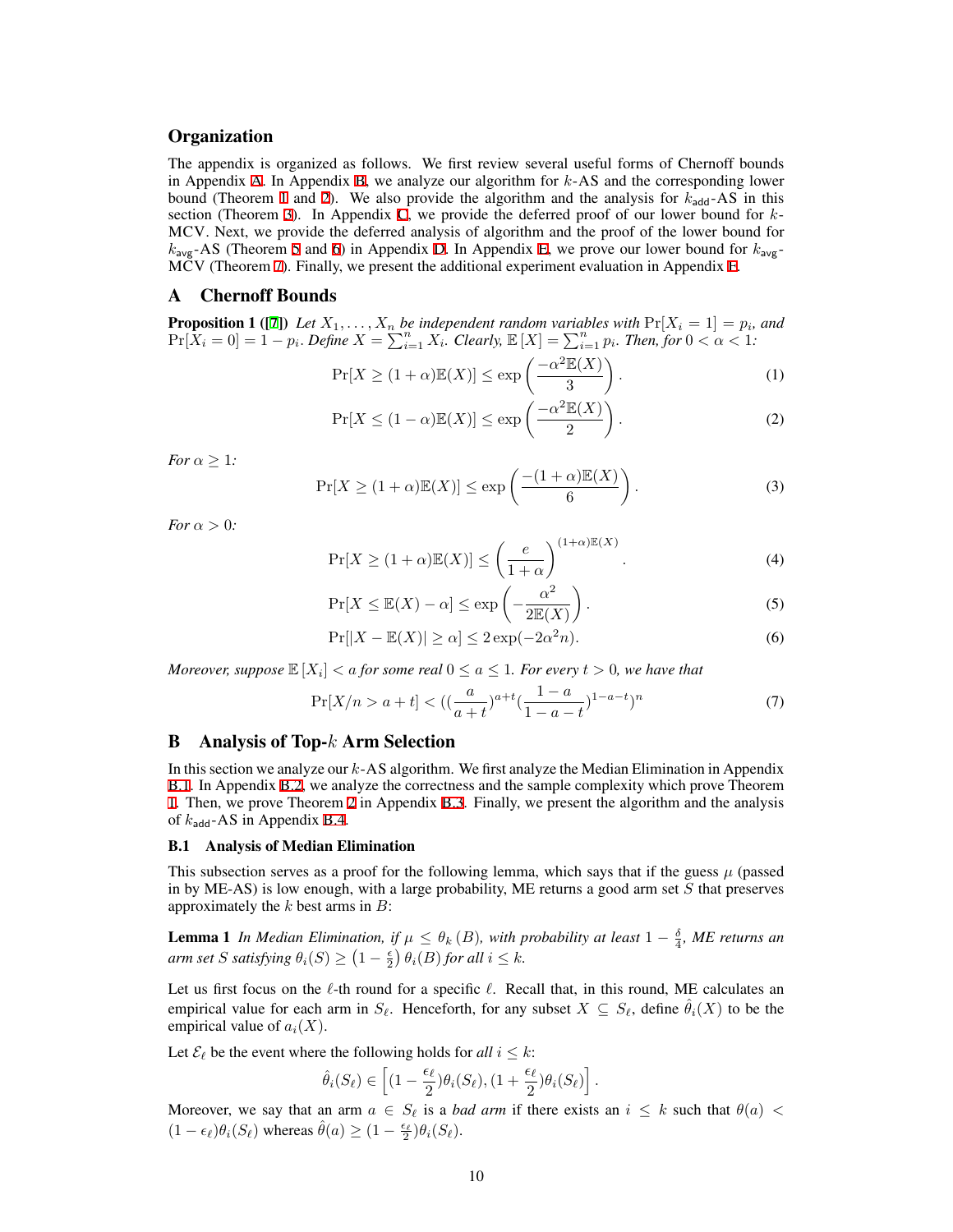**Lemma 2** *In Round*  $\ell$ *, if*  $\mathcal{E}_{\ell}$  *occurs and the number of bad arms is no more than*  $\frac{|\mathcal{S}_{\ell}|}{2} - k$ *, then*  $\theta_i(S_{\ell+1}) \geq (1 - \epsilon_{\ell})\theta_i(S_{\ell})$  *holds for all*  $i \leq k$ *.* 

*Proof*: Under  $\mathcal{E}_{\ell}$ , no arm  $a_i(S_{\ell})$  of any  $i \leq k$  can be bad. To see this, suppose that there exists  $j < i$  satisfying  $\theta_i(S_\ell) < (1 - \epsilon_\ell)\theta_j(S_\ell)$  but  $\hat{\theta}_i(S_\ell) \ge (1 - \frac{\epsilon_\ell}{2})\theta_j(S_\ell)$ . From  $\mathcal{E}_\ell$ , we have  $\hat{\theta}_i(S_\ell) \le$  $(1+\frac{\epsilon_{\ell}}{2})\theta_i(S_{\ell}) < (1+\frac{\epsilon_{\ell}}{2})(1-\epsilon_{\ell})\theta_j(S_{\ell}) < (1-\frac{\epsilon_{\ell}}{2})\theta_j(S_{\ell}),$  which is a contradiction.

When the number of bad arms is at most  $\frac{|S_{\ell}|}{2} - k$ , at least *k* arms in  $S_{\ell+1}$  are not bad. Denote the set of these arms as *T*. The rest of the proof will establish the claim:

$$
\theta_i(T) \ge (1 - \epsilon_\ell) \theta_i(S_\ell), \forall i \le k
$$

which is sufficient for the lemma to hold.

Suppose that the claim does not hold. Consider the smallest  $i \leq k$  such that  $\theta_i(T) < (1 - \epsilon_\ell) \theta_i(S_\ell)$ . Since  $a_i(T)$  is not bad, it holds that  $\hat{\theta}_i(T) < (1 - \frac{\epsilon_{\ell}}{2})\theta_i(S_{\ell})$ . Event  $\mathcal{E}_{\ell}$  suggests that  $\hat{\theta}_i(S_{\ell}) \ge$  $(1 - \frac{\epsilon_{\ell}}{2})\theta_i(S_{\ell}) > \hat{\theta}_i(T)$  which implies that  $a_i(S_{\ell})$  has not been eliminated in this round. This, together with the fact (shown earlier) that  $a_i(S_\ell)$  is not bad, indicates that  $a_i(S_\ell)$  must match an arm  $a_{i'}(T)$  with  $i' \leq i - 1$ .

For any  $j < i$ , since  $\theta_j(S_\ell) \geq \theta_i(S_\ell)$ , we know that  $\theta_i(T) < (1 - \epsilon_\ell) \theta_j(S_\ell)$ . A similar argument shows that  $a_j(S_\ell)$  matches an arm  $a_{j'}(T)$  with  $j' \leq i-1$  and yet  $j' \neq i'$ . This means that the first i elements of *S<sup>ℓ</sup>* form a one-to-one mapping to the first *i −* 1 elements of *T*, which is a contradiction. □

<span id="page-10-1"></span>**Lemma 3** *Under the condition*  $\mu \leq \theta_k$  (*B*)*, if for all*  $j < \ell$ *, Median Elimination ensures* 

<span id="page-10-0"></span>
$$
\theta_i(S_{j+1}) \ge (1 - \epsilon_j) \theta_i(S_j), \forall i \le k \tag{8}
$$

then, with probability at least  $1 - \delta_{\ell}, \theta_i(S_{\ell+1}) \geq (1 - \epsilon_{\ell})\theta_i(S_{\ell})$  holds for all  $i \leq k$ .

*Proof*: By Lemma [2](#page-9-3), it suffices to show that with probability no less than  $1 - \delta_\ell$ ,  $\mathcal{E}_\ell$  occurs and the number of bad arms does not exceed  $\frac{|S_{\ell}|}{2} - k$ .

Recall that in ME  $\theta_k(S_1) = \theta_k(B) \geq \mu = \mu_1$ . Therefore, from [\(8](#page-10-0)), we know  $\theta_k(S_l) \geq$  $\prod_{j=1}^{l-1} (1 - \epsilon_j) \theta_k(S_1) \ge \mu_l$  $\prod_{j=1}^{l-1} (1 - \epsilon_j) \theta_k(S_1) \ge \mu_l$  $\prod_{j=1}^{l-1} (1 - \epsilon_j) \theta_k(S_1) \ge \mu_l$ . Thus, by Chernoff bounds (1) and [\(2](#page-9-5)), we have that for any *i* ≤ *k*:

$$
\Pr\left[\hat{\theta}_i(S_\ell) \le \left(1 - \frac{\epsilon_\ell}{2}\right) \theta_i(S_\ell)\right] \\
\le \exp\left(-\frac{(\epsilon_\ell/2)^2}{2} Q_\ell \theta_i(S_\ell)\right) \le \frac{\delta_\ell}{6k},
$$

and also

$$
\Pr\left[\hat{\theta}_i(S_\ell) \ge \left(1 + \frac{\epsilon_\ell}{2}\right) \theta_i(S_\ell)\right] \le \frac{\delta_\ell}{6k}.
$$

By the union bound, the failure probability of  $\mathcal{E}_{\ell}$  is at most  $\delta_{\ell}/3$ .

Next, consider the probability of an arm *a* being bad. For any  $i \leq k$  which satisfies  $\theta(a)$  $(1 - \epsilon_{\ell}) \theta_i(S_{\ell})$ , define  $\alpha = \frac{\theta_i(S_{\ell})}{\theta(a)} (1 - \frac{\epsilon_{\ell}}{2}) - 1$ . We distinguish two cases:

• *Case*  $0 < \alpha < 1$ . From Chernoff bound ([1\)](#page-9-4),

$$
\Pr\left[\hat{\theta}(a) \ge \left(1 - \frac{\epsilon_{\ell}}{2}\right) \theta_i(S_{\ell})\right]
$$
\n
$$
= \Pr\left[\hat{\theta}(a) \ge (1 + \alpha) \theta(a)\right]
$$
\n
$$
\le \exp\left(-\frac{(1 - \epsilon_{\ell}/2)}{3} Q_{\ell} \theta_i(S_{\ell}) \cdot \frac{\alpha^2}{1 + \alpha}\right)
$$

*.*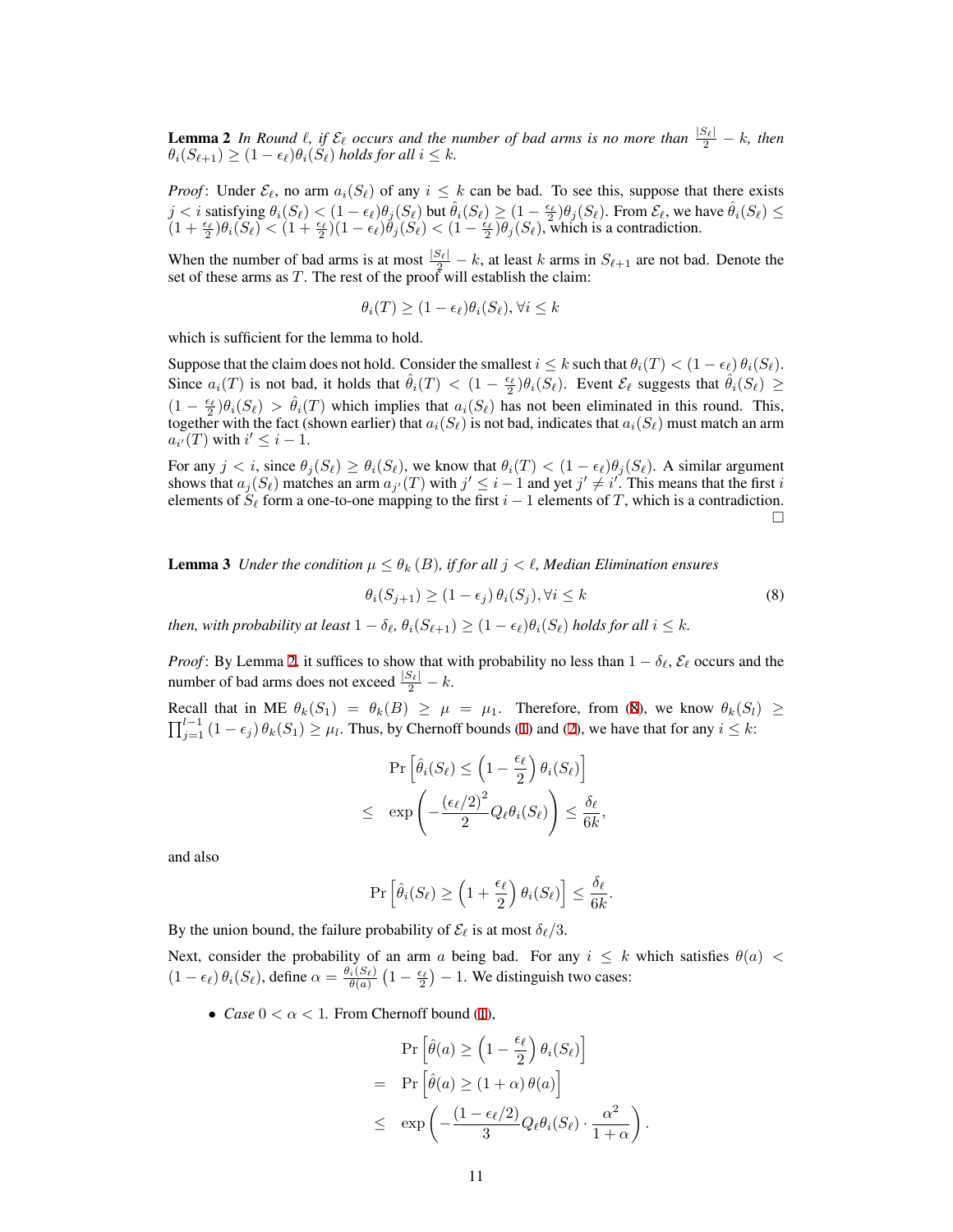Recall that  $\alpha = \frac{\theta_i(S_\ell)}{\theta(a)} \left(1 - \frac{\epsilon_\ell}{2}\right) - 1 \ge \frac{1}{1 - \epsilon_\ell} \left(1 - \frac{\epsilon_\ell}{2}\right) - 1 = \frac{\epsilon_\ell}{2 - 2\epsilon_\ell}$  and  $\frac{\alpha^2}{1 + \epsilon_\ell}$  $\frac{\alpha^2}{1+\alpha}$  increases monotonically when  $\alpha > 0$ . Therefore, we have

$$
\Pr\left[\hat{\theta}(a) \ge (1+\alpha)\,\theta(a)\right] \\
\le \quad \exp\left(-\frac{(1-\epsilon_{\ell}/2)}{3}Q_{\ell}\theta_{i}(S_{\ell})\cdot\frac{\epsilon_{\ell}^{2}}{(2-\epsilon_{\ell})(2-2\epsilon_{\ell})}\right) \\
\le \quad \exp\left(-\frac{(\epsilon_{\ell}/2)^{2}}{3}Q_{\ell}\theta_{i}(S_{\ell})\right) \le \frac{\delta_{\ell}}{6k}.
$$

• *Case*  $\alpha \geq 1$ *.* From Chernoff bound ([3\)](#page-9-6), we know

$$
\Pr\left[\hat{\theta}(a) \ge (1+\alpha)\theta(a)\right] \\
\le \exp\left(-\frac{\left(1-\frac{\epsilon_{\ell}}{2}\right)}{6}Q_{\ell}\theta_{i}(S_{\ell})\right) \\
\le \exp\left(-\frac{\left(\epsilon_{\ell}/2\right)^{2}}{2}Q_{\ell}\theta_{i}(S_{\ell})\right) \le \frac{\delta_{\ell}}{6k},
$$

where the second last inequality holds due to the fact that  $\frac{(1-\frac{\epsilon}{2})}{6} \geq \frac{(\epsilon/2)^2}{2}$  $\frac{2}{2}$  for any  $\epsilon \in$  $(0, \frac{1}{4}).$ 

*,*

By the union bound, the probability of the arm *a* being bad is at most  $\frac{\delta_{\ell}}{6}$ .

Let  $Z_i$  be a Boolean random variable that equals 1 if  $a_i(S_\ell)$  is a bad arm, and 0 otherwise. By Markov's inequality, we have that

$$
\Pr\left[\sum_{i=1}^{|S_{\ell}|} Z_i > \frac{|S_{\ell}|}{2} - k\right] \leq \frac{\mathbb{E}\left[\sum_{i=1}^{|S_{\ell}|} Z_i\right]}{|S_{\ell}|/2 - k}
$$

$$
\leq \frac{|S_{\ell}| \delta_{\ell} / 6}{|S_{\ell}|/2 - k} \leq \frac{2\delta_{\ell}}{3}
$$

where the last inequality holds because  $|S_\ell| > 4k$  for any  $\ell$ .

By the union bound, we conclude that with probability at least  $1 - \delta_\ell$ ,  $\theta_i(S_{\ell+1}) \geq (1 - \epsilon_\ell) \theta_i(S_\ell)$ holds for all  $i \leq k$ .

We are now ready to prove Lemma [1.](#page-9-7) Suppose that ME terminates after *L* rounds. Lemma [3](#page-10-1) suggests that, with probability at least

$$
1 - \sum_{i=1}^{L} \delta_i = 1 - \sum_{i=1}^{L} \frac{\delta_1}{2^{i-1}} \ge 1 - 2\delta_1 = 1 - \delta/4,
$$

 $\theta_i(S_{L+1}) \ge \theta_i(B) \prod_{j=1}^L (1 - \epsilon_j)$  holds for all  $i \le k$ . Utilizing the general fact that  $-2\epsilon \le$ log  $(1 - \epsilon)$  ≤  $-\epsilon$  is true for any  $\epsilon \in (0, \frac{1}{4})$ , we have:

$$
\prod_{j=1}^{L} (1 - \epsilon_j) = \exp\left(\sum_{j=1}^{L} \log(1 - \epsilon_j)\right)
$$
\n
$$
\geq \exp\left(-2\epsilon_1 \sum_{j=1}^{\infty} \left(\frac{3}{4}\right)^{j-1}\right)
$$
\n
$$
= \exp(-8\epsilon_1) = \exp(-\epsilon/2)
$$
\n
$$
\geq 1 - \epsilon/2.
$$

This completes the proof of Lemma [1.](#page-9-7)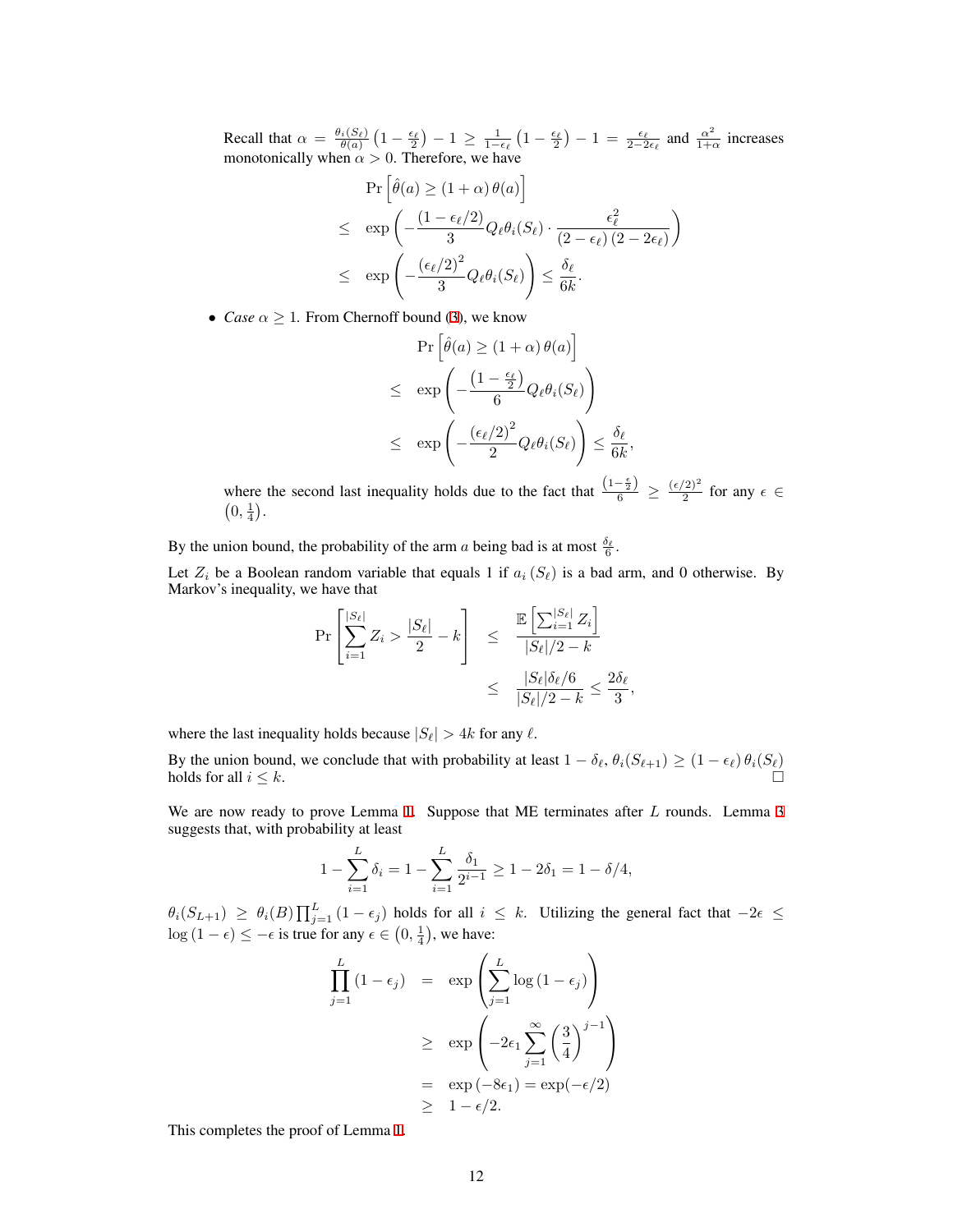#### <span id="page-12-0"></span>B.2 Correctness and Sample Complexity

Analysis of Uniform Sampling. As mentioned in Section [2,](#page-4-2) US was already applied in the algorithm developed in by Sheng et al. [[14\]](#page-8-2). We can re-use much of their analysis in our context. First, they proved:

<span id="page-12-1"></span>**Lemma 4** ([\[14](#page-8-2)]) *In Uniform Sampling, if*  $\mu_s \leq \theta_k(S)$ *, then with probability at least*  $1 - \frac{\delta}{4}$ *, US returns an arm set V which satisfies*  $\theta_i(V) \geq (1 - \frac{\epsilon}{2}) \theta_i(S)$  *for any*  $i \leq k$ *.* 

*Proof*: By the proof of Lemma 8 in [\[14](#page-8-2)] and adjusting constants appropriately.  $\Box$ 

Next, we show that with a large probability ME-AS terminates at  $\mu \in [\frac{1}{8}\theta_k(B), \theta_k(B)]$ . If this is not what happens, one of the following two events must have happened:

- (1) *Premature*: ME-AS terminates when  $\mu > \theta_k(B)$ .
- (2) *Overdue*: ME-AS does not terminate after invoking US with  $\mu < \frac{1}{4}\theta_k(B)$ .

We say that ME *succeeds* if the arm set *S* it returns satisfies  $\theta_i(S) \geq (1 - \frac{\epsilon}{2})\theta_i(B)$  for all  $i \geq k$ .

<span id="page-12-2"></span>Lemma 5 *Both of the following statements are true:*

- *(Due to [\[14](#page-8-2)]) The premature event happens with probability at most*  $\delta/4$ *.*
- *• If ME succeeds, the overdue event happens with probability at most δ/*4*.*

*Proof*: The first statement has been proved in [\[14](#page-8-2)] (see Lemma 9 therein and adjusting constants appropriately). For the overdue event, when  $\mu < \theta_k(B)/4$ , given that ME has succeeded, we have  $\mu_s = (1 - \frac{\epsilon}{2})\mu < \theta_k(S)$ . Define  $\hat{\theta}_k^{US}(S)$  to be the US-empirical value of  $a_k(S)$ . We have:

$$
\Pr\left[\hat{\theta}_{k}^{US}(S) \le 2\mu\right] \le \Pr\left[\hat{\theta}_{k}^{US}(S) \le \theta_{k}(B)/2\right]
$$
  
\n
$$
\le \Pr\left[\hat{\theta}_{k}^{US}(S) \le \frac{\theta_{k}(S)}{2(1-\epsilon/2)}\right]
$$
  
\n
$$
\le \Pr\left[\hat{\theta}_{k}^{US}(S) \le (1-\epsilon/2)\theta_{k}(S)\right]
$$
  
\n(by (2)) 
$$
\le \delta/4,
$$

where the third inequality used the fact that  $\frac{1}{2(1-\epsilon/2)} \leq (1-\frac{\epsilon}{2})$  holds for any  $\epsilon \in (0, \frac{1}{4})$  $\Box$ 

<span id="page-12-3"></span>Correctness of ME-AS. Combining Lemmas [1](#page-9-7), [4](#page-12-1), and [5](#page-12-2), we now prove:

**Lemma 6** *With probability at least*  $1 - \delta$ *, ME-AS returns an arm set V which satisfies*  $\theta_i(V) \geq$  $(1 − ε)$   $\theta_i(B)$  for all  $i ≤ k$ .

*Proof*: If the premature event does not occur, we have that  $\mu \leq \theta_k(B)$ . Provided that ME has succeeded, Lemma [5](#page-12-2) has showed that, with probability at least  $1 - \frac{\delta}{4}$ , ME-AS terminates at  $\mu \in$  $\left[\frac{1}{8}\theta_k(B), \theta_k(B)\right]$ . ME having succeeded ensures  $\theta_i(S) \geq (1 - \frac{\epsilon}{2})\theta_i(B)$  for all  $i \leq k$ . Hence,  $\mu_s \leq \theta_k(S)$ . Then, by Lemma [4](#page-12-1), we know that with probability at least  $1 - \frac{\delta}{4}$ , the following holds for all  $i \leq k$ :

$$
\theta_i(V) \geq (1 - \epsilon/2)\theta_i(S)
$$
  
\n
$$
\geq (1 - \epsilon/2)^2 \theta_i(B) \geq (1 - \epsilon)\theta_i(B).
$$

The premature event occurs with probability at most  $\frac{\delta}{4}$ . By Lemma [1,](#page-9-7) ME fails with probability only at most  $\frac{\delta}{4}$  when  $\mu \leq \theta_k(B)$ . Lemma [6](#page-12-3) thus follows from the union bound.

**Sample Complexity of ME-AS.** We first analyze the cost of ME and US under a specific  $\mu$ . This is trivial for US, for which the answer is obviously  $O(\frac{k}{\epsilon^2} \frac{1}{\mu} \log \frac{k}{\delta})$  (recall that  $|S| \leq 4k$ ).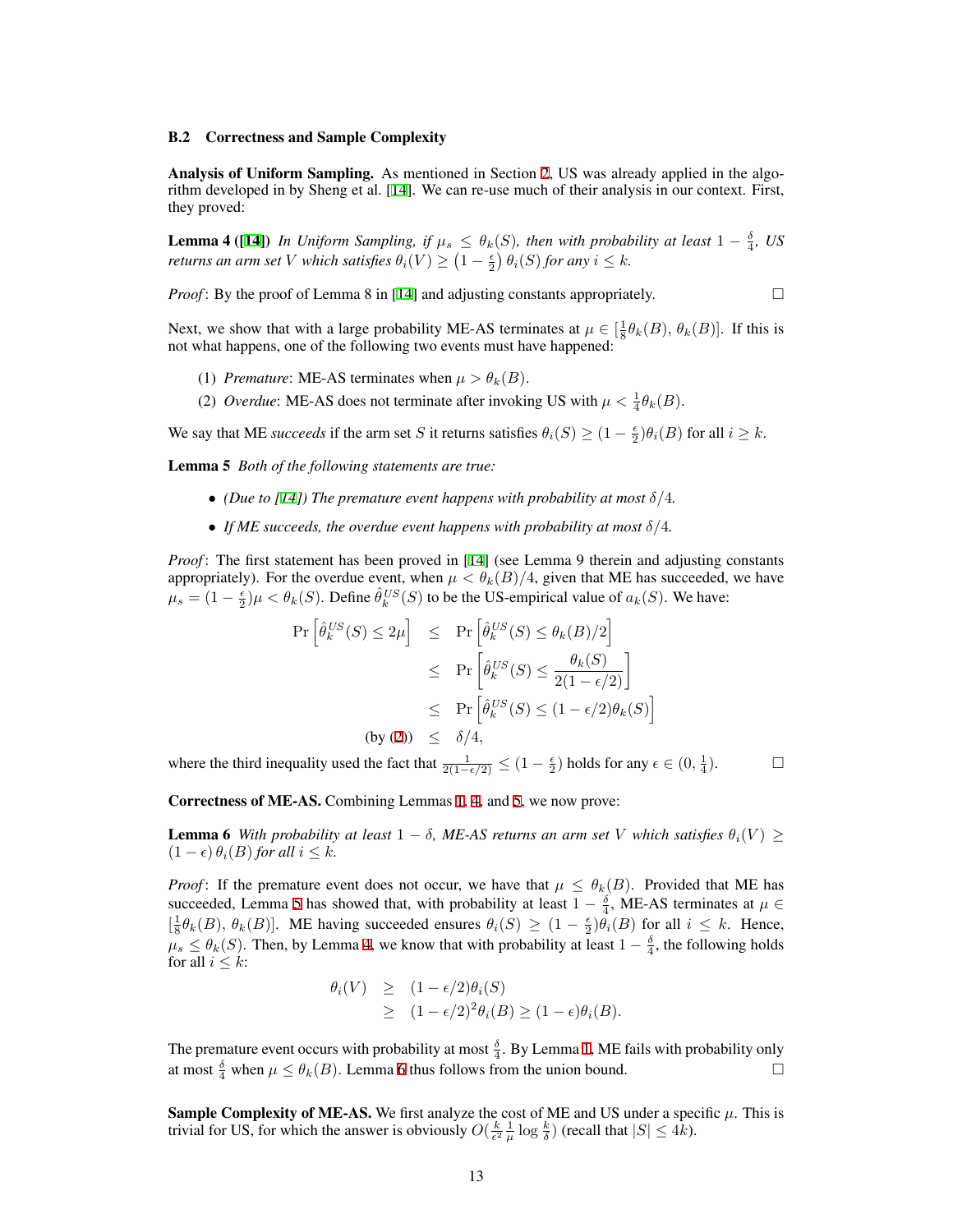Regarding the  $\ell$ -th round of ME, we know  $|S_l| = \frac{n}{2^{l-1}}$ ,  $\epsilon_{\ell} = (3/4)^{\ell-1} \epsilon/16$ ,  $\delta_{\ell} = (1/2)^{\ell-1} \delta/8$ , and  $\mu_{\ell} = \prod_{j=1}^{l-1} (1 - \epsilon_j) u_1 \ge (1 - \epsilon/2) \mu \ge 7/(8\mu)$ . Hence, the cost of ME is bounded by:

$$
\sum_{\ell=1}^{\infty} \frac{12}{\epsilon_{\ell}^{2}} \frac{1}{\mu_{\ell}} \log\left(\frac{6k}{\delta_{\ell}}\right) |S_{\ell}|
$$
\n
$$
= O\left(\sum_{\ell=1}^{\infty} \frac{12}{\left(\left(\frac{3}{4}\right)^{\ell-1} \frac{\epsilon}{16}\right)^{2}} \frac{1}{\mu} \left(\log \frac{k}{\delta} + \ell + 1\right) \frac{n}{2^{\ell-1}}\right)
$$
\n
$$
= O\left(\sum_{\ell=1}^{\infty} \left(\frac{8}{9}\right)^{\ell-1} \frac{n}{\epsilon^{2}} \frac{1}{\mu} \left(\log \frac{k}{\delta} + \ell\right)\right)
$$
\n
$$
= O\left(\frac{n}{\epsilon^{2}} \frac{1}{\mu} \log \frac{k}{\delta}\right).
$$

We have proved that one for-iteration of ME-AS (i.e., Lines 3-6 of Algorithm [1](#page-5-2)) under a specific *µ* has cost  $\hat{O}(\frac{k}{\epsilon^2} \frac{1}{\mu} \log \frac{k}{\delta})$ . The cost doubles each time when we halve the parameter  $\mu$ , until  $\mu$  drops below  $\theta_k(B)/4$ . Hence, the total complexity so far is  $O(\frac{n}{\epsilon^2} \frac{1}{\theta_k(B)} \log \frac{k}{\delta})$ .

It remains to show that if ME-AS terminates at  $\mu < \theta_k(B)/8$ , the extra cost is still bounded by  $O(\frac{n}{\epsilon^2} \frac{1}{\theta_k(B)} \log \frac{k}{\delta})$  $O(\frac{n}{\epsilon^2} \frac{1}{\theta_k(B)} \log \frac{k}{\delta})$  $O(\frac{n}{\epsilon^2} \frac{1}{\theta_k(B)} \log \frac{k}{\delta})$  in expectation. From Lemmas 1 and [5](#page-12-2), we know that, at every  $\mu < \theta_k(B)/8$ , ME-AS fails to terminate with probability at most  $\delta/2$ . Thus, its cost for all  $\mu < \theta_k(B)/8$  is bounded by

$$
O\left(\frac{n}{\epsilon^2} \frac{1}{\theta_k(B)} \log \frac{k}{\delta}\right) \sum_{i=1}^{\infty} (2^{i-1}) \left(\frac{\delta}{2}\right)^{i-1}
$$

$$
O\left(\frac{n}{\epsilon^2} \frac{1}{\theta_k(B)} \log \frac{k}{\delta}\right).
$$

We thus have proved Theorem [1.](#page-4-0)

= *O*

**Theorem 1** *ME-AS solves the k-AS problem with expected cost*  $O\left(\frac{n}{\epsilon^2} \frac{1}{\theta_k(B)} \log \frac{k}{\delta}\right)$ .

#### <span id="page-13-0"></span>B.3 Lower Bound

This subsection serves as a proof for:

**Theorem 2** *For any*  $\epsilon \in (0, \frac{1}{4})$  *and*  $\delta \in (0, \frac{1}{48})$ , given any algorithm, there is an instance of the *k*-AS *problem on which the algorithm must entail*  $\Omega(\frac{n}{\epsilon^2} \frac{1}{\theta_k(B)} \log \frac{k}{\delta})$  *cost in expectation.* 

**Hard Instances.** We use  $a_1, \ldots, a_n$  to represent the *n* arms in *B*. Let  $\mathcal{I}_x$  denote the collection of all the *x*-sized subset of  $U = \{a_2, \ldots, a_n\}$ . For each  $I \in \mathcal{I}_k \cup \mathcal{I}_{k-1}$ , we create an instance with:

<span id="page-13-1"></span>
$$
\theta(a_1) = (1+4\epsilon)\theta \tag{9}
$$

$$
\theta(a_i) = (1 + 8\epsilon)\theta, \,\forall a_i \in I \tag{10}
$$

$$
\theta(a_i) = \theta, \forall a_i \in U \setminus I \tag{11}
$$

where  $\theta$  is an arbitrary real value in  $(0, \frac{1}{12})$ .

We use  $\Theta_I$  to denote the instance associated with *I*. Notice for  $\epsilon \in (0, \frac{1}{4})$ ,  $(1 - \epsilon)(1 + 4\epsilon)\theta > \theta$ and  $(1 - \epsilon)(1 + 8\epsilon)\theta > (1 + 4\epsilon)\theta$ . Thus, by the problem definition of *k*-AS, any algorithm, with probability at least  $1 - \delta$ , must return  $\{a_1\} \cup I$  for  $I \in \mathcal{I}_{k-1}$  and return *I* for  $I \in \mathcal{I}_k$ .

Deterministic Algorithms. We will first consider an algorithm *A* deterministic in the following sense. At the beginning, the first arm that  $A$  samples from is fixed. From then on, iteratively, the next arm to sample from is always a function of the results of the previous samples (i.e., which arms have been sampled, in what order, and what are the results). In this way, *A* can be uniquely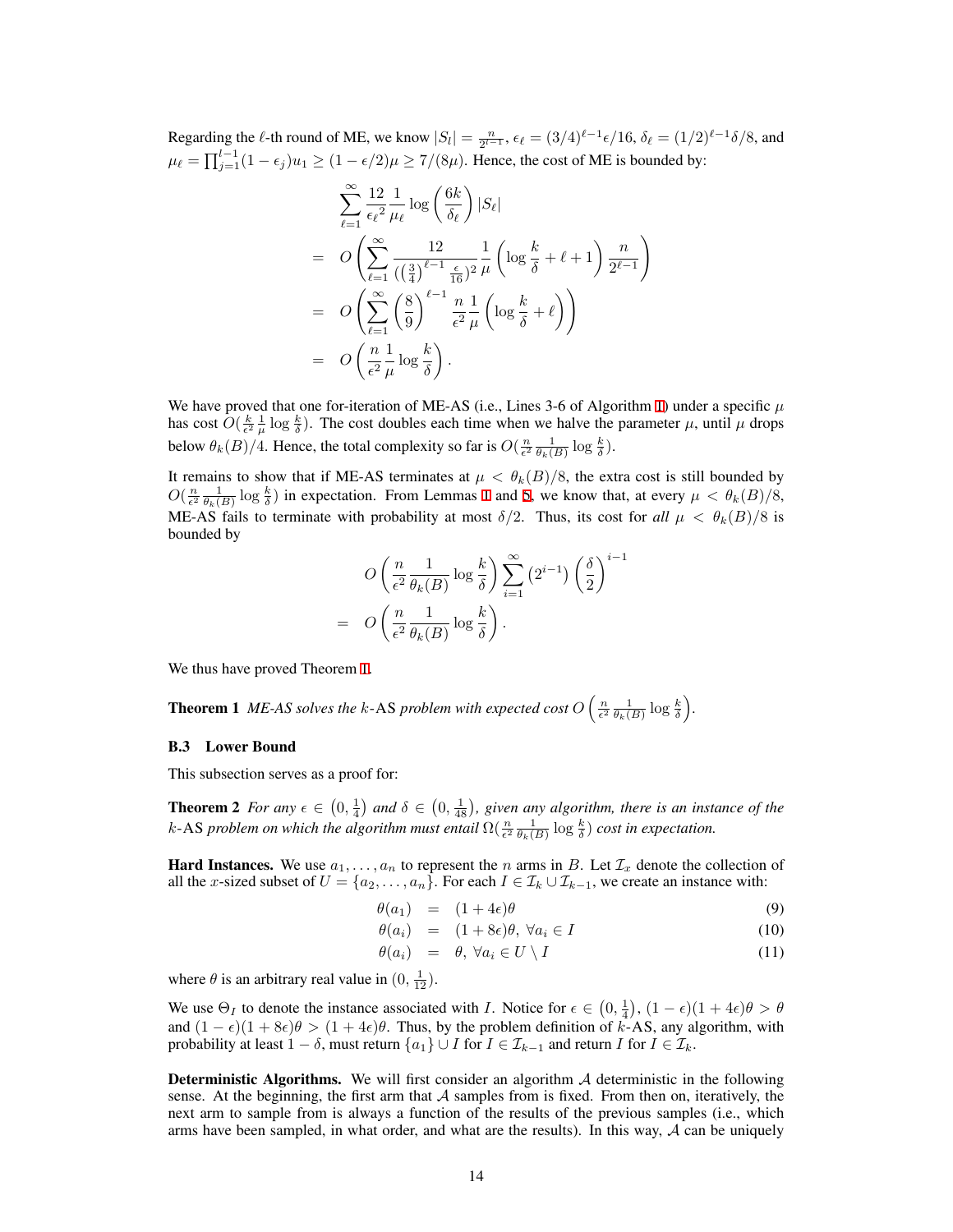described by a *history W*, which is the sequence of arms chosen at each step, and the result of each sample. Finally, the output of  $A$  is a function of  $W$ .

It is important to note that *W* is a random variable, due to the randomness from the arms, namely, the samples taken from them are random. Even on a specific problem instance, various histories *W* can occur with different probabilities. Therefore, the cost of  $A$  (i.e., the length of *W*) is still a random variable; and also  $A$  may choose to fail on some  $W$ , provided that the overall failure probability on the instance is at most  $\delta$ .

The crux of our proof is to show that, for any deterministic algorithm *A*, there exists  $I \in \mathcal{I}_{k-1}$ such that *A* must take at least  $\Omega\left(\frac{n}{\epsilon^2} \frac{1}{\theta} \ln \frac{k}{\delta}\right)$  samples in expectation to solve the *k*-AS problem on instance  $\Theta_I$ . Assume, on the contrary, that for any  $I \in \mathcal{I}_{k-1}$ , *A* takes at most  $\frac{n}{36864\epsilon^2} \frac{1}{\theta} \ln \frac{k}{\delta}$  samples in expectation. We will prove that *A* must fail with a probability greater than  $\delta$  on some instance  $\Theta$ *I* with  $I \in \mathcal{I}_k$ .

A Deterministic Lower Bound. Set  $T = \frac{1}{2304\epsilon^2} \frac{1}{\theta} \ln \frac{k}{\delta}$ . Define random variable  $T_j$  be the number of samples that *A* takes from arm  $a_j$ . It is easy to see that  $T_j > 0$  (i.e., *A* must sample at least once from  $a_i$ ).

Given a specific  $I \in \mathcal{I}_{k-1}$ , denote by  $\mathbb{E}_I[T_j]$  the expectation of  $T_j$  when *A* runs on  $\Theta_I$ . At most *n*/4 arms  $a_j$  ∈ *U*  $\setminus$  *I* satisfy

$$
\mathbb{E}_I[T_j] > \frac{1}{9216\epsilon^2} \frac{1}{\theta} \ln \frac{k}{\delta}.
$$

Since  $k \le n/2$ , at least  $n - k - \frac{n}{4} \ge \frac{n-k}{2}$  arms  $a_j \in U \setminus I$  satisfy  $\mathbb{E}_I[T_j] \le \frac{1}{9216\epsilon^2} \frac{1}{\theta} \ln \frac{k}{\delta}$ . We refer to these arms as *ordinary arms*. For any such an arm *a<sup>j</sup>* , by Markov's inequality, we know:

<span id="page-14-0"></span>
$$
\Pr_{I}[T_j > T] < \frac{\mathbb{E}_I[T_j]}{T} \le \frac{1}{4},\tag{12}
$$

where the subscript *I* of  $Pr_I$  (just like the subscript in  $E_I$ ) indicates "conditioned on the specific instance *I*".

Now let us fix an ordinary arm  $a_j$ . Recall that each of the  $T_j$  samples that *A* draws from  $a_j$  is either 1 or 0. Let *X* be the sum of all those  $T_j$  samples. Set  $\Delta = \sqrt{\theta T \ln(k/\delta)}$  and define  $\mathcal{E}_A$  be the event where both  $T_j \leq T$  and  $X > \theta T_j - \Delta$  are true.

**Lemma 7**  $\mathcal{E}_A$  *happens with probability at least*  $1/2$ *.* 

*Proof*: By substituting  $\theta(a_j) = \theta$ , we can upper bound the probability of  $\mathcal{E}_A$  *not* happening by:

$$
\Pr_{I} [T_j > T] + \Pr_{I} [T_j \le T, X - \theta T_j \le -\Delta]
$$
\n
$$
\le \frac{1}{4} + \Pr_{I} \left[ T_j \le T, X - \theta T_j \le -\sqrt{\theta T_j \ln(k/\delta)} \right]
$$
\n
$$
= \frac{1}{4} + \sum_{t=1}^{T} \Pr_{I} [T_j = t] \cdot \Pr \left[ X - \theta t \le -\sqrt{\theta t \ln(k/\delta)} \right]
$$
\n
$$
\le \frac{1}{4} + \sum_{t=1}^{T} \Pr_{I} [T_j = t] \cdot \exp \left( -\frac{1}{2} \ln \frac{k}{\delta} \right)
$$
\n
$$
= \frac{1}{4} + \exp \left( -\frac{1}{2} \ln \frac{k}{\delta} \right) = \frac{1}{4} + \left( \frac{\delta}{k} \right)^{1/2} \le \frac{1}{2}
$$

where the first inequality used ([12\)](#page-14-0), and the second inequality is due to Chernoff bound [\(5](#page-9-8)).  $\Box$ 

Let *V* be the arm set returned by *A* and  $\mathcal{E}_B$  be the event that  $V = I \cup \{a_1\}$ . Define event  $\mathcal{E}_S =$  $\mathcal{E}_A \cap \mathcal{E}_B$ . As *A* (when executed on  $\Theta_I$ ) returns  $I \cup \{a_1\}$  with probability at least  $1 - \delta$ , we know that

<span id="page-14-1"></span>
$$
\Pr_{I} \left[ \mathcal{E}_{S} \right] \ge 1 - \delta - 1/2 \ge 23/48. \tag{13}
$$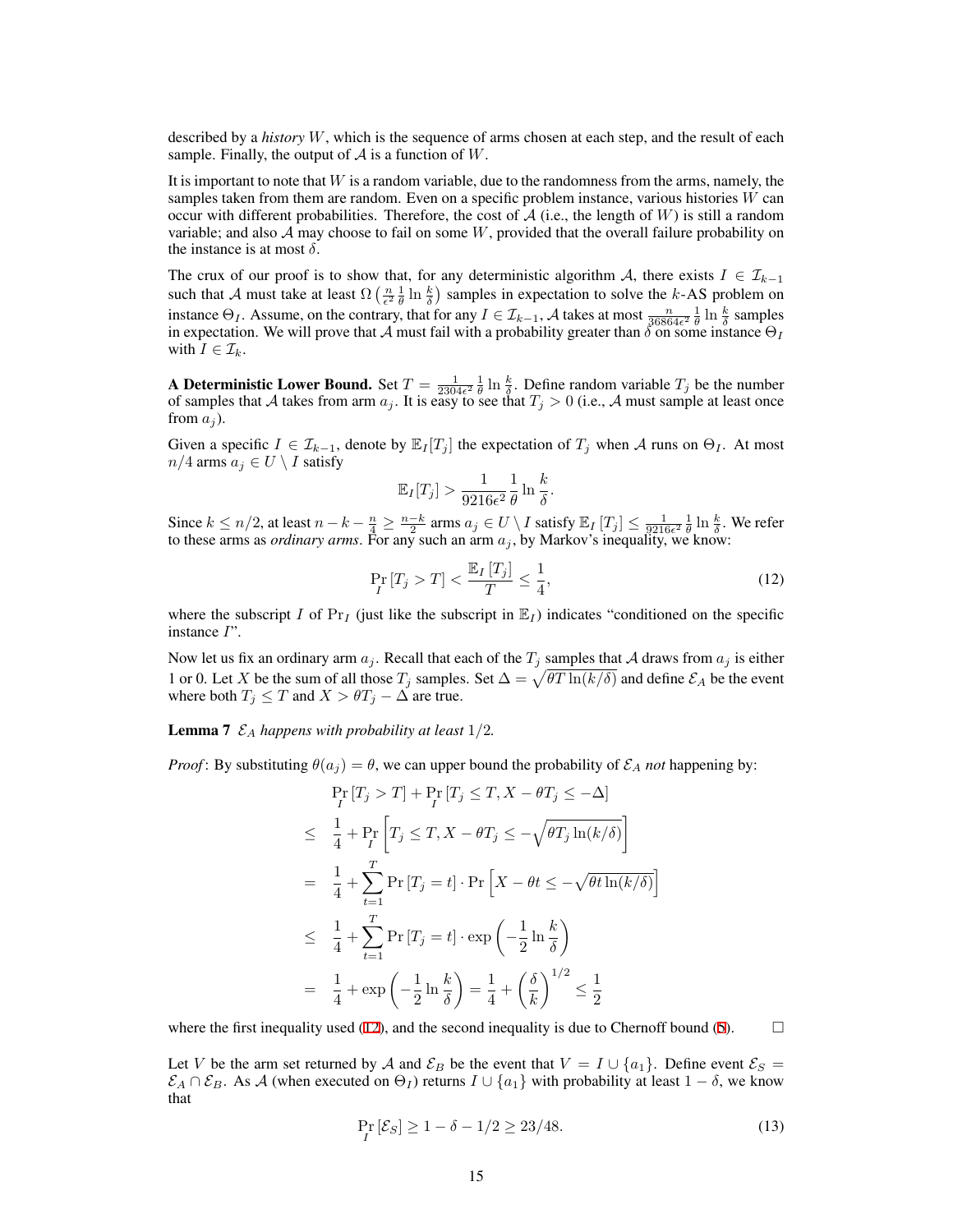Let us focus on one specific history *W*. Consider the instance  $I \cup \{a_j\} \in \mathcal{I}_k$ , which can be conveniently understood as raising the mean of arm  $a_j$  from  $\theta$  to  $(1 + 8\epsilon)\theta$  in the instance *I*. Denote by  $Pr_{I\cup \{a_j\}}[W]$  the probability of *W* when *A* runs on  $\Theta_{I\cup \{a_j\}}$ , and similarly, by  $Pr_I[W]$  the probability of  $W$  on  $\Theta_I$ .

<span id="page-15-3"></span>**Lemma 8** *For any*  $\epsilon \in (0, \frac{1}{4}), \delta \in (0, \frac{1}{48})$ , when conditioned on  $\mathcal{E}_S$ , it holds that

$$
\frac{\Pr_{I \cup \{a_j\}}[W]}{\Pr_I[W]} \ge \frac{5\delta}{k}.
$$

*Proof*: As the mean of  $a_j$  is larger under  $\Theta_{I \cup \{a_j\}}$ , the ratio of the two probabilities is minimized when the fewest samples on  $a_j$  turn out to be 1 in  $W$ . Recall that the event  $\mathcal{E}_S$  ensures  $X > \theta T_j - \Delta$ . With this, we can derive

<span id="page-15-0"></span>
$$
\frac{\Pr_{I\cup\{a_j\}}[W]}{\Pr_I[W]} \geq \frac{\left[(1+8\epsilon)\theta\right]^{\theta T_j - \Delta} \left[1 - (1+8\epsilon)\theta\right]^{(1-\theta)T_j + \Delta}}{\theta^{\theta T_j - \Delta}} \newline = \left[ (1+8\epsilon) \left(\frac{1 - (1+8\epsilon)\theta}{1-\theta}\right)^{\frac{1-\theta}{\theta}} \right]^{\theta T_j - \Delta} \newline \left(\frac{1 - (1+8\epsilon)\theta}{1-\theta}\right)^{\frac{\Delta}{\theta}} \newline \geq \left[ (1+8\epsilon) \left(\frac{1 - (1+8\epsilon)\theta}{1-\theta}\right)^{\frac{1-\theta}{\theta}} \right]^{\theta T_j - \Delta} \newline \geq \left[ (1+8\epsilon) \left(\frac{1 - (1+8\epsilon)\theta}{1-\theta}\right)^{\frac{1-\theta}{\theta}} \right]^{0T_j - \Delta} \newline (1-12\epsilon\theta)^{\frac{\Delta}{\theta}}, \tag{14}
$$

where the last inequality used the fact that  $1 - (1 + 8\epsilon) \theta \ge (1 - \theta) (1 - 12\epsilon\theta)$  for any  $\theta \in (0, \frac{1}{12})$ .

For any  $x \in (0, \frac{1}{4})$ , it holds that  $e^{-1} \ge (1-x)^{\frac{1}{x}} \ge e^{-2}$ . Using this fact and plugging in  $\Delta =$  $\sqrt{\theta T \ln(k/\delta)}$  and  $T = \frac{1}{2304\epsilon^2} \frac{1}{\theta} \ln \frac{k}{\delta}$ , we can bound the second term of ([14\)](#page-15-0) as:

<span id="page-15-2"></span>
$$
(1 - 12\epsilon\theta)^{\frac{\Delta}{\theta}} = (1 - 12\epsilon\theta)^{\frac{1}{48\epsilon\theta} \ln \frac{k}{\delta}}
$$
  
 
$$
\geq e^{-\frac{1}{2}\ln(k/\delta)} = \sqrt{\delta/k}.
$$
 (15)

To bound the first term of [\(14](#page-15-0)), let us define  $g(\theta) = \left(\frac{1-(1+8\epsilon)\theta}{1-\theta}\right)^{\frac{1-\theta}{\theta}}$ . Taking the partial derivative of  $\ln g(\theta)$  with respect to  $\theta$  gives:

<span id="page-15-1"></span>
$$
\frac{\partial \ln g(\theta)}{\partial \theta} = -\frac{1}{\theta^2} \ln \left( 1 - 8\epsilon \frac{\theta}{1 - \theta} \right) - \left( \frac{1}{\theta} - 1 \right) \frac{8\epsilon}{1 - 8\epsilon \frac{\theta}{1 - \theta}} \frac{1}{(1 - \theta)^2}.
$$
(16)

It is not hard to verify that for any  $\theta \in (0, \frac{1}{12})$ ,  $\epsilon \in (0, \frac{1}{4})$ , the RHS of [\(16](#page-15-1)) is strictly less than 0, which implies

$$
g(\theta) \ge g\left(\frac{1}{12}\right) = e^{\ln\left(1 - \frac{8}{11}\epsilon\right)^{11}} \ge e^{\ln(1 - 8\epsilon)} = 1 - 8\epsilon.
$$

Moreover, observe that

$$
(1+8\epsilon)\left(\frac{1-(1+8\epsilon)\theta}{1-\theta}\right)^{\frac{1-\theta}{\theta}}
$$
  
= 
$$
(1+8\epsilon)\left(1-8\epsilon\frac{\theta}{1-\theta}\right)^{\frac{1-\theta}{\theta}} < (1+8\epsilon)e^{-8\epsilon}.
$$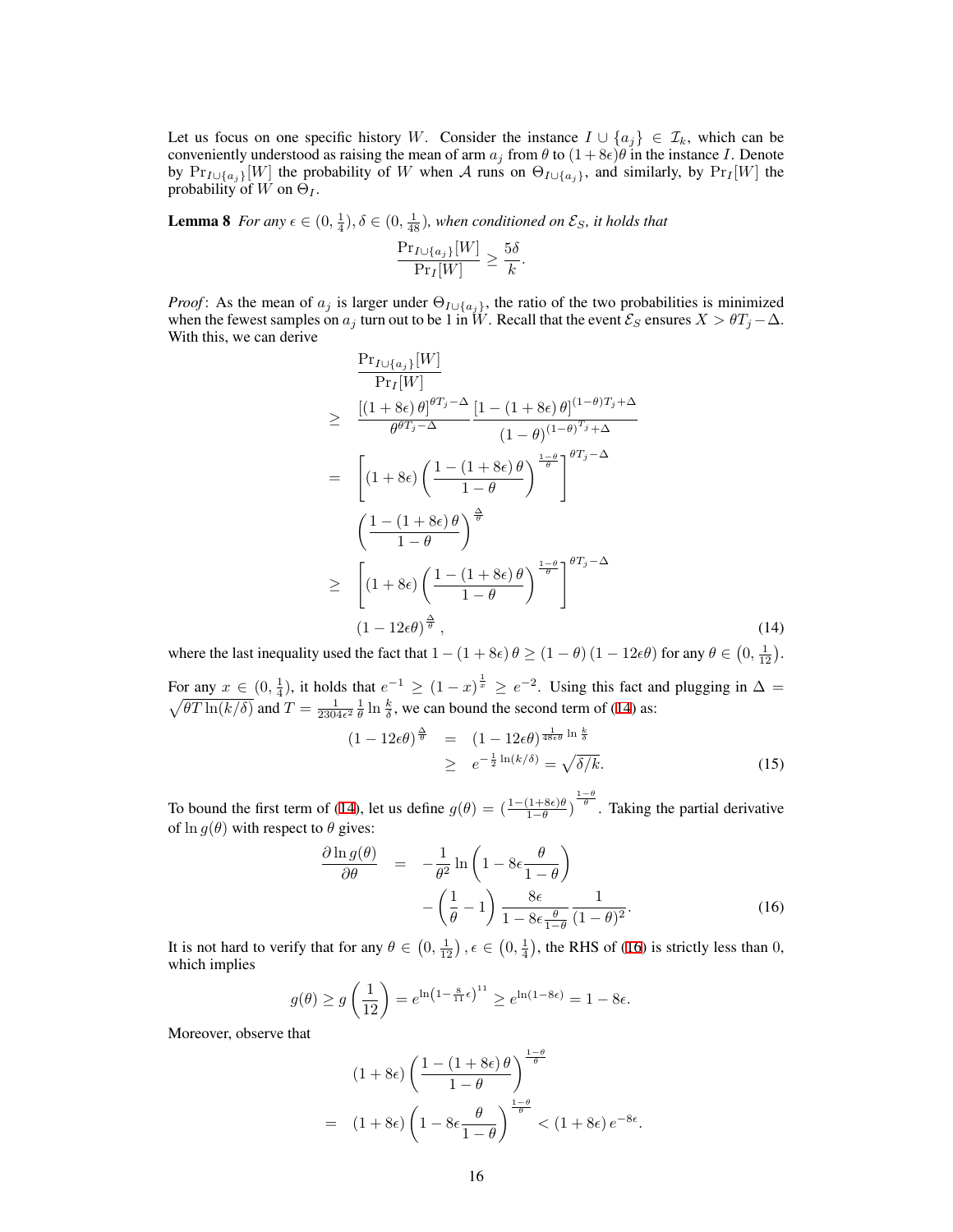When  $\epsilon \in (0, \frac{1}{4})$ ,  $(1 + 8\epsilon) e^{-8\epsilon}$  is strictly less than 1. Therefore, we have:

$$
\left[ (1+8\epsilon) \left( \frac{1-(1+8\epsilon)\theta}{1-\theta} \right)^{\frac{1-\theta}{\theta}} \right]^{\theta T_j - \Delta}
$$
  
\n
$$
\geq \left[ (1+8\epsilon) \left( \frac{1-(1+8\epsilon)\theta}{1-\theta} \right)^{\frac{1-\theta}{\theta}} \right]^{\theta T}
$$
  
\n
$$
\geq \left[ (1+8\epsilon) (1-8\epsilon) \right]^{\theta T}
$$
  
\n
$$
= (1-64\epsilon^2)^{\frac{1}{2304\epsilon^2} \ln \frac{k}{\delta}}
$$
  
\n
$$
\geq (\delta/k)^{1/18}.
$$

□

Combining the above with ([15](#page-15-2)), we have  $\frac{\Pr_{I \cup \{a_j\}}[W]}{\Pr_I[W]}\ge (\delta/k)^{5/9} \ge 5\delta/k$  for any  $\delta \in (0, \frac{1}{48})$ .

We will now proceed to analyze the probability of  $\mathcal{E}_B$  when *A* is executed on  $\Theta_{I \cup \{a_j\}}$ . For this purpose, define  $1_S(W)$  to be an indicator function that equals 1 if the history *W* results in the occurrence of  $\mathcal{E}_S$ , and 0 otherwise (note that once *W* is given, the output of *A* is fully determined, and hence, so is  $\mathcal{E}_S$ ). With this, we can derive:

$$
\Pr_{I \cup \{a_j\}}[\mathcal{E}_B] \ge \Pr_{I \cup \{a_j\}}[\mathcal{E}_S]
$$
\n
$$
= \sum_{W \text{ s.t. } 1_S(W) = 1} \Pr_{I \cup \{a_j\}}[W]
$$
\n(by Lemma 8)

\n
$$
\ge \sum_{W \text{ s.t. } 1_S(W) = 1} \Pr_{I}[W] \cdot \frac{5\delta}{k}
$$
\n
$$
\ge (5\delta/k) \Pr_{I}[\mathcal{E}_S]
$$
\n(by (13))

\n
$$
> 2\delta/k.
$$

Therefore, we have proved that for any  $I \in \mathcal{I}_{k-1}$  and any ordinary arm  $a_j \in U \setminus I$ , the failure probability of *A* under instance  $\Theta_{I \cup \{a_j\}}$  exceeds  $\frac{2\delta}{k}$ .

Recall that for any  $I \in \mathcal{I}_{k-1}$ , there are at least  $\frac{n-k}{2}$  ordinary arms  $a_j$  in  $U \setminus I$ . Summing up the failure probabilities of *A* on the instances  $\Theta_J$  of all  $J \in \mathcal{I}_k$  leads to:

$$
\sum_{J \in \mathcal{I}_k} \Pr_{J} [V \neq J]
$$
\n
$$
\geq \sum_{J \in \mathcal{I}_k} \sum_{a_j \in J} \Pr_{J} [V = J \cup \{a_1\} \setminus \{a_j\}]
$$
\n
$$
= \sum_{I \in \mathcal{I}_{k-1}} \sum_{a_j \in U \setminus I} \sum_{J \in \mathcal{I}_k} \Pr_{S \in \mathcal{I}_l} [V = I \cup \{a_1\}]
$$
\n
$$
= \sum_{I \in \mathcal{I}_{k-1}} \sum_{a_j \in U \setminus I} \Pr_{I \cup \{a_j\}} [V = I \cup \{a_1\}]
$$
\n
$$
= \sum_{I \in \mathcal{I}_{k-1}} \sum_{a_j \in U \setminus I} \Pr_{I \cup \{a_j\}} [E_B]
$$
\n
$$
> \sum_{I \in \mathcal{I}_{k-1}} \frac{n-k}{2} \cdot \frac{2\delta}{k}
$$
\n
$$
= \binom{n-1}{k-1} \frac{n-k}{k} \delta = \binom{n-1}{k} \delta = | \mathcal{I}_k | \delta.
$$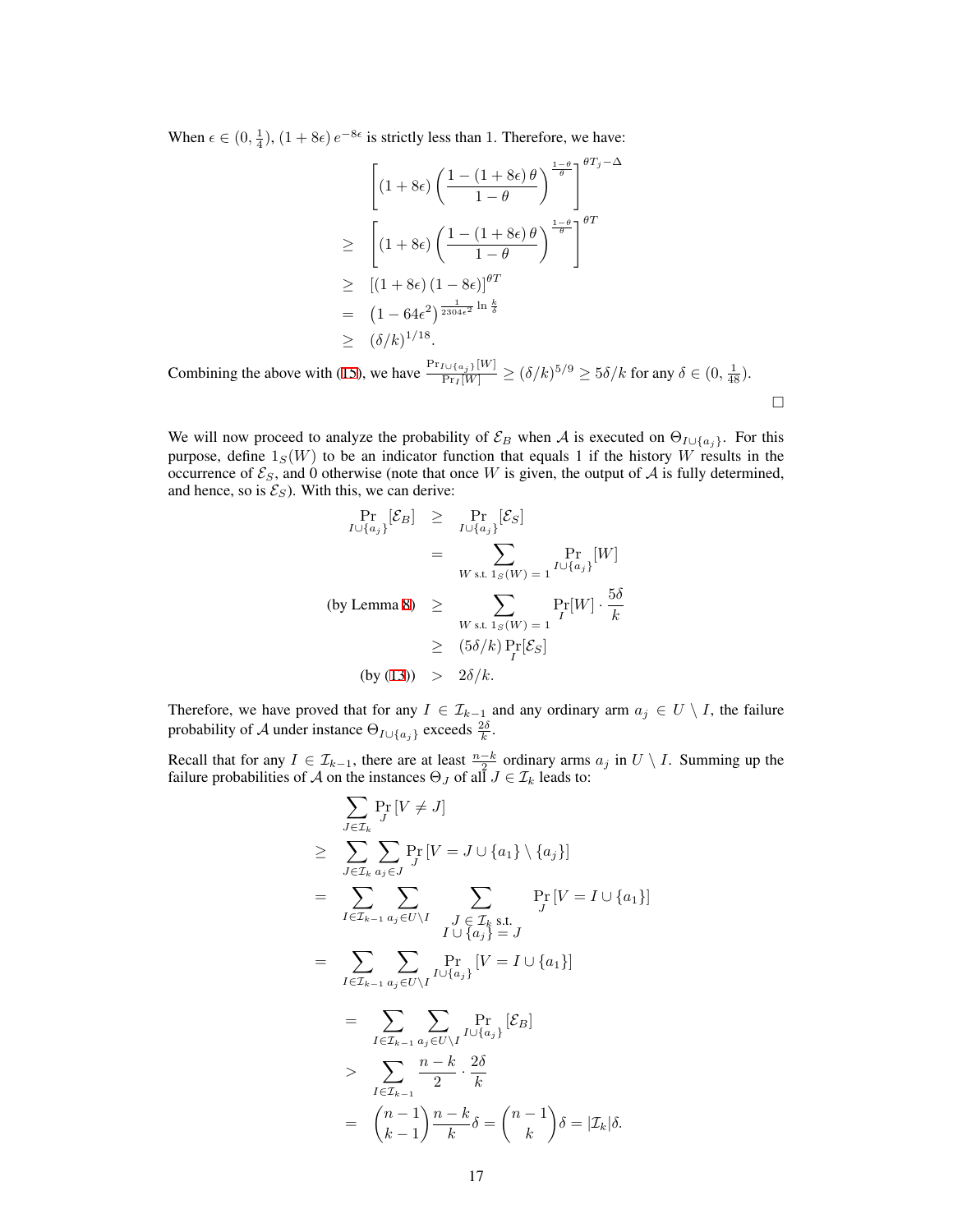Algorithm 4: Additive Median Elimination (AME)

<span id="page-17-2"></span>1 **input:**  $B, \epsilon, \delta, k$ 2  $S_1 = B$ ,  $\epsilon_1 = \epsilon/16$ ,  $\delta_1 = \delta/8$  and  $\ell = 1$ ; 3 while  $|S_{\ell}| > 4k$  do 4  $\int$  sample every arm  $a \in S_\ell$  for  $Q_\ell = (12/\epsilon_\ell^2) \log(6k/\delta_\ell)$  times; 5 **for** *each arm*  $a \in S_\ell$  **do** 6 its empirical value  $\hat{\theta}(a)$  = the average of the  $Q_{\ell}$  samples from *a*;  $a_1, \ldots, a_{|S_\ell|}$  = the arms sorted in non-increasing order of their empirical values;  $S_{\ell+1} = \{a_1, \ldots, a_{|S_{\ell}|/2}\};$  $\epsilon_{\ell+1} = 3\epsilon_{\ell}/4$ ,  $\delta_{\ell+1} = \delta_{\ell}/2$  and  $\ell = \ell + 1$ ;

<sup>10</sup> return *Sℓ*;

#### Algorithm 5: Additive Uniform Sampling (AUS)

<span id="page-17-3"></span>1 **input:**  $S, \epsilon, \delta, k$ 

2 sample every arm  $a \in S$  for  $Q = (96/\epsilon^2) \log(4|S|/\delta)$  times;

3 for *each arm*  $a \in S$  do

4 its US-empirical value  $\hat{\theta}^{US}(a)$  = the average of the *Q* samples from *a*;

- $a_1, \ldots, a_{|S|}$  = the arms sorted in non-increasing order of their US-empirical values;
- $\{ (a_1, \hat{\theta}^{US}(a_1)), \ldots, (a_k, \hat{\theta}^{US}(a_k)) \}$

By the pigeon hole principle, there is at least one  $J \in \mathcal{I}_K$  such that  $\Pr_J[V \neq J] > \delta$ . As this is not allowed, we conclude that *A* must take at least  $\frac{n}{36864\epsilon^2} \frac{1}{\theta} \ln \frac{k}{\delta}$  samples on the  $\Theta_I$  of at least one  $I \in \mathcal{I}_{k-1}$ .

Randomized Algorithms. It is standard to extend the above deterministic lower bound to randomized algorithms—such an argument can be found, for example, in [\[16\]](#page-8-8). With this, we complete the whole proof of Theorem [2](#page-4-1).

## <span id="page-17-0"></span>B.4 Analysis of Top- $k_{\text{add}}$  Arm Selection

The algorithm of  $k_{\text{add}}$ -AS is very similar to  $k$ -AS. As we do not require a multiplicative guarantee here, we simply drop the "guess" stage and adjust the parameters appropriately, as shown in Algorithm [4,](#page-17-2) [5.](#page-17-3)

**Theorem 3** AME solves the  $k_{\text{add}}$ -AS problem with expected cost  $O\left(\frac{n}{\epsilon^2}\log\frac{k}{\delta}\right)$ .

*Proof*: The proof the Theorem [3](#page-5-0) directly follows Lemma [1](#page-9-7) to Lemma [4,](#page-12-1) except that we change the multiplicative guarantee into the additive guarantee and utilize the Chernoff bound ([6\)](#page-9-9) in the analysis instead.  $\Box$ 

For the lower bound, as we claimed in Section [1.3,](#page-3-0) the  $k_{\text{add}}$ -AS problem is stronger than EXPLORE*k*. Therefore, the lower bound for EXPLORE-*k* directly applies to  $k_{\text{add}}$ -AS.

# <span id="page-17-1"></span>C Analysis of *k*-MOST CONNECTED VERTEX

This section is devoted to the proof of Theorem [4:](#page-5-1)

**Theorem 4** *For any*  $\epsilon \in (0, \frac{1}{12})$  *and*  $\delta \in (0, \frac{1}{48})$ *, the following statements are true about any k*-MCV *algorithm:*

- *when*  $\deg_k(B) \geq \Omega\left(\frac{1}{\epsilon^2} \log \frac{n}{\delta}\right)$ , there is an instance on which the algorithm must probe  $\Omega(\frac{n}{\epsilon^2}\frac{m}{\deg_k(B)}\log\frac{k}{\delta})$  edges in expectation.
- *when*  $\deg_k(B) < O(\frac{1}{\epsilon})$ , there is an instance on which the algorithm must probe  $\Omega(nm)$ *edges in expectation.*

**Proof of Theorem [4](#page-5-1) for Large**  $\deg_k(B)$ **.** We prove the first branch of the theorem by a reduction from *k*-AS. Let *A* be an algorithm solving *k*-MCV with expected cost *Q*. We will deploy *A* to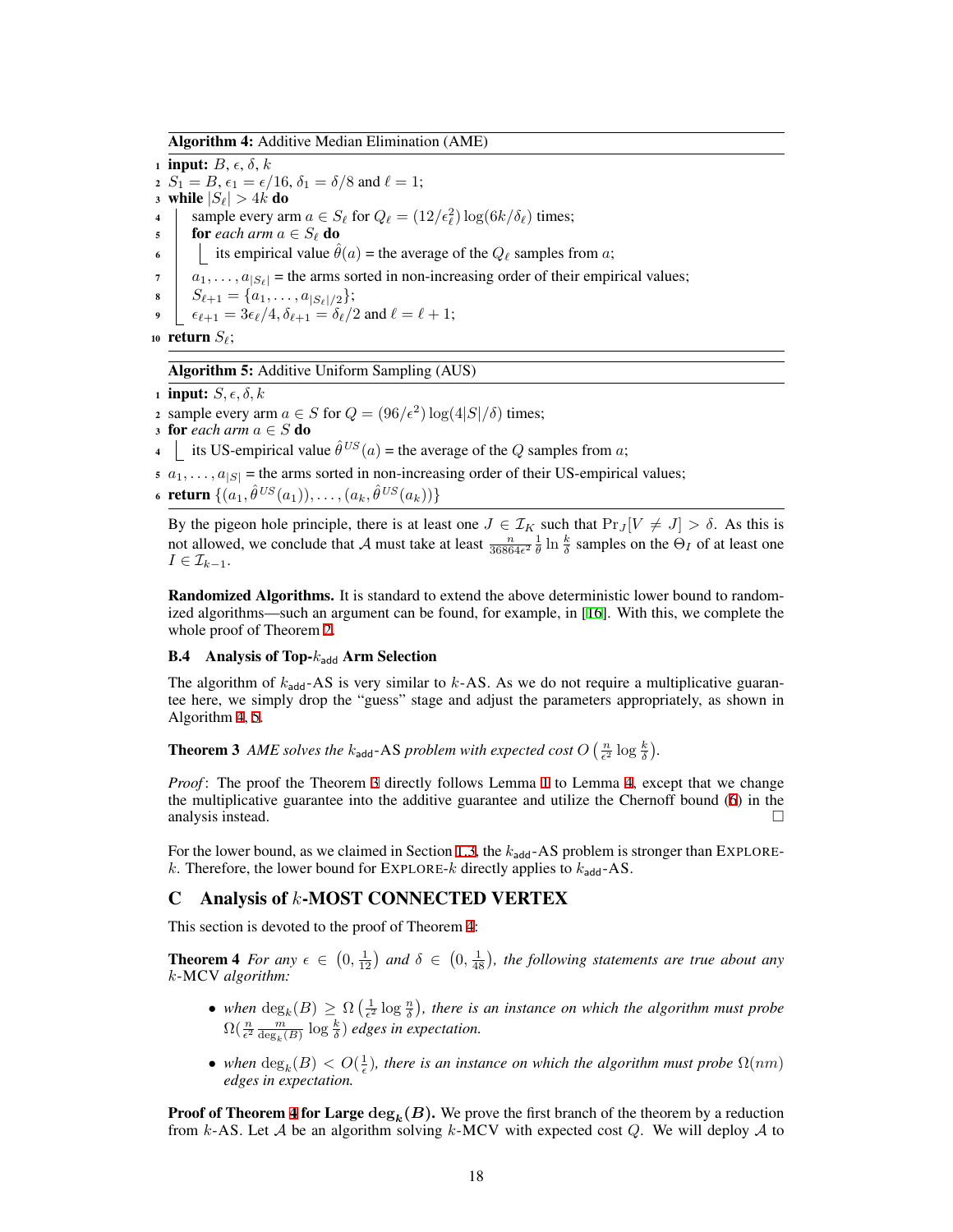solve the hard *k*-AS instances created earlier in the proof of Theorem [2](#page-4-1) with sample complexity *Q*, and thereby obtaining a lower bound for *Q*. Recall that, to prove Theorem [2](#page-4-1) in Appendix [B.3,](#page-13-0) we associated each  $I \in \mathcal{I}_{k-1}$  with an instance  $\Theta_I$  for  $k$ -AS that is described by ([9\)](#page-13-1), ([10\)](#page-13-1), and [\(11](#page-13-1)). From  $\Theta_I$ , we construct a random hidden bipartite graph  $G = (B, W, E)$  with  $|B| = n$  and  $|W| = m$ where  $m \geq \frac{24}{\epsilon^2} \frac{1}{\theta} \log \frac{n}{\delta}$ . For the *i*-th black vertex, we independently make each edge incident on it solid with probability  $\theta(a_i)$ . The graph *G* thus constructed is fed as an *k*-MCV input to *A*. Finally, we select the arm  $a_i$  into the solution of  $k$ -AS if and only if  $A$  includes the *i*-th black vertex in its (*k*-MCV) solution.

We denote by  $d_i$  the degree of the *i*-th black vertex in  $G$ ; notice that  $d_i$  is a random variable. Set  $t = \theta m$ . By Chernoff bound, we know:

$$
\Pr\left[d_1 \le (1 - \epsilon/2)(1 + 4\epsilon)\theta m\right]
$$
\n
$$
= \Pr\left[d_1 \le (1 - \epsilon/2)(1 + 4\epsilon)t\right]
$$
\n
$$
\le \exp\left(-\frac{(\epsilon/2)^2}{2}(1 + 4\epsilon)t\right).
$$

Therefore, if  $t \ge \frac{24}{\epsilon^2} \log \frac{n}{\delta}$  and  $\epsilon \in (0, \frac{1}{12})$ , with probability at least  $1-\frac{\delta}{n}$ , we have  $d_1 \ge (1-\frac{\epsilon}{2})(1+\frac{\epsilon}{2})$  $4\epsilon$ )*t*  $\geq (1+3\epsilon)t$ . Similarly, we can show that with probability at least  $1-\frac{\delta}{n}$ , we have  $d_i \geq (1+7\epsilon)t$ for any  $a_i \in I$  and  $d_i \le (1+\epsilon)t$  for any  $a_i \in U \setminus I$ . Notice that both  $(1-\epsilon)(1+7\epsilon)t > (1+\epsilon)t$ and  $(1 - \epsilon)(1 + 3\epsilon)t > (1 + \epsilon)t$  hold. By the union bound, with probability at least  $1 - \delta$ , *A* must select the first vertex and the vertices corresponding to the arms of  $I$  as its  $(k-MCV)$  solution set. Thus, we have obtained an  $(\epsilon, 2\delta)$ -approximate algorithm that solves *k*-AS on instance  $\Theta_I$ .

On the other hand, the proof of Theorem [2](#page-4-1) has showed that any  $(\epsilon, 2\delta)$ -approximate  $k$ -AS algorithm must take in expectation  $\Omega(\frac{n}{\epsilon^2} \frac{1}{\theta_k(B)} \log \frac{k}{2\delta})$  samples on the  $\Theta_I$  of at least one  $I \in \mathcal{I}_{k-1}$ . It thus follows that  $Q = \Omega\left(\frac{n}{\epsilon^2} \frac{m}{\deg_k(B)} \log \frac{k}{\delta}\right)$ .

**Proof of Theorem [4](#page-5-1) for Small**  $\deg_k(B)$ . Let us define the *single-vertex* problem:

<span id="page-18-0"></span>Suppose that  $t < \frac{1-2\epsilon}{2\epsilon}$  is a given positive integer. The bipartite graph only has one black vertex *b*, and  $m \ge \max\{t+1, 64\}$  white vertices. The goal is to distinguish whether  $\deg(b)$ is *t* or  $t + 1$  with probability at least  $\frac{15}{16}$ .

We now give a lower bound for the above problem.

**Lemma 9** Any algorithm solving the above single-vertex problem must issue  $\Omega(m)$  probe opera*tions.*

*Proof*: Our proof is based on a sampling lower bound established in [[3\]](#page-8-16) for evaluating symmetric functions<sup>3</sup>. It is showed in [\[3](#page-8-16)] that any sampling algorithm for symmetric functions can be simulated by an i.i.d. sampling algorithm under some specific conditions. Therefore, the sampling lower bound can be measured by the distance between two i.i.d. distributions. Formally, we need the following definition:

Definition 1 [Total Variational Distance] *Suppose X and Y are two discrete distributions with a common support S. The* total variational distance *(also known as statistical distance) between X and Y is defined as*

$$
d_{\text{TV}}(X, Y) = \frac{1}{2} \sum_{s \in \mathcal{S}} | \Pr[X = s] - \Pr[Y = s] |.
$$

Suppose  $f(x_1, \ldots, x_m): S^m \to \mathcal{Z}$  is a symmetric function where S and  $\mathcal Z$  are arbitrary sets. For any  $x \in \mathcal{S}^m$ , we use  $U_x$  to denote the distribution of i.i.d. query outcomes on x supported on  $\mathcal{X}$ , i.e.,  $U_x(s) = \frac{1}{m} \sum_{i=1}^{m} \mathbf{1}(x_i = s)$ ,  $\forall s \in S$  where 1() is an indicator function.

**Lemma 10** ([[3,](#page-8-16) Theorem 4.21]) *For any*  $\epsilon \in (0,1), \delta \in (\frac{2}{m},\frac{1}{8})$ , given two inputs  $x, y \in S^m$ , if a  $s$ ampling algorithm  ${\cal A}$   $c$ an distinguish whether  $f=f(x)$  or  $f=f(y)$  with probability at least  $1-\delta$ 

<sup>&</sup>lt;sup>3</sup>A function is a symmetric function if permuting the input arguments does not change the function value.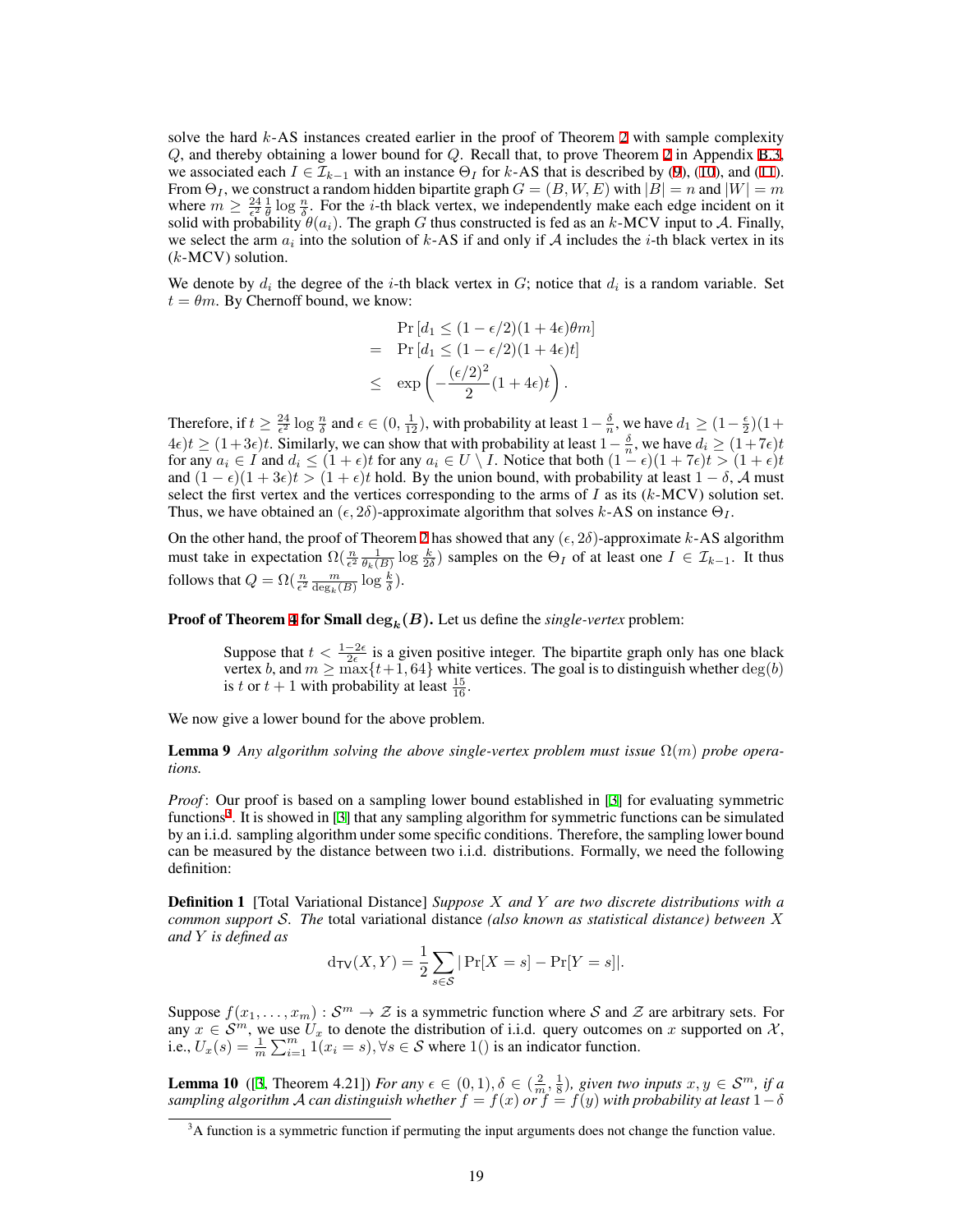within worst case sampling complexity at most  $\frac{m}{2}-\sqrt{m/(6\delta)}$ , it must take at least

$$
\frac{1}{8 \cdot d_{\text{TV}}(U_x, U_y)} \ln \frac{1}{8\delta}
$$

*samples in the worst case.*

Consider the simple symmetric function  $\deg(b) = f(x_1, ..., x_m) = \sum_{i=1}^m x_i$  where  $x_i$  is 1 if the edge connecting *b* and the *i*-th white vertex is solid, and 0 otherwise. We use *x* to denote an input with  $f = t$ . Then, we have that  $U_x(0) = \frac{m-t}{m}$  and  $U_x(1) = \frac{t}{m}$ . Similarly, we use *y* to denote an input with  $f = t + 1$  and we have that  $U_y(0) = \frac{m-t-1}{m}$  and  $U_y(1) = \frac{t+1}{m}$ .

By the definition of  $d_{TV}$ , it is easy to see that  $d_{TV}(U_x, U_y) = \frac{1}{m}$ . Therefore, we conclude that the lower bound of the single vertex problem is  $\Omega(m)$ .

<span id="page-19-1"></span>□

The lemma below shows a reduction from the above problem to *k*-MCV.

Lemma 11 *For any*  $\epsilon \in (0, \frac{1}{12}), \delta \in (0, \frac{1}{48})$ , given an  $(\epsilon, \delta)$ -approximate k-MCV algorithm *A* with *expected sample complexity Q , we can design an algorithm B to solve the single-vertex problem with at most* 32*Q/n probe operations.*

*Proof*: We reduce the single-vertex problem to 1-MCV as follows. First, pick a value  $n \geq 32$  and construct an edge hidden graph *G* with *n* black vertices and  $m \ge \max\{t + 1, 64\}$  white vertices. Denote the set of black vertices as  $\{b_1, \ldots, b_n\}$ . Randomly choose a black vertex  $b_i$  as the *pivot vertex*. For any  $b_j$  with  $j \neq i$ , we connect it to *t* white vertices randomly chosen without replacement (i.e., pick a random *t*-sized subset of white vertices over all the  $\binom{m}{t}$  possible choices).

Algorithm  $\beta$  solves the single-vertex problem by simulating algorithm  $\beta$  in solving the 1-MCV problem on *G*. Whenever *A* probes a hidden edge of  $b_j$  with  $j \neq i$ , *B* simply does the same. On the other hand, when *A* probes a hidden edge of the pivot vertex *b<sup>i</sup>* , *B* probes a hidden edge of the vertex  $b$  in the single-vertex problem, and passes the result to  $A$ . If (i) the pivot vertex is probed less than  $\frac{32Q}{n}$  times and at the same time (ii) *A* returns a vertex *b<sub>j</sub>* with  $j \neq i$ , *B* decides  $\deg(b) = t$ . In all other cases, *B* decides  $deg(b) = t + 1$ .

This finishes the description of *B*. Its worst case cost is clearly  $\frac{32Q}{n}$  (for the single-vertex problem). Next, we show that *B* decides  $deg(b)$  correctly with probability at least  $\frac{15}{16}$ .

Consider first the case of  $deg(b) = t$ . All the black vertices in *G* have degrees exactly *t*. Denote by  $T_b$  the number of probe operations that  $\beta$  performs on  $b$ . As the pivot vertex is indistinguishable from any other verties, we have  $\mathbb{E}[T_b] = \frac{Q}{n}$ . Markov's inequality then gives:

$$
\Pr\left[T_b \ge \frac{32Q}{n}\right] \le \frac{1}{32}.
$$

If  $T_b < \frac{32Q}{n}$ ,  $\beta$  errs if and only if *A* returns  $b_i$ . Since *b* is indistinguishable, the probability that *A* returns  $\ddot{b}_i$  is  $1/n$  (recall that every black vertex has the same chance of being the pivot vertex). Therefore, with probability at least  $1 - \frac{1}{n} - \frac{1}{32} \ge \frac{15}{16}$ , *B* returns a correct answer.

Next, consider the case of deg(*b*) =  $t + 1$ . *B* makes a mistake only if  $T_b < \frac{32Q}{n}$  and *A* returns a vertex  $b_j$  with  $j \neq i$ . Since A is an  $(\epsilon, \delta)$ -approximate 1-MCV algorithm, the probability that B errs is at most  $\delta \leq \frac{1}{16}$ . Hence, once again, it is correct with probability at least  $\frac{15}{16}$ .

<span id="page-19-0"></span>The second branch of Theorem [4](#page-5-1) follows from Lemmas [9](#page-18-0) and [11.](#page-19-1)

## D Analysis of Top-*k*avg Arm Selection

In this section we analyze our algorithm for *k*avg-AS as shown in [6,](#page-20-0) [7](#page-20-1), [8.](#page-20-2) We first present the analysis of Quartile Elimination in Appendix [D.1.](#page-20-3) Next, we prove Theorem [5](#page-6-0) in Appendix [D.2.](#page-23-0) Finally, we prove Theorem [6](#page-6-1) in Appendix [D.3](#page-25-0).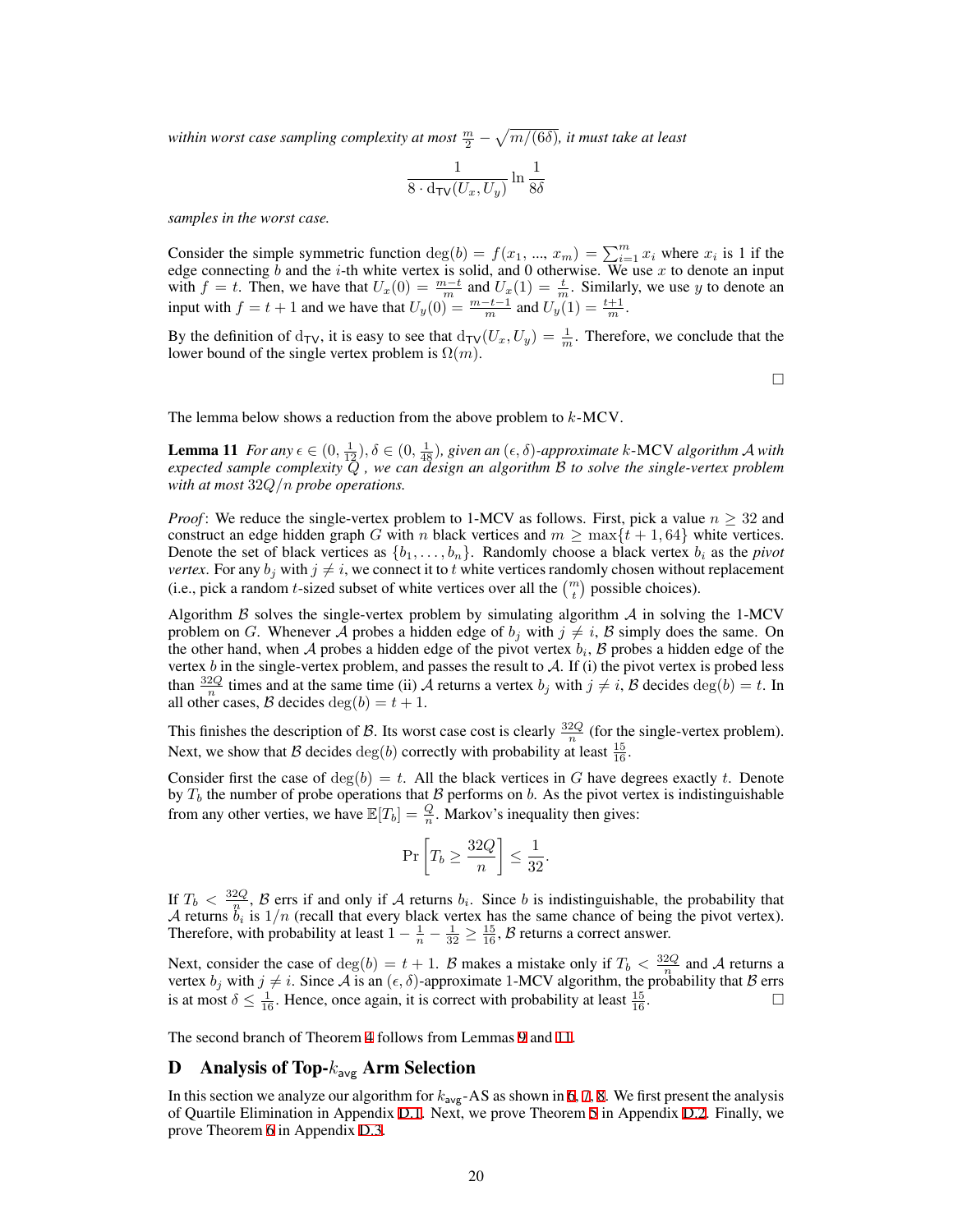# Algorithm 6: QE-AS

<span id="page-20-0"></span>1 **input:**  $B, \epsilon, \delta, k$ 2 for  $\mu = 1/2, 1/4, \ldots$  do  $S = \text{QE}(B, \epsilon, \delta, \mu, k);$  $\{ (a_i \mid 1 \leq i \leq k), \hat{\theta}_{\text{avg}}^{US} \} = \text{US}(S, \epsilon, \delta, (1 - \epsilon/2)\mu, k);$  $\textbf{f} \textbf{s} \textbf{f} \textbf{f} \textbf{\textit{\^{U}}}_{\textbf{a}\textbf{v}\textbf{g}}^U \geq 2\mu \textbf{ then}$ **find the return**  $\{a_1, \ldots, a_k\};$ 

# Algorithm 7: Quartile Elimination (QE)

<span id="page-20-1"></span>1 **input:**  $B$ ,  $\epsilon$ ,  $\delta$ ,  $\mu$ ,  $k$ 2  $S_1 = B$ ,  $\epsilon_1 = \epsilon/32$ ,  $\delta_1 = \delta/8$ ,  $\mu_1 = \mu$ , and  $\ell = 1$ ; 3 while  $|S_{\ell}| > 4k$  do 4 sample every arm  $a \in S_\ell$  for  $Q_\ell = (48/\epsilon_\ell^2)(1/\mu_\ell) \left(1 + \frac{\log(2/\delta_\ell)}{k}\right)$  times; 5 **for** *each arm*  $a \in S_\ell$  **do** 6 its empirical value  $\hat{\theta}(a)$  = the average of the  $Q_{\ell}$  samples from *a*;  $7 \mid a_1, \ldots, a_{|S_\ell|}$  = the arms sorted in non-increasing order of their empirical values;  $S_{\ell+1} = \{a_1, \ldots, a_{3|S_{\ell}|/4}\};$  $\epsilon_{\ell+1} = 7\epsilon_{\ell}/8, \delta_{\ell+1} = \delta_{\ell}/2, \mu_{\ell+1} = (1 - \epsilon_{\ell})\mu_{\ell}, \text{ and } \ell = \ell+1;$ <sup>10</sup> return *Sℓ*;

## Algorithm 8: Uniform Sampling (US)

<span id="page-20-2"></span>1 **input:**  $S, \epsilon, \delta, \mu_s, k$ 

2 sample every arm *a* ∈ *S* for  $Q = (120/\epsilon^2)(1/\mu_s) \left(1 + \frac{\log(4/\delta)}{k}\right)$  times;

3 for *each arm*  $a \in S$  do

4 its US-empirical value  $\hat{\theta}^{US}(a)$  = the average of the *Q* samples from *a*;

 $s \ a_1, \ldots, a_{|S|}$  = the arms sorted in non-increasing order of their US-empirical values;

6 **return**  $\{(a_1, \ldots, a_k), \hat{\theta}_{\text{avg}}^U = \frac{1}{k} \sum_{i=1}^k \hat{\theta}^{US}(a_i)\}$ 

## <span id="page-20-3"></span>D.1 Analysis of Quartile Elimination

This subsection serves as a proof for the following lemma:

<span id="page-20-6"></span>**Lemma 12** *In Quartile Elimination, if*  $\mu \leq \theta_{avg}(B)$ , with probability at least  $1 - \frac{\delta}{4}$ , *QE returns an arm set S satisfying*  $\theta_{\text{avg}}(S) \geq (1 - \frac{\epsilon}{2})\theta_{\text{avg}}(B)$ .

Focus on the  $\ell$ -th round for a specific  $\ell$ . For any subset  $X \subseteq S_{\ell}$ , let  $\hat{\theta}_{\text{avg}}(X) = \frac{1}{k} \sum_{i=1}^{k} \hat{\theta}_{i}(X)$ . We use  $m_\ell$  to denote the median of the means of all the arms in  $S_\ell$ , and  $\tau_\ell$  to denote the largest empirical value of the eliminated arms in this round. For each  $i \leq k$ , define a Boolean variable  $X_{\ell,i}$ which equals 1 if  $\hat{\theta}_i(S_\ell) < m_\ell + \frac{\epsilon_\ell \theta_{avg}(S_\ell)}{2}$ , and 0 otherwise. Let  $X_\ell = \frac{1}{k} \sum_{i=1}^k (\theta_i(S_\ell) - m_\ell) X_{\ell,i}$ . Furthermore, define  $\mathcal{E}_{\ell}^{A}$  to be the event that  $X_{\ell} \leq \epsilon_{\ell} \theta_{avg}(S_{\ell})$  holds, and  $\mathcal{E}_{\ell}^{B}$  to be the event that *τι < mι* +  $\frac{\epsilon_{\ell} \theta_{\text{avg}}(S_{\ell})}{2}$  holds.

<span id="page-20-5"></span>**Lemma 13** In Round  $\ell$ , if both  $\mathcal{E}_{\ell}^{A}$  and  $\mathcal{E}_{\ell}^{B}$  occur, then  $\theta_{\text{avg}}(S_{\ell+1}) \geq (1 - \epsilon_{\ell})\theta_{\text{avg}}(S_{\ell})$  holds.

*Proof*: First, we claim that, under  $\mathcal{E}_{\ell}^{A}$  and  $\mathcal{E}_{\ell}^{B}$ , it holds that

<span id="page-20-4"></span>
$$
\frac{1}{k} \sum_{i=1}^{k} \theta_i (S_{\ell+1}) \ge \frac{1}{k} \sum_{i=1}^{k} \left( (1 - X_{\ell,i}) \theta_i (S_{\ell}) + X_{\ell,i} m_{\ell} \right). \tag{17}
$$

To see this, consider an arm  $a_i(S_\ell)$  with  $i \leq k$ . If  $X_{\ell,i} = 0$ , by definition, we have  $\hat{\theta}_i(S_\ell) \geq$  $m_{\ell} + \frac{\epsilon_{\ell} \theta_{\text{avg}}(S_{\ell})}{2}$ . Since  $\mathcal{E}_{\ell}^{B}$  occurs, we have that

$$
\hat{\theta}_i(S_{\ell}) \ge m_{\ell} + \frac{\epsilon_{\ell} \theta_{\text{avg}}(S_{\ell})}{2} > \tau_{\ell}.
$$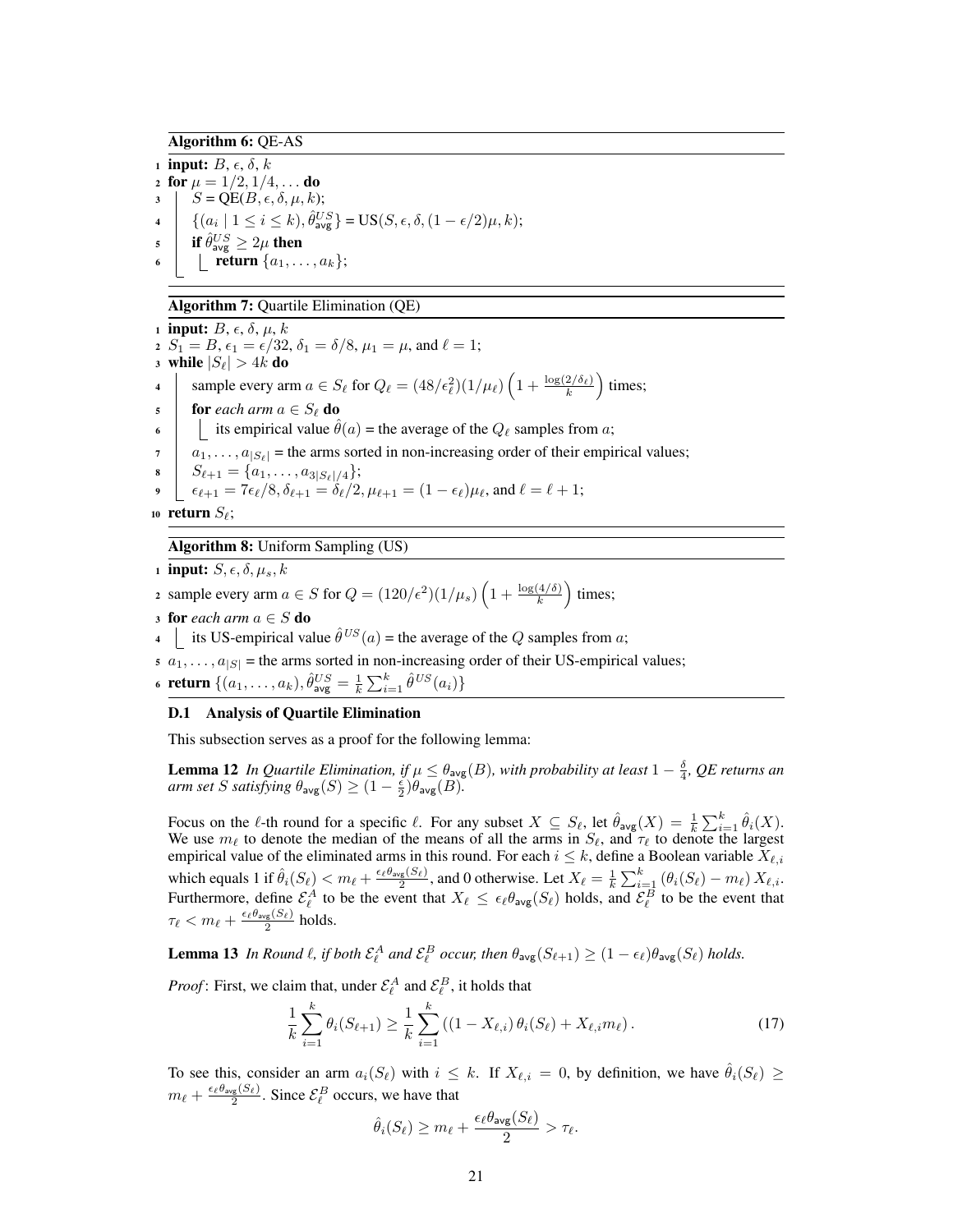Therefore, we know that  $a_i(S_\ell)$  has not been eliminated in round  $\ell$ . Since  $a_i(S_\ell)$  is one of the top-*k* arms in  $S_\ell$ , it must be one of the top-*k* arms in  $S_{\ell+1}$ . Hence, for each arm  $a_i(S_\ell)$  with  $i \leq k$  and  $X_{\ell,i} = 0$ ,  $\theta_i(S_{\ell})$  appears in both LHS and RHS of ([17\)](#page-20-4) exactly once. Notice that in QE,  $k \leq \frac{|S_{\ell}|}{4}$ . After eliminating  $\frac{|S_{\ell}|}{4}$  arms, there exist at least *k* arms with means at least  $m_{\ell}$ . Thus, each term in LHS of [\(17\)](#page-20-4) is at least  $m_\ell$ . Therefore, we conclude that our claim [\(17](#page-20-4)) is true. Now, we can see that:

$$
\theta_{\text{avg}}(S_{\ell+1}) \geq \frac{1}{k} \sum_{i=1}^{k} ((1 - X_{\ell,i}) \theta_i(S_{\ell}) + X_{\ell,i} m_{\ell})
$$
  
=  $\theta_{\text{avg}}(S_{\ell}) - X_{\ell}$   
(by  $\mathcal{E}_{\ell}^{A} \geq (1 - \epsilon_{\ell}) \theta_{\text{avg}}(S_{\ell}).$ 

□

**Lemma 14** *Under the condition*  $\mu \leq \theta_{\text{avg}}(B)$ *, if for all*  $j < \ell$ *, Quartile Elimination ensures* 

<span id="page-21-0"></span>
$$
\theta_{\text{avg}}(S_{j+1}) \ge (1 - \epsilon_j)\theta_{\text{avg}}(S_j)
$$
\n(18)

*then, with probability at least*  $1 - \delta_{\ell}$ ,  $\theta_{\text{avg}}(S_{\ell+1}) \geq (1 - \epsilon_{\ell})\theta_{\text{avg}}(S_{\ell})$  *holds.* 

*Proof*: By Lemma [13,](#page-20-5) it suffices to prove that with probability no less than  $1 - \delta_\ell$ , both  $\mathcal{E}^A_\ell$  and  $\mathcal{E}^B_\ell$ occur.

First we show that  $Pr[\mathcal{E}_{\ell}^A] = Pr[X_{\ell} \leq \epsilon_{\ell} \theta_{avg}(S_{\ell})] \geq 1 - \frac{\delta_{\ell}}{2}$ . From ([18\)](#page-21-0),  $\mu_{\ell} \leq \prod_{j=1}^{\ell-1} (1 \epsilon_j$ ) $\theta_{\text{avg}}(S_1) \leq \theta_{\text{avg}}(S_\ell)$ . For any  $i \leq k$ , define  $\beta_{\ell,i} = \max\{0, \theta_i(S_\ell) - m_\ell - \frac{\epsilon_\ell \theta_{\text{avg}}(S_\ell)}{2}\}\$  and  $\hat{Y}_{\ell,i} = \hat{\beta}_{\ell,i} X_{\ell,i}$ . We have:

$$
X_{\ell} \leq \frac{1}{k} \sum_{i=1}^{k} Y_{\ell,i} + \frac{1}{k} \sum_{i=1}^{k} \frac{\epsilon_{\ell} \theta_{\text{avg}}(S_{\ell})}{2} X_{\ell,i}
$$

$$
\leq \frac{1}{k} \sum_{i=1}^{k} Y_{\ell,i} + \frac{\epsilon_{\ell} \theta_{\text{avg}}(S_{\ell})}{2}.
$$

Hence, it suffices to show  $\Pr[\mathcal{E}_{\ell}^A] \le \Pr[\frac{1}{k} \sum_{i=1}^k Y_{\ell,i} \le \frac{\epsilon_{\ell} \theta_{avg}(S_{\ell})}{2}] \le \frac{\delta_{\ell}}{2}$ . Let  $Y_{\ell} = \sum_{i=1}^k Y_{\ell,i}$ . We have:

$$
\Pr\left[\frac{1}{k}\sum_{i=1}^{k}Y_{\ell,i} \geq \epsilon_{\ell}\theta_{\text{avg}}(S_{\ell})/2\right]
$$
\n
$$
= \Pr\left[\sum_{i=1}^{k} \epsilon_{\ell}Q_{\ell}Y_{\ell,i}/2 \geq \epsilon_{\ell}^{2}Q_{\ell}\theta_{\text{avg}}(S_{\ell})k/4\right]
$$
\n
$$
= \Pr\left[\exp\left(\sum_{i=1}^{k} \epsilon_{\ell}Q_{\ell}Y_{\ell,i}/2\right) \geq \exp\left(\epsilon_{\ell}^{2}Q_{\ell}\theta_{\text{avg}}(S_{\ell})k/4\right)\right]
$$
\n
$$
\leq \frac{\mathbb{E}\left[\exp\left(\epsilon_{\ell}Q_{\ell}Y_{\ell}/2\right)\right]}{\exp\left(\epsilon_{\ell}^{2}Q_{\ell}\theta_{\text{avg}}(S_{\ell})k/4\right)}.
$$
\n(19)

For all  $a_i(S_\ell)$  satisfying  $\theta_i(S_\ell) - m_\ell - \frac{\epsilon \theta_{avg}(S_\ell)}{2} > 0$  where  $i \leq k$ , we use U to denote the set of their indexes and  $\mathcal I$  to denote the collection of all non-empty subsets of  $U$ . For any  $I \in \mathcal I$ , denote by  $\mathcal{E}^I$  the event that both of the following are true: (i)  $X_{\ell,i} = 1$  holds for all  $i \in I$ , and (ii)  $X_{\ell,i} = 0$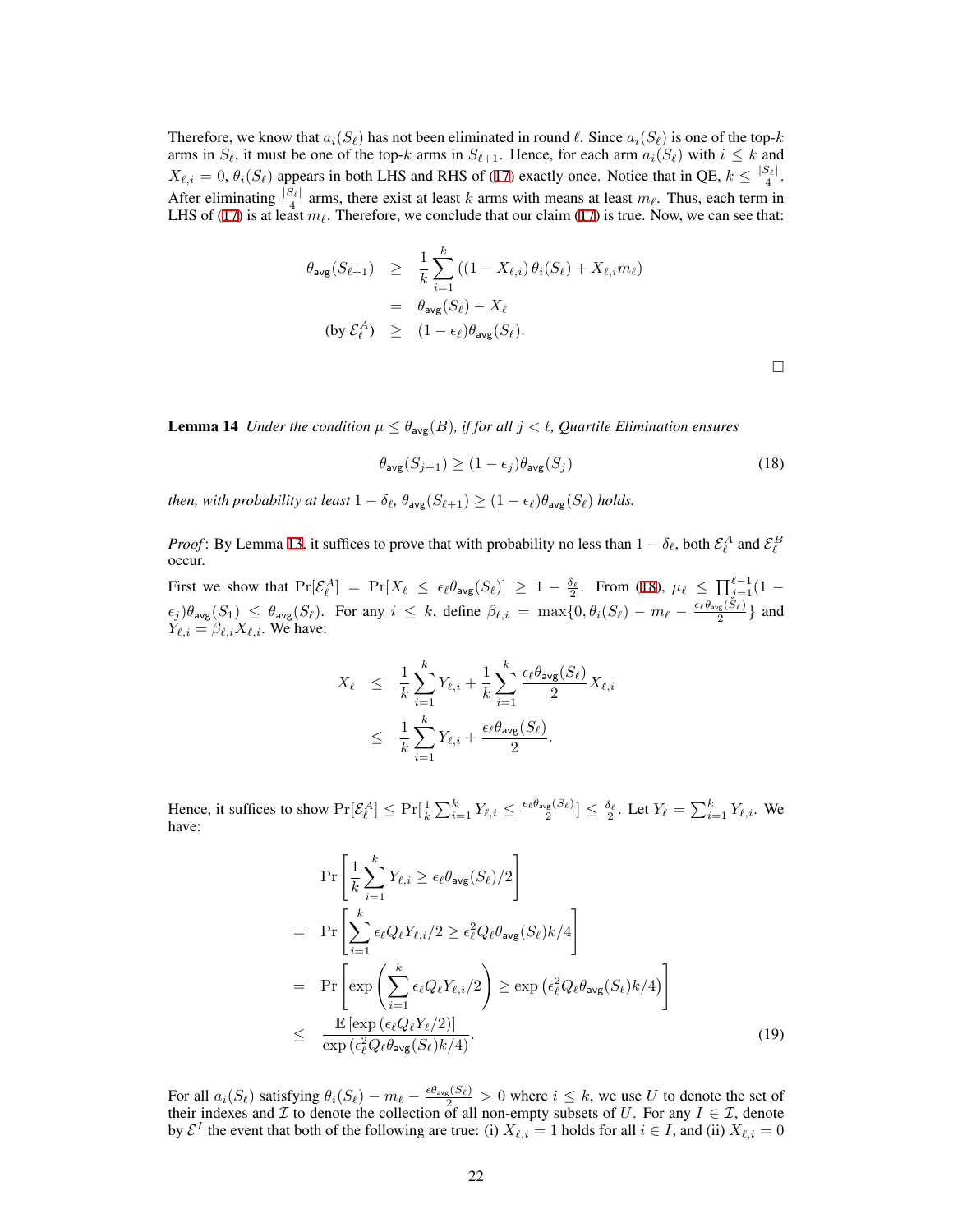holds for all  $i \in U \setminus I$ . We have:

<span id="page-22-0"></span>
$$
\Pr\left[\mathcal{E}^{I}\right] \leq \Pr\left[\bigwedge_{i\in I} (X_{\ell,i} = 1)\right]
$$
\n
$$
\leq \Pr\left[\sum_{i\in I} \hat{\theta}_{i}(S_{\ell}) < |I| \left(m_{\ell} + \frac{\epsilon_{\ell} \theta_{\text{avg}}(S_{\ell})}{2}\right)\right]
$$
\n
$$
= \Pr\left[\sum_{i\in I} \hat{\theta}_{i}(S_{\ell}) < \sum_{i\in I} \theta_{i}(S_{\ell}) - \sum_{i\in I} \beta_{\ell,i}\right]
$$
\n
$$
\leq \exp\left(-\frac{\left(\sum_{i\in I} \beta_{\ell,i}\right)^{2}}{2} \frac{Q_{\ell}}{\sum_{i\in I} \theta_{i}(S_{\ell})}\right).
$$
\n(20)

where the last inequality is due to Chernoff bound [\(5](#page-9-8)).

Let  $\eta_I = \frac{\sum_{i \in I} \beta_{\ell,i}}{\sum_{i \in I} \theta_i(S_{\ell})}$ . By ([20\)](#page-22-0), we have:

$$
\mathbb{E} \left[ \exp \left( \epsilon_{\ell} Q_{\ell} Y_{\ell} / 2 \right) \right] \n\leq \sum_{I \in \mathcal{I}} \exp \left( \epsilon_{\ell} Q_{\ell} \sum_{i \in I} \beta_{\ell, i} / 2 \right) \Pr \left[ \mathcal{E}^{I} \right] + \Pr \left[ Y_{\ell} = 0 \right] \n\leq \sum_{I \in \mathcal{I}} \exp \left( \eta_{I} \left( \frac{\epsilon_{\ell}}{2} - \frac{1}{2} \eta_{I} \right) Q_{\ell} \sum_{i \in I} \theta_{i}(S_{\ell}) \right) + 1 \n\leq 2^{k} \exp \left( \frac{\epsilon_{\ell}^{2}}{8} Q_{\ell} \theta_{avg}(S_{\ell}) k \right).
$$

Therefore, we get:

$$
\Pr\left[\frac{1}{k}\sum_{i=1}^{k}Y_{\ell,i}\geq\frac{\epsilon_{\ell}\theta_{\text{avg}}(S_{\ell})}{2}\right]
$$
  

$$
\leq 2^{k}\exp\left(-\frac{\epsilon_{\ell}^{2}}{8}Q_{\ell}\theta_{\text{avg}}(S_{\ell})k\right)
$$
  

$$
\leq \left(\frac{2}{e}\right)^{k}\frac{\delta_{\ell}}{2}\leq\frac{\delta_{\ell}}{2}.
$$

Next, we prove that  $\Pr[\mathcal{E}^B_\ell]=\Pr[\tau_\ell < m_\ell + \frac{\epsilon_\ell \theta_{\mathsf{avg}}(S_\ell)}{2}]\geq 1-\frac{\delta_\ell}{2}.$  For any  $i\leq |S_\ell|,$  define a Boolean variable  $Z_i$  that equals 1 if  $\hat{\theta}_i(S_\ell) \geq m_\ell + \frac{\epsilon_\ell \theta_{\text{avg}}(S_\ell)}{2}$ , or 0 otherwise. It suffices to show that at least  $\frac{|S_{\ell}|}{4}$  arms have empirical values smaller than  $m_{\ell} + \frac{\epsilon_{\ell} \theta_{avg}(S_{\ell})}{2}$ , i.e.,  $\sum_{i=1}^{|S_{\ell}|} Z_i \leq \frac{3|S_{\ell}|}{4}$ . We show that with a large probability  $\sum_{i=|S_{\ell}|/2}^{|S_{\ell}|} Z_i \le \frac{|S_{\ell}|}{4}$  holds. By Chernoff bounds, for any  $|S_{\ell}|/2 \le i \le |S_{\ell}|$ , we have:

$$
\mathbb{E}\left[Z_i\right] = \Pr\left[\hat{\theta}_i(S_\ell) \geq m_\ell + \frac{\epsilon_\ell \theta_{\text{avg}}(S_\ell)}{2}\right] \n\leq \Pr\left[\hat{\theta}_i(S_\ell) \geq \theta_i(S_\ell) + \frac{\epsilon_\ell \theta_{\text{avg}}(S_\ell)}{2}\right] \n\leq \exp\left(-\frac{\epsilon_\ell^2}{12}Q_\ell \theta_{\text{avg}}(S_\ell)\right).
$$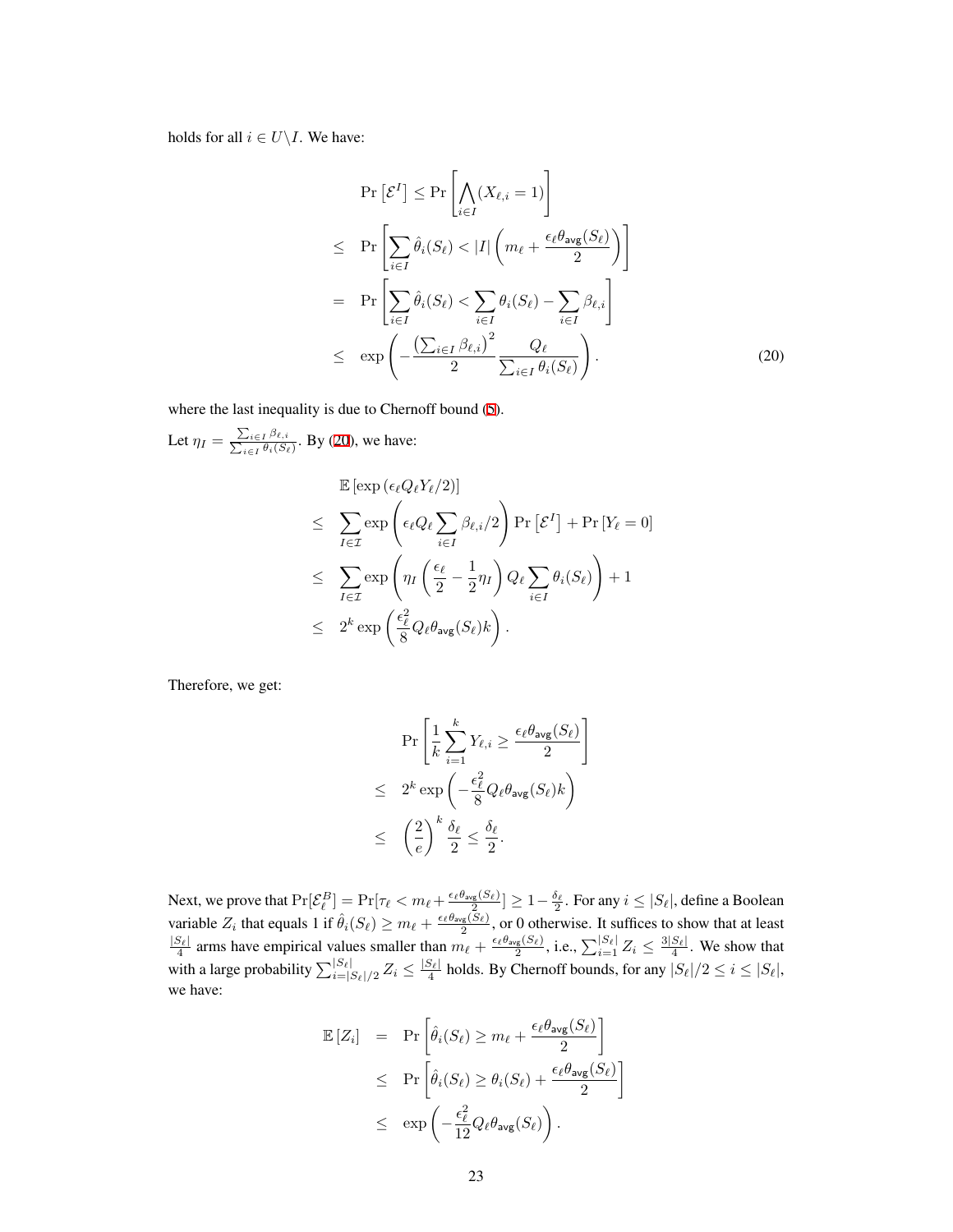Let  $\lambda = \exp\left(-\frac{\epsilon_\ell^2}{12}Q_\ell\theta_{\textsf{avg}}(S_\ell)\right)$ . It is easy to verify that  $\lambda < \frac{1}{2}$ . By Chernoff bound [\(7](#page-9-10)), we have

$$
\Pr\left[\sum_{i=|S_{\ell}|/2}^{|S_{\ell}|} Z_i \ge \frac{|S_{\ell}|}{4}\right] \\
\le \left(\left(\frac{\lambda}{1/2}\right)^{1/2} \left(\frac{1-\lambda}{1/2}\right)^{1/2}\right)^{|S_{\ell}|/2} \\
\le \left(\sqrt{2\lambda} \cdot \sqrt{2}\right)^{|S_{\ell}|/2} \\
\le \exp\left(\frac{|S_{\ell}|}{2} \left(\ln(2) - \frac{\epsilon_{\ell}^2}{24} Q_{\ell} \theta_{\text{avg}}(S_{\ell})\right)\right) \\
\le \exp\left(-\frac{|S_{\ell}|}{2} \frac{\epsilon_{\ell}^2}{48} Q_{\ell} \theta_{\text{avg}}(S_{\ell})\right) \\
\le \exp\left(-\frac{\epsilon_{\ell}^2}{24} Q_{\ell} k \theta_{\text{avg}}(S_{\ell})\right) \le \frac{\delta_{\ell}}{2},
$$

where the third to last inequality used the fact that  $\ln(2) - \frac{\epsilon_{\ell}^2}{24} Q_{\ell} \theta_{avg}(S_{\ell}) \le -\frac{\epsilon_{\ell}^2}{48} Q_{\ell} \theta_{avg}(S_{\ell})$  by our setting of  $Q_{\ell}$  and the second to last inequality used the fact that  $|S_{\ell}| \geq 4k$ .

□

Now, suppose QE terminates in *L* rounds. By summing up the failure probabilities and the errors of all rounds in QE, we have that  $\sum_{i=1}^{L} \delta_i \le \delta$  and  $\prod_{i=1}^{L} (1 - \epsilon_i) \ge 1 - \epsilon/2$ . Thus, we complete the proof of Lemma [12.](#page-20-6)

#### <span id="page-23-0"></span>D.2 Correctness and Sample Complexity

Analysis of Uniform Sampling. Let us start with:

**Lemma 15** *In Uniform Sampling, if*  $\mu_s \leq \theta_{\text{avg}}(S)$ *, then with probability at least*  $1 - \frac{\delta}{4}$ *, US returns an arm set V which satisfies*  $\theta_{\text{avg}}(V) \geq (1 - \frac{\epsilon}{2})\theta_{\text{avg}}(S)$ *.* 

*Proof*: We use  $U$  to denote the collection of all *k*-sized subsets of *S*. Consider the subset  $U^* \in U$ with the largest average mean. By definition we have  $\theta_{\text{avg}}(S) = \theta_{\text{avg}}(U^*)$ . By Chernoff bound [\(2](#page-9-5)),

$$
\begin{aligned} &\Pr\left[\hat{\theta}_{\text{avg}}(U^*)\leq \left(1-\frac{\epsilon}{4}\right)\theta_{\text{avg}}(U^*)\right] \\ \leq &\exp\left(-\frac{\epsilon^2}{48}Q\theta_{\text{avg}}(S)k\right). \end{aligned}
$$

Consider an arbitrary set  $U \in \mathcal{U}$ . Let  $\alpha = \frac{\theta_{avg}(U^*)}{\theta(U)}$  $\frac{\theta_{\mathsf{avg}}(U^*)}{\theta_{\mathsf{avg}}(U)}\left(1-\frac{\epsilon}{4}\right) - 1.$  If  $\theta_{\mathsf{avg}}(U) < (1-\epsilon/2)\theta_{\mathsf{avg}}(U^*)$ but  $\hat{\theta}_{\text{avg}}(U) \ge (1 - \epsilon/4) \theta_{\text{avg}}(U^*)$ , we obtain:

$$
\begin{aligned} &\Pr\left[\hat{\theta}_{\text{avg}}(U)\geq \left(1-\frac{\epsilon}{4}\right)\theta_{\text{avg}}(U^*)\right] \\ =&\Pr\left[\hat{\theta}_{\text{avg}}(U)\geq \left(1+\alpha\right)\theta_{\text{avg}}(U)\right] \\ \leq &\exp\left(-\frac{\epsilon^2}{48}Q\theta_{\text{avg}}(S)k\right), \end{aligned}
$$

where the last inequality is due to Chernoff bounds ([1\)](#page-9-4) and ([3\)](#page-9-6) (we distinguish  $0 < \alpha < 1$  and  $\alpha \geq 1$ . The calculation details are similar to the proof of Lemma [3](#page-10-1)).

Notice that in US we have  $|S| \leq 4k$ . Applying the union bound over all the subsets of size k, we assert that the failure probability of US is at most

$$
\binom{|S|}{k} \exp\left(-\frac{\epsilon^2}{48}Q\theta_{\text{avg}}(S)k\right) \leq \frac{\delta}{4}.
$$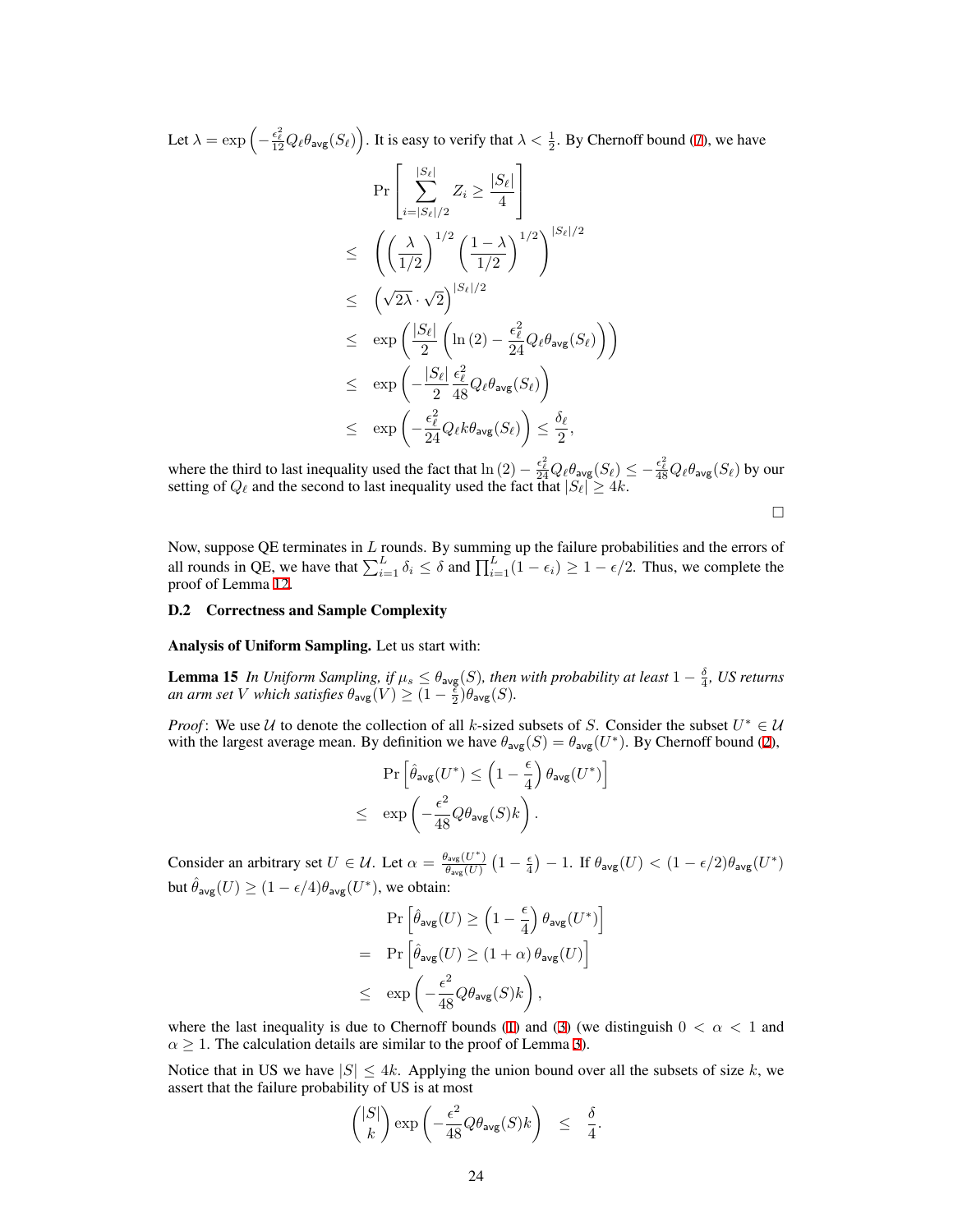□

Next, we show that with high probability QE-AS terminates at  $\mu \in [\frac{1}{8}\theta_{avg}(B), \theta_{avg}(B)]$ . If this is not what happens, one of the following two events must have happened:

- (1) *Premature*: QE-AS terminates when  $\mu > \theta_{\text{ave}}(B)$ .
- (2) *Overdue*: QE-AS does not terminate after invoking US with  $\mu < \frac{1}{4}\theta_{\text{avg}}(B)$ .

We say that QE *succeeds* if the arm set *S* it returns satisfies  $\theta_{\text{avg}}(S) \geq (1 - \frac{\epsilon}{2})\theta_{\text{avg}}(B)$ .

Lemma 16 *Both of the following statements are true:*

- *• The premature event happens with probability at most δ/*4*.*
- *• If QE succeeds, the overdue event happens with probability at most δ/*4*.*

*Proof* : The second statement directly follows from the proof of Lemma [5.](#page-12-2) For the first lemma, let us focus on a specific guess  $\mu$ . Let  $\nu = \frac{\mu}{\theta_{avg}(B)}$ . We use *U* to denote the collection of all *k*-sized subsets in *S*. Consider a specific  $U \in \mathcal{U}$ . Let  $\alpha = 2 \frac{\mu}{\theta_{avg}(U)} - 1$ . We claim:

<span id="page-24-0"></span>
$$
\Pr[\hat{\theta}_{\text{avg}}(U) \ge 2\mu]
$$
\n
$$
= \Pr[\hat{\theta}_{\text{avg}}(U) \ge (1+\alpha)\theta_{\text{avg}}(U)]
$$
\n
$$
\le \frac{\delta/4}{2\nu} \exp(-\frac{5}{2}k). \tag{21}
$$

Notice that here we have  $\alpha > 1$ . By Chernoff bound [\(3](#page-9-6)),

$$
\Pr[\hat{\theta}_{\text{avg}}(U) \ge (1+\alpha)\theta_{\text{avg}}(U)]
$$
  

$$
\le \exp(-2Q\mu k/6) \le \frac{\delta/4}{4}\exp(-\frac{5}{2}k).
$$

This proves (22) for  $1 \leq \nu < 2$ .

When  $\nu \geq 2$ , by Chernoff bound [\(4](#page-9-11)),

$$
\Pr[\hat{\theta}_{\text{avg}}(U) \ge (1+\alpha)\theta_{\text{avg}}(U)]
$$
\n
$$
\leq \left(\frac{e}{2\mu/\theta_{\text{avg}}(U)}\right)^{2Q\mu k}
$$
\n
$$
\leq \left(\frac{e}{2\nu}\right)^{2Q\mu k} \exp(-2Q\mu k/6)
$$
\n
$$
\leq (2/\nu)(\delta/16)\exp(-\frac{5}{2}k),
$$

where the second inequality holds since  $\frac{\mu}{\theta_{avg}(U)} \geq \nu$ , and the third inequality holds since  $e/4 < \frac{\mu}{\theta_{avg}(U)}$  $e^{-1/6}$ . Thus, we complete the proof of ([21\)](#page-24-0).

Notice that the size of *U* is at most  $\binom{|S|}{k}$ . Together, by the union bound, the probability of premature event for a specific  $\mu$  is at most  $(\delta/4)/(2\nu)$ . We use  $\mu_{\min}$  to denote the minimum  $\mu$  that is greater than  $\theta_{\text{avg}}(B)$ . Let  $\nu_{\text{min}} = \frac{\mu_{\text{min}}}{\theta_k(B)}$ . Summing over all  $\mu > \theta_{\text{avg}}(B)$ , we assert that the probability of premature for QE-AS is at most

$$
\frac{\delta/4}{2\nu_{\min}} + \frac{\delta/4}{4\nu_{\min}} + \frac{\delta/4}{8\nu_{\min}} + \ldots \le \frac{\delta/4}{\nu_{\min}} \le \delta/4.
$$

The rest of the proof is almost the same as that for ME-AS in Appendix [B.2](#page-12-0), which leads us to:

**Theorem 5** QE-AS solves the  $k_{\text{avg}}$ -AS problem with expected cost  $O\left(\frac{n}{\epsilon^2} \frac{1}{\theta_{\text{avg}}(B)} \left(1 + \frac{\log(1/\delta)}{k}\right)\right)$ .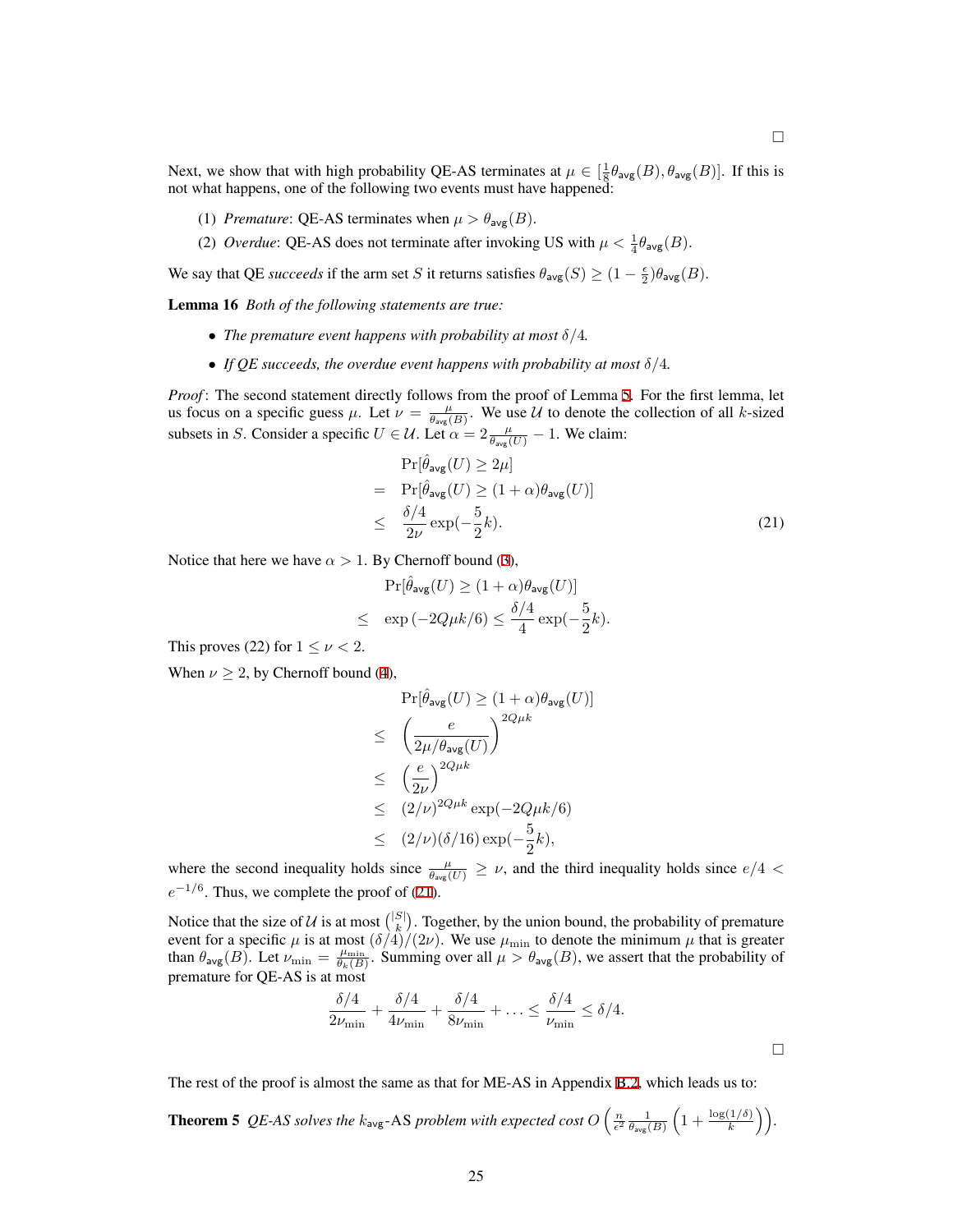#### <span id="page-25-0"></span>D.3 Lower Bound

This subsection serves as a proof for:

**Theorem 6** For any  $\epsilon \in (0, \frac{1}{12})$  and  $\delta \in (0, \frac{1}{48})$ , given any  $(\epsilon, \delta)$ -approximate algo*rithm, there is an instance of the k*avg-AS *problem on which the algorithm must entail*  $\Omega\left(\frac{n}{\epsilon^2}\frac{1}{\theta_{\sf avg}(B)}\left(1+\frac{\log(1/\delta)}{k}\right)\right)$  *cost in expectation.* 

We show that the lower bound of  $k_{avg}$ -AS is the maximum of  $\Omega\left(\frac{n}{\epsilon^2} \frac{1}{\theta_{avg}(B)}\right)$ log(1*/δ*)  $\left(\frac{1/\delta}{k}\right)$  and  $\Omega\left(\frac{n}{\epsilon^2}\frac{1}{\theta_\texttt{avg}(B)}\right)$ .

First Lower Bound. We reduce 1-AS to this problem. Suppose that for 1-AS, we have a bandit with *n'* arms. Let  $I = \{a_1, \ldots, a_{n'}\}$ . We associate an instance with *I* where exactly one arm in *I* has mean  $(1 + 4\epsilon)\theta$  whereas all the other arms have mean  $\theta$ . Without loss of generality, we assume that  $a_1$  has mean  $(1 + 4\epsilon)\theta$ . Recall that in Theorem [2,](#page-4-1) we showed that for any  $(\epsilon, \delta)$ -approximate 1-AS algorithm, distinguishing the single arm with mean  $(1 + 4\epsilon)\theta$  in *I* takes  $\Omega((n' \log \frac{1}{\delta})/(\epsilon^2 \theta))$ samples. We construct a hard instance for  $k_{avg}$ -AS based on *I*.

Let  $n = kn'$ . We create *n* artificial arms as the input to algorithm *A* and divide them into *n'* groups. Each group contains exactly *k* arms. The *i*-th group contains the arms with indexes from  $(i-1)k+1$ to *ik*. Each time when *A* attempts to sample an arm in the *i*-th group, we actually take a sample from  $a_i \in I$  and passes the result to *A*. If there exists an *i* such that more than  $\frac{2k}{3}$  arms returned by *A* are from group *i*, we select  $a_i \in I$  as the answer for 1-AS. Otherwise, we select an arbitrary arm. Suppose that  $\bar{A}$  can solve  $k_{avg}$ -AS within sample complexity  $Q$ . Since  $\epsilon < 1/12$ , by definition of *k*avg-AS, any feasible solution must contain at least 2*k/*3 arms in the first group. Thus, with probability at least  $1 - \delta$ , we select  $a_1$  as the answer for 1-AS. Hence, *A* can solve 1-AS on the instance *I* with  $n' = n/k$  arms and  $\theta = \theta_{\text{avg}}(B)$ , using *Q* samples as well. Therefore, we conclude that

$$
Q = \Omega\left(\frac{n'}{\epsilon^2} \frac{1}{\theta} \log \frac{1}{\delta}\right) = \Omega\left(\frac{n}{\epsilon^2} \frac{1}{\theta_{\text{avg}}(B)} \frac{\log(1/\delta)}{k}\right).
$$

Second Lower Bound. We define the *single-arm* problem as follows: with probability at least 0*.*6, distinguish whether a single-arm has mean  $\theta$  or  $(1 + 4\epsilon)\theta$ .

**Lemma 17** *For any*  $\epsilon \in (0, \frac{1}{12})$ *, any algorithm solving the above single-arm problem must entail*  $\Omega(\frac{1}{\epsilon^2}\frac{1}{\theta})$  cost.

*Proof*: Our proof is based on a sampling lower bound established in [\[3](#page-8-16), Theorem 4.7]. We need the following definition:

<span id="page-25-1"></span>Definition 2 [Hellinger distance] *Suppose X and Y are two discrete distributions with a common support S. The Hellinger distance between X and Y is defined as*

$$
d_{\mathsf{H}}(X,Y) = \sqrt{1 - \sum_{s \in \mathcal{S}} (\Pr[X=s])^{1/2} (\Pr[Y=s])^{1/2}}.
$$

It is shown in [[3\]](#page-8-16) that given  $0 < \delta < \frac{1}{4}$  and two distributions *X*, *Y* on a common support with  $d_H^2(X, Y) \leq \frac{1}{2}$ , any algorithm distinguishing *X* and *Y* with failure error bounded by *δ* requires at least  $\frac{1}{4d_H^2(X,Y)} \ln \frac{1}{\delta}$  samples. We use  $U_\theta$  to denote the Bernoulli distribution with mean  $\theta$  (similarly for  $U_{(1+4\epsilon)\theta}^{T_{\text{eq}}(2,1)}$  $U_{(1+4\epsilon)\theta}^{T_{\text{eq}}(2,1)}$  $U_{(1+4\epsilon)\theta}^{T_{\text{eq}}(2,1)}$ . From Definition 2, we have that

$$
d_H^2(U_{\theta}, U_{(1+4\epsilon)\theta})
$$
  
=  $1 - \sqrt{\theta \cdot (1 + 4\epsilon)\theta} - \sqrt{(1 - \theta)(1 - (1 + 4\epsilon)\theta)}$   
 $\leq 16\epsilon^2 \theta$ .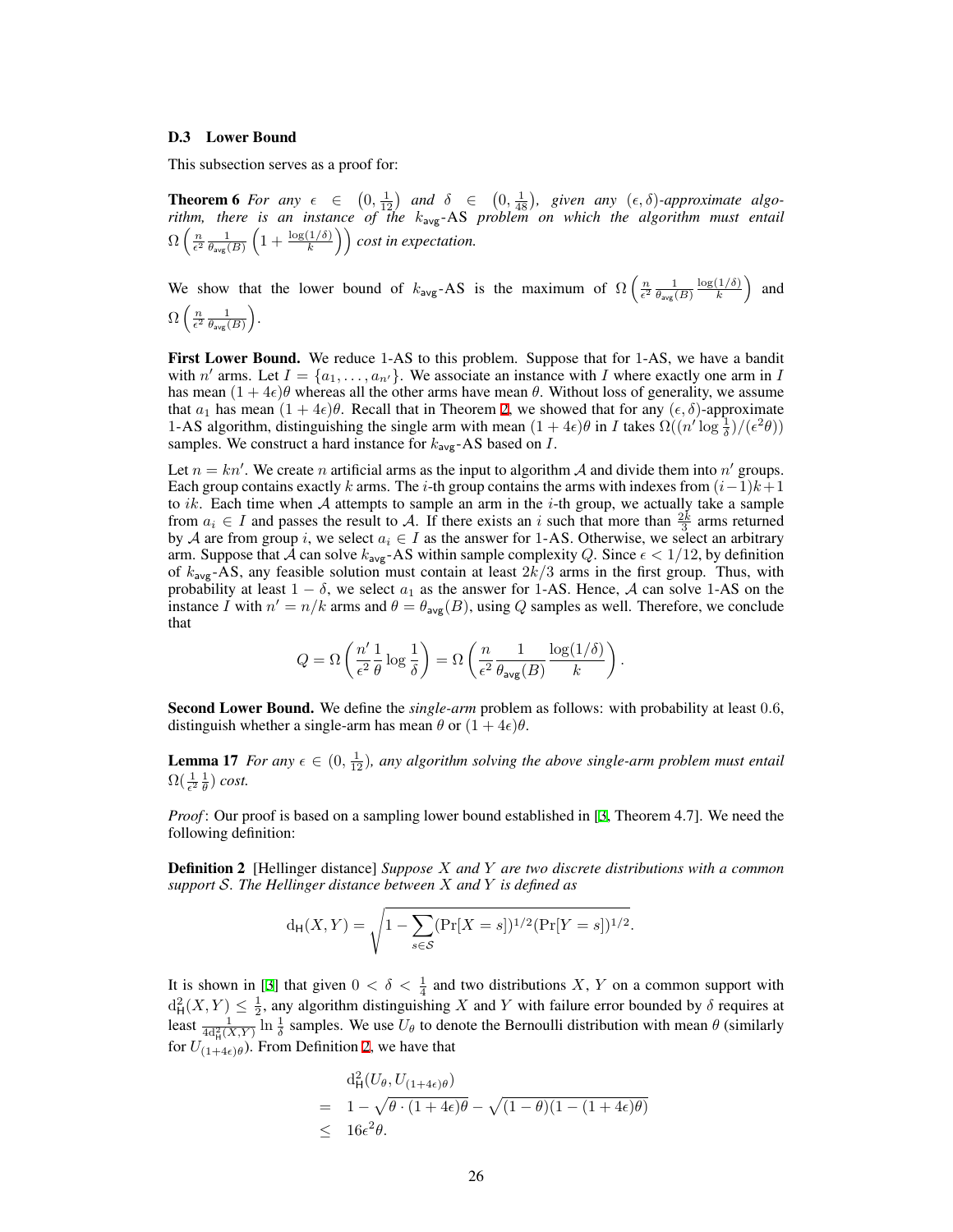Therefore, any algorithm distinguishing two Bernoulli distribution with mean  $\theta$  and  $(1 + 4\epsilon)\theta$  must take at least  $\Omega(\frac{1}{\epsilon^2} \frac{1}{\theta})$  samples.  $\Box$ 

The second lower bound  $\Omega(\frac{n}{\epsilon^2} \frac{1}{\theta_{avg}(B)})$  is established by a reduction from the above single-arm problem. The proof is somewhat similar to the reduction in the proof of Lemma [11.](#page-19-1) First we show that for any  $\epsilon \in (0, \frac{1}{12}), \delta \in (0, \frac{1}{48})$ , given an  $(\epsilon, \delta)$ -approximate  $k_{\text{avg}}$ -AS algorithm *A* with expected sample complexity  $Q$ , we can design an algorithm  $B$  to solve the single-arm problem using at most 64*Q/n* samples.

Create a set of *n* artificial arms denoted as  $U = \{a_1, \ldots, a_n\}$ . We randomly choose a *k*-sized subset  $S \subseteq U$  and an arm  $a_i \in S$  as the pivot arm. For any arm  $a_j \in S$  with  $j \neq i$ , we set  $\theta(a_j) = (1+4\epsilon)\theta$ and for each arm  $a_j \in U \backslash S$ , we set  $\theta(a_j) = \theta$ .

Algorithm *B* solves the single-arm problem by simulating algorithm *A*. When *A* samples from an arm  $a_j$  with  $j \neq i$ ,  $B$  simply do the same. On the other hand, when  $A$  samples the pivot arm  $a_i$ ,  $B$ samples from arm  $a$  as in the single-arm problem, and passes the result to  $A$ . If (i) the pivot arm is sampled less than  $\frac{64Q}{n}$  times and at the same time (ii) *A* returns an arm set *V* not containing  $a_i$ , *B* decides that  $\theta(a) = \theta$ . In all other cases,  $\beta$  decides that  $\theta(a) = (1 + 4\epsilon)\theta$ .

Consider the case of  $\theta(a) = \theta$ . We use  $T_a$  to denote the number of samples taken form *a*. Let  $S' = S \setminus \{a_i\}$ . Since  $a_i$  is uniformly distributed in  $U \setminus S'$  and  $k \leq n/2$ , we have:

$$
\mathbb{E}[T_a] \le \frac{Q}{n-k+1} \le \frac{2Q}{n}.
$$

Therefore,  $Pr[T_a \ge \frac{64}{n}] \le \frac{1}{32}$ . If  $T_a < \frac{64}{n}$ ,  $\beta$  errs if and only if  $a_i \in V$  holds. Notice that in this case, any feasible solution must contain at least 2*k/*3*−*1 arms with mean (1 + 4*ϵ*)*θ*. Therefore with probability at least  $1 - \delta$ , *A* returns at most  $\frac{k}{3} + 1$  arms with mean  $\theta$ . Thus,

$$
\Pr[a_i \in V] \le \delta + (1 - \delta) \frac{k/3 + 1}{n - k + 1} \le 0.35.
$$

Thus, with probability at least  $1 - 0.35 - 1/32 \ge 0.62$ , *B* outputs the correct answer.

Next, consider the case where  $\theta(a) = (1 + 4\epsilon)\theta$ . In this case, any feasible solution must contain at least  $2k/3$  arms with mean  $(1 + 4\epsilon)\theta$ . B errs only if  $T_a < 64Q/n$  and  $a_i \notin V$ . Since A is an  $(\epsilon, \delta)$ -approximate  $k_{avg}$ -AS algorithm, we have that  $Pr[a_i \in V] \ge \frac{2}{3}(1 - \delta) \ge 0.65$ . Therefore, by the lower bound for the single-arm problem, we have that  $Q = \Omega\left(\frac{n}{\epsilon^2} \frac{1}{\theta}\right) = \Omega\left(\frac{n}{\epsilon^2} \frac{1}{\theta_{avg}(B)}\right)$ .

# <span id="page-26-0"></span>E Analysis of *k*avg-MOST CONNECTED VERTEX

Our  $k_{avg}$ -AS algorithm, combined with the reduction described in Section [1.1](#page-0-0), already settles  $k_{avg}$ -MCV with the sample complexity given in Table [1](#page-3-1). Next, we prove the following lower bound.

**Theorem 7** *For any*  $\epsilon \in (0, \frac{1}{12})$  and  $\delta \in (0, \frac{1}{48})$ , the following statements are true about any *k*avg-MCV *algorithm:*

• *when*  $\deg_{avg}(B) \ge \Omega\left(\frac{1}{\epsilon^2} \log \frac{n}{\delta}\right)$ , there is an instance on which the algorithm must probe

$$
\Omega\left(\frac{n}{\epsilon^2} \frac{m}{\deg_{\text{avg}}(B)} \left(1 + \frac{\log(1/\delta)}{k}\right)\right)
$$

*edges in expectation.*

• *when*  $\deg_k(B) < O(\frac{1}{\epsilon})$ , there is an instance on which the algorithm must probe  $\Omega(nm)$ *edges in expectation.*

 $\text{Case} \quad \deg_{\text{avg}}(B) \geq 0$ **) log** *<sup>n</sup> δ* **)**. We first show a lower bound of  $\Omega((nm \log \frac{1}{\delta})/(\epsilon^2 k \deg_{avg}(B)))$ , using the hard 1-AS instance constructed in the proof of Theorem [6](#page-6-1). Recall that the instance has a set *I* of *n'* arms  $\{a_1, \ldots, a_{n'}\}$ . Construct from *I* a hidden bipartite graph  $G = (B, W, E)$  where  $|B| = kn' = n$  and  $|W| = m \ge (24 \log \frac{n}{\delta})/(\epsilon^2 \theta)$ . Divide *B* into *n ′* groups, each having *k* vertices. For each black vertex in the *i*-th group, we independently make each edge incident on it solid with probability  $\theta(a_i)$ .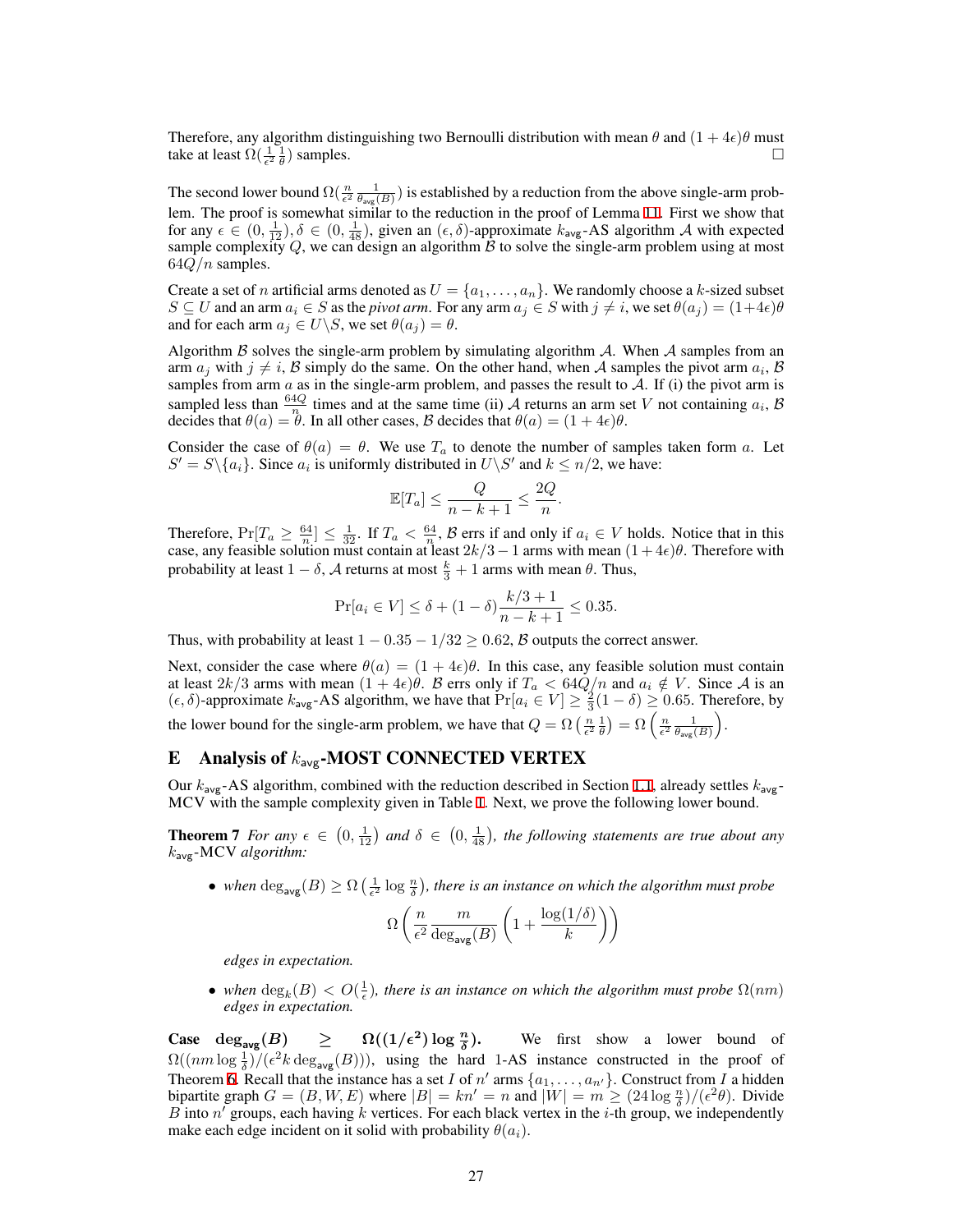Let *A* be an algorithm solving the  $k_{\text{avg}}$ -MCV problem with sample complexity *Q*. We feed *G* as an input to *A*. If more than  $k/2$  vertices returned by *A* are from the group *i*, we return  $a_i$  as the answer for 1-AS. Otherwise, we return an arbitrary arm.

Set  $t = m\theta$ . The same argument in the proof of Theorem [4](#page-5-1) shows that if  $t \ge \frac{24}{5} \log \frac{n}{\delta}$ , with probability at least  $1 - \delta$ , the degree of each black vertex in the first group is no less than  $(1 + 3\epsilon)t$ , and the degree of any other black vertex is no more than  $(1 + \epsilon/2)t$ . Thus, with probability at least 1 *−* 2*δ*, *A* returns a vertex set containing more than *k/*2 vertices from the first group. We thus have actually obtained an  $(\epsilon, 2\delta)$ -approximate algorithm for 1-AS on instance *I*. However, we already know that any  $(\epsilon, \delta)$ -algorithm solving instance *I* requires  $\Omega((n' \log \frac{1}{\delta})/(\epsilon^2 \theta))$  samples. As  $n = kn'$ , it follows that  $Q = \Omega((nm \log \frac{1}{\delta})/(\epsilon^2 k \deg_{avg}(B))).$ 

We then prove a lower bound of  $\Omega(nm/(\epsilon^2 \deg_{avg}(B)))$ . Using the hard instance constructed in the proof of the second lower bound of Theorem [6,](#page-6-1) we construct a random hidden bipartite graph  $G =$  $(B, W, E)$  with  $|B| = n$  and  $|W| = m \ge (24 \log \frac{n}{\delta})/(\epsilon^2 \theta)$  in the same way as in proving Theorem [4.](#page-5-1) We can show that with probability  $1-\frac{\delta}{n}$ , for each vertex *b*,  $\deg(b)/m$  is within in  $(1 \pm \epsilon)$  factor of the mean of the corresponding arm. Following essentially the same argument as Theorem [6](#page-6-1), we can show that, if an algorithm *A* can  $(\epsilon, \delta)$ -approximate  $k_{avg}$ -MCV using *Q* samples, then we can solve the single-arm problem using  $O(\frac{Q}{n})$  samples. Hence we can get  $Q = \Omega(\frac{n}{\epsilon^2} \frac{1}{\theta}) = \Omega(\frac{n}{\epsilon^2} \frac{m}{\text{deg}_{\text{avg}}(B)})$ .

**Case**  $\deg_{\text{avg}}(B) < O(1/\epsilon)$ . The proof is almost the same as the second lower bound of Theorem [6.](#page-6-1) The only difference is to reduce the problem to the single vertex problem.

## <span id="page-27-0"></span>F Additional Experiments

We provide the additional experiment results in this section. First, in Appendix [F.1](#page-27-1) we give a performance evaluation of  $k$ -MCV vs.  $\delta$  as the supplementary of Section [6.](#page-6-3) Then, we provide the experimental result for  $k$ -AS problem in Appendix [F.2](#page-27-2). Finally, we evaluate QE-AS for both  $k_{\text{avg}}$ MCV and *k*-AS problems in Appendix [F.3](#page-27-3) and discuss the experimental results in Appendix [F.4](#page-28-0)

#### <span id="page-27-1"></span>F.1 Evaluation for *k*-MCV vs. *δ*

We fix the parameter  $k = 20$ ,  $\epsilon = 0.05$  and enumerate  $\delta$  from 0.05 to 0.5. Again, we label the actual error  $\epsilon_a$  whenever the algorithm does not achieve the theoretical guarantees. The results are shown in Figure [2.](#page-27-4)



<span id="page-27-4"></span>Figure 2: Performance comparison for *k*-MCV vs. *δ*

#### <span id="page-27-2"></span>F.2 Evaluation for *k*-AS

We use the same method as in Section [6](#page-6-3) to build two bandit instances where the means of the arms follow the power law distribution. Furthermore, recall that in Section [6,](#page-6-3) we build a bipartite graph for the 2-hop relationships with  $|B| = n$  and  $|W| = m$ . Utilizing such bipartite graph, we build a bandit instance with *n* arms where the mean of the *k*-th arm equals  $\deg_k(B)/m$ .

Again, we fix  $k = 20$  and enumerate  $\epsilon, \delta$  separately. We label the actual error  $\epsilon_a$  whenever the algorithm does not achieve the theoretical guarantees. The results are shown in Figure [3](#page-28-1) and Figure [4.](#page-28-2)

## <span id="page-27-3"></span>F.3 Evaluation for *k*avg-MCV and *k*avg-AS

The performance of QE-AS is stable when  $\delta$  varies. Therefore, we only evaluate the performance of QE-AS vs  $\epsilon$  for both  $k_{\text{avg}}$ -MCV and  $k_{\text{avg}}$ -AS here, as shown in Figure [5](#page-28-3) and Figure [6](#page-28-4).